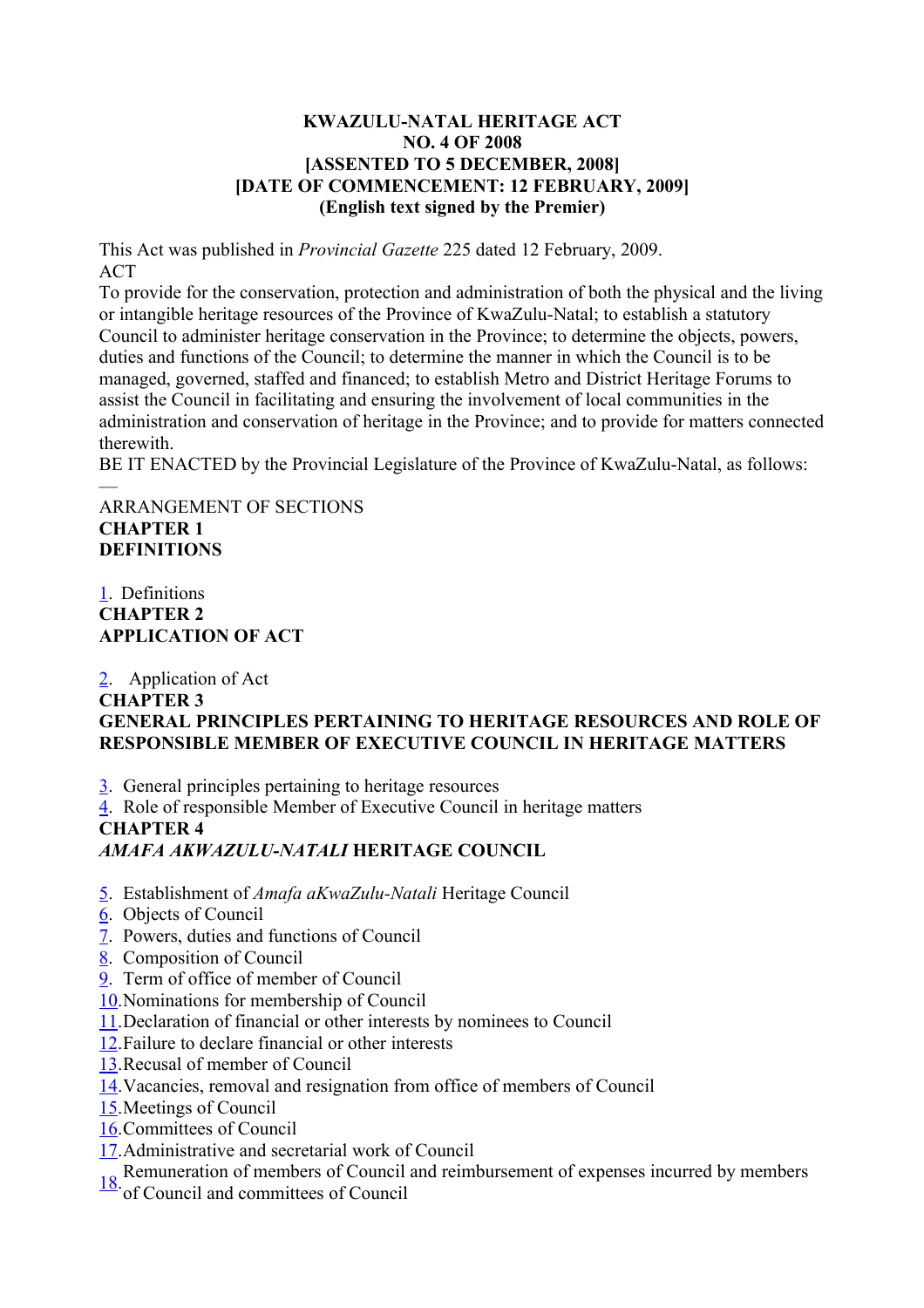## **CHAPTER 5 CHIEF EXECUTIVE OFFICER AND OTHER STAFF OF COUNCIL**

- [19.](file:///nxt/gateway.dll/51eb/306b/606b/r26b/alchb/0mchb%3Ff=templates$fn=document-frameset.htm#j) Chief Executive Officer of Council
- [20.](file:///nxt/gateway.dll/51eb/306b/606b/r26b/alchb/1mchb%3Ff=templates$fn=document-frameset.htm#k) Functions of Chief Executive Officer
- [21.](file:///nxt/gateway.dll/51eb/306b/606b/r26b/alchb/2mchb%3Ff=templates$fn=document-frameset.htm#l) Staff of Council
- [22.](file:///nxt/gateway.dll/51eb/306b/606b/r26b/alchb/3mchb%3Ff=templates$fn=document-frameset.htm#m) Secondment or transfer of staff to Council

### **CHAPTER 6**

# **FUNDING AND MANAGEMENT OF COUNCIL**

- [23.](file:///nxt/gateway.dll/51eb/306b/606b/r26b/alchb/4mchb%3Ff=templates$fn=document-frameset.htm#n) Funds of Council
- [24.](file:///nxt/gateway.dll/51eb/306b/606b/r26b/alchb/5mchb%3Ff=templates$fn=document-frameset.htm#o) Financial management and reporting
- [25.](file:///nxt/gateway.dll/51eb/306b/606b/r26b/alchb/6mchb%3Ff=templates$fn=document-frameset.htm#p) Immovable property
- [26.](file:///nxt/gateway.dll/51eb/306b/606b/r26b/alchb/7mchb%3Ff=templates$fn=document-frameset.htm#q) Legal proceedings against Council
- [27.](file:///nxt/gateway.dll/51eb/306b/606b/r26b/alchb/8mchb%3Ff=templates$fn=document-frameset.htm#r) Security of confidential information held by Council
- [28.](file:///nxt/gateway.dll/51eb/306b/606b/r26b/alchb/9mchb%3Ff=templates$fn=document-frameset.htm#s) Use of name of Council

## **CHAPTER 7**

# **METRO AND DISTRICT HERITAGE FORUMS**

- [29.](file:///nxt/gateway.dll/51eb/306b/606b/r26b/alchb/anchb%3Ff=templates$fn=document-frameset.htm#t) Establishment of Metro and District Heritage Forums
- [30.](file:///nxt/gateway.dll/51eb/306b/606b/r26b/alchb/bnchb%3Ff=templates$fn=document-frameset.htm#u) Powers, duties and functions of Metro or District Heritage Forums
- [31.](file:///nxt/gateway.dll/51eb/306b/606b/r26b/alchb/cnchb%3Ff=templates$fn=document-frameset.htm#v) Administrative support to Metro or District Heritage Forums
- [32.](file:///nxt/gateway.dll/51eb/306b/606b/r26b/alchb/dnchb%3Ff=templates$fn=document-frameset.htm#w) Determination of operational and administrative framework by responsible Member of
- Executive Council

#### **CHAPTER 8 GENERAL PROTECTION OF HERITAGE RESOURCES**

- [33.](file:///nxt/gateway.dll/51eb/306b/606b/r26b/alchb/enchb%3Ff=templates$fn=document-frameset.htm#x)General protection: Structures
- [34.](file:///nxt/gateway.dll/51eb/306b/606b/r26b/alchb/fnchb%3Ff=templates$fn=document-frameset.htm#y)General protection: Graves of victims of conflict
- [35.](file:///nxt/gateway.dll/51eb/306b/606b/r26b/alchb/gnchb%3Ff=templates$fn=document-frameset.htm#z)General protection: Traditional burial places
- [36.](file:///nxt/gateway.dll/51eb/306b/606b/r26b/alchb/hnchb%3Ff=templates$fn=document-frameset.htm#10) General protection: Battlefields, archaeological sites, rock art sites, palaeontological sites or

#### meteorite sites

#### **CHAPTER 9**

## **SPECIAL PROTECTION OF HERITAGE RESOURCES**

- [37.](file:///nxt/gateway.dll/51eb/306b/606b/r26b/alchb/inchb%3Ff=templates$fn=document-frameset.htm#11) Schedule of specially protected heritage resources
- [38.](file:///nxt/gateway.dll/51eb/306b/606b/r26b/alchb/jnchb%3Ff=templates$fn=document-frameset.htm#12) Special protection: Heritage Landmark status
- [39.](file:///nxt/gateway.dll/51eb/306b/606b/r26b/alchb/knchb%3Ff=templates$fn=document-frameset.htm#13) Special protection: Provincial Landmark status
- [40.](file:///nxt/gateway.dll/51eb/306b/606b/r26b/alchb/lnchb%3Ff=templates$fn=document-frameset.htm#14) Special protection: Graves of members of Royal Family
- [41.](file:///nxt/gateway.dll/51eb/306b/606b/r26b/alchb/mnchb%3Ff=templates$fn=document-frameset.htm#15) Special protection: Battlefields, public monuments and memorials
- [42.](file:///nxt/gateway.dll/51eb/306b/606b/r26b/alchb/nnchb%3Ff=templates$fn=document-frameset.htm#16) Register of Heritage Sites
- [43.](file:///nxt/gateway.dll/51eb/306b/606b/r26b/alchb/onchb%3Ff=templates$fn=document-frameset.htm#17) Special protection: Heritage Object status
- [44.](file:///nxt/gateway.dll/51eb/306b/606b/r26b/alchb/pnchb%3Ff=templates$fn=document-frameset.htm#18) Register of Heritage Objects

## **CHAPTER 10**

## **HERITAGE RESOURCES MANAGEMENT**

- [45.](file:///nxt/gateway.dll/51eb/306b/606b/r26b/alchb/qnchb%3Ff=templates$fn=document-frameset.htm#19) Determination of criteria for best practice, standards, norms and conditions
- [46.](file:///nxt/gateway.dll/51eb/306b/606b/r26b/alchb/rnchb%3Ff=templates$fn=document-frameset.htm#1a) Council may enter into agreements
- [47.](file:///nxt/gateway.dll/51eb/306b/606b/r26b/alchb/snchb%3Ff=templates$fn=document-frameset.htm#1b) Responsible Member of Executive Council may expropriate Heritage Landmark site
- [48.](file:///nxt/gateway.dll/51eb/306b/606b/r26b/alchb/tnchb%3Ff=templates$fn=document-frameset.htm#1c) Consultation procedure where municipal by-law or regulation has bearing on heritage matters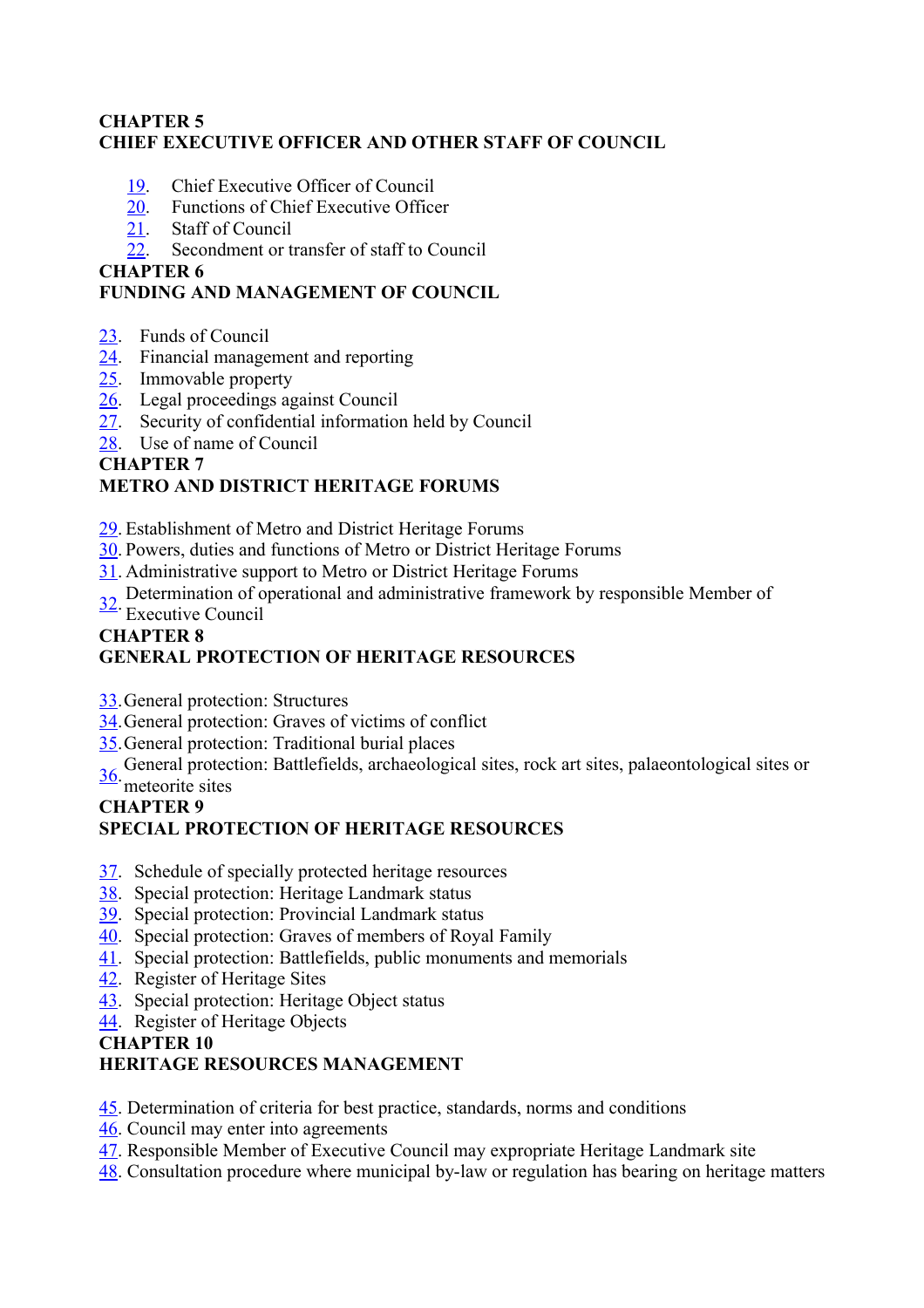## **CHAPTER 11 GENERAL PROVISIONS**

- [49.](file:///nxt/gateway.dll/51eb/306b/606b/r26b/alchb/unchb%3Ff=templates$fn=document-frameset.htm#1d) Appointment of honorary heritage inspectors
- $\overline{50}$ . General offences pertaining to Council
- [51.](file:///nxt/gateway.dll/51eb/306b/606b/r26b/alchb/wnchb%3Ff=templates$fn=document-frameset.htm#1f) Penalties
- [52.](file:///nxt/gateway.dll/51eb/306b/606b/r26b/alchb/xnchb%3Ff=templates$fn=document-frameset.htm#1g) Regulations
- [53.](file:///nxt/gateway.dll/51eb/306b/606b/r26b/alchb/ynchb%3Ff=templates$fn=document-frameset.htm#1h) Appeals to responsible Member of Executive Council

[54.](file:///nxt/gateway.dll/51eb/306b/606b/r26b/alchb/znchb%3Ff=templates$fn=document-frameset.htm#1i) Delegations

## **CHAPTER 12**

## **REPEAL OF LAW, TRANSITIONAL ARRANGEMENTS, VALIDATION AND SHORT TITLE**

- [55.](file:///nxt/gateway.dll/51eb/306b/606b/r26b/alchb/0nchb%3Ff=templates$fn=document-frameset.htm#1j) Repeal of law
- [56.](file:///nxt/gateway.dll/51eb/306b/606b/r26b/alchb/1nchb%3Ff=templates$fn=document-frameset.htm#1k) Transitional arrangements and validation
- [57.](file:///nxt/gateway.dll/51eb/306b/606b/r26b/alchb/2nchb%3Ff=templates$fn=document-frameset.htm#1l) Short title

**[SCHEDULE](file:///nxt/gateway.dll/51eb/306b/606b/r26b/alchb/ibdhb%3Ff=templates$fn=document-frameset.htm#1m)**

## **SPECIALLY PROTECTED HERITAGE RESOURCES**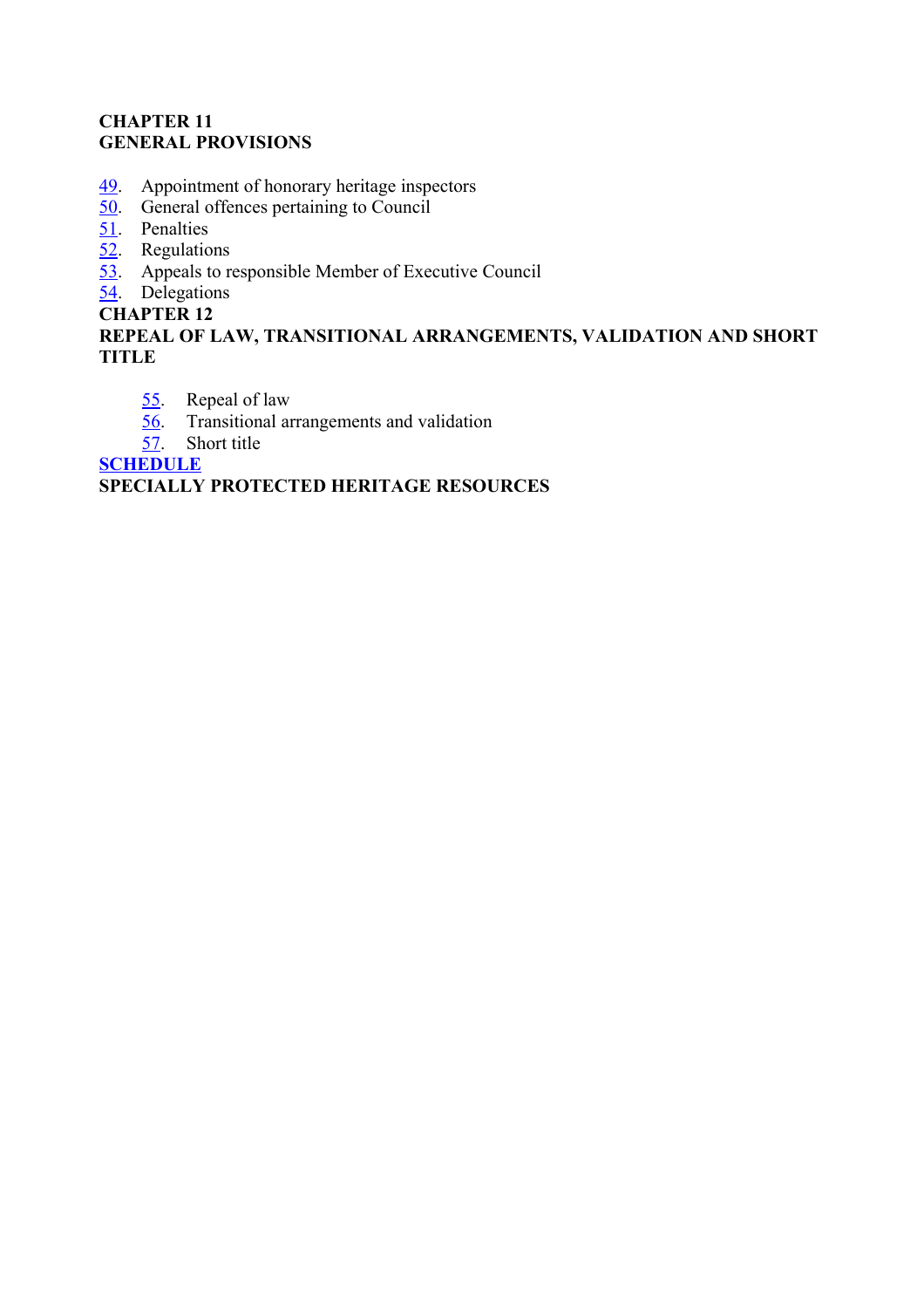CHAPTER 1 **DEFINITIONS** 

**1. Definitions.**—In this Act any word or expression to which a meaning has been assigned in the National Heritage Resources Act, 1999 (Act No. 25 of 1999), must, unless clearly inappropriate, bear that meaning, and, unless the context indicates otherwise—

**"Chief Executive Officer"** means the chief executive officer of the Council appointed in terms of section  $19(1)$ :

**"Constitution"** means the Constitution of the Republic of South Africa, 1996;

**"Council"** means *Amafa aKwaZulu-Natali* Heritage Council established in terms of section 5 (1);

**"Department"** means the Office of the Premier in KwaZulu-Natal or, where the Premier has assigned the administration of this Act to a member of the Executive Council, the department in the Provincial Government of KwaZulu-Natal for which that member of the Executive Council is responsible;

**"District Heritage Forum"** means a district heritage forum established in terms of section 29 (1);

**"ecofact"** means non-artefactual organic or environmental remains that may reveal aspects of past human activity;

**"Executive Council"** means the Executive Council of the Province of KwaZulu-Natal; **"financial year"** means the period from 1 April in any year to 31 March of the following year; **"***Gazette***"** means the official *Provincial Gazette* of KwaZulu-Natal;

**"Head of Department"** means the Director-General or, where the Premier has assigned the administration of this Act to a member of the Executive Council, the most senior officer of the department in the Provincial Government of KwaZulu-Natal for which that member of the Executive Council is responsible;

**"Heritage Landmark site"** means a site on which the special protection of Heritage Landmark status has been conferred in terms of section 38 (2);

**"Heritage Object"** means an object on which the special protection of Heritage Object status has been conferred in terms of section 43;

**"heritage site"** in relation to the Province of KwaZulu-Natal, means—

(*a*)

a Heritage Landmark site;

(*b*)

a Provincial Landmark site; or

(*c*)

those heritage resources referred to in sections 33, 34, 35 and 42;

**"intangible heritage"** means the intangible aspects of inherited culture, and may include—

(*a*)

cultural tradition;

(*b*)

oral history; (*c*)

performance;

(*d*)

ritual;

(*e*)

popular memory;

(*f*)

skills and technique;

(*g*)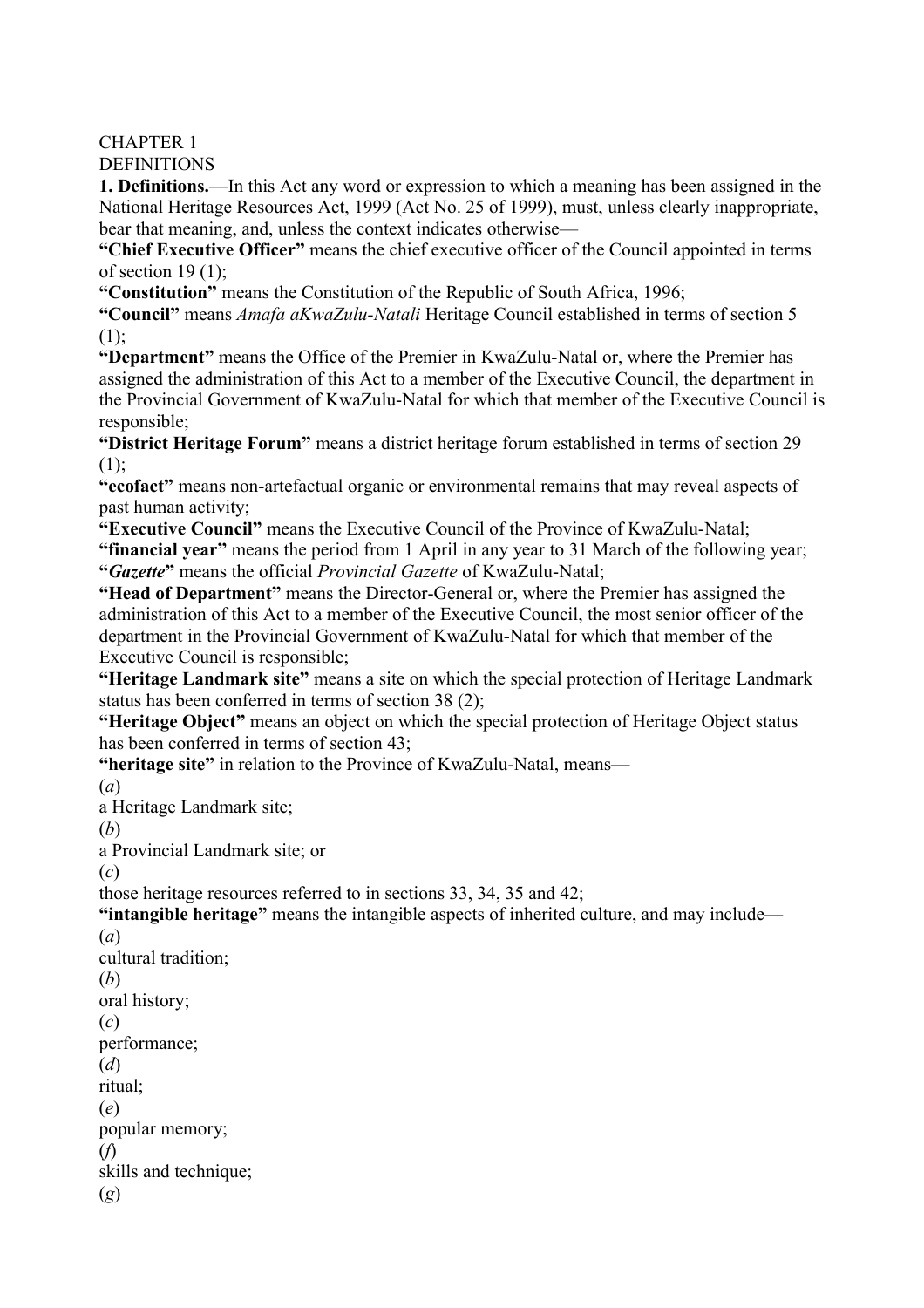indigenous knowledge systems; and

(*h*)

the holistic approach to nature, society and social relationships;

**"local authority"** means—

(*a*)

a municipality; or

(*b*)

a traditional council established in terms of section 6 of the KwaZulu-Natal Traditional Leadership and Governance Act, 2005 (Act No. 5 of 2005);

**"Member of the Executive Council responsible for finance"** means the member of the Executive Council of the Province of KwaZulu-Natal responsible for finance;

**"Metro Heritage Forum"** means a metro heritage forum established in terms of section 29 (1); **"Monarch"** means the Monarch for the Province of KwaZulu-Natal, being—

(*a*)

the person holding office as the King of the Zulu nation, the King of *AmaZulu*, the *Ingonyama* or *Isilo*, at the date of commencement of this Act; or

(*b*)

the Monarch for the Province of KwaZulu-Natal as may be defined in a Constitution of KwaZulu-Natal to be adopted or other provincial legislation;

**"municipality"** means a municipality contemplated in section 155 of the Constitution of the Republic of South Africa, 1996, and established by and under sections 11 and 12 of the Local Government: Municipal Structures Act, 1998 (Act No. 117 of 1998), read with sections 3, 4 and 5 of the KwaZulu-Natal Determination of Types of Municipality Act, 2000 (Act No. 7 of 2000); and

**"district municipality"** and **"metropolitan municipality"** have a corresponding meaning; **"political office bearer"** means—

(*a*)

a member of the National Assembly, the National Council of Provinces or the Cabinet; (*b*)

a member of a provincial legislature or of the Executive Council of a province;

(*c*) a municipal councillor;

(*d*)

a diplomatic representative of the Republic who is not a member of the public service; (*e*)

a member of a house of traditional leaders; or

(*f*)

a national or provincial office bearer of a political party, organisation, body, alliance or movement registered in terms of section 15 or 15A of the Electoral Commission Act, 1996 (Act No. 51 of 1996);

**"Premier"** means the Premier-in-Executive Council of the Province of KwaZulu-Natal as contemplated in section 125 of the Constitution;

**"prescribed"** means prescribed by regulation under section 52; and

**"prescribe"** has a corresponding meaning;

**"Province"** means the province of KwaZulu-Natal established in terms of section 103 of the Constitution;

**"Provincial Government"** means the government of the Province of KwaZulu-Natal;

**"Provincial Landmark site"** means a site on which the special protection of Provincial Landmark status has been conferred in terms of section 39;

**"Provincial Legislature"** means the Legislature of the Province of KwaZulu-Natal;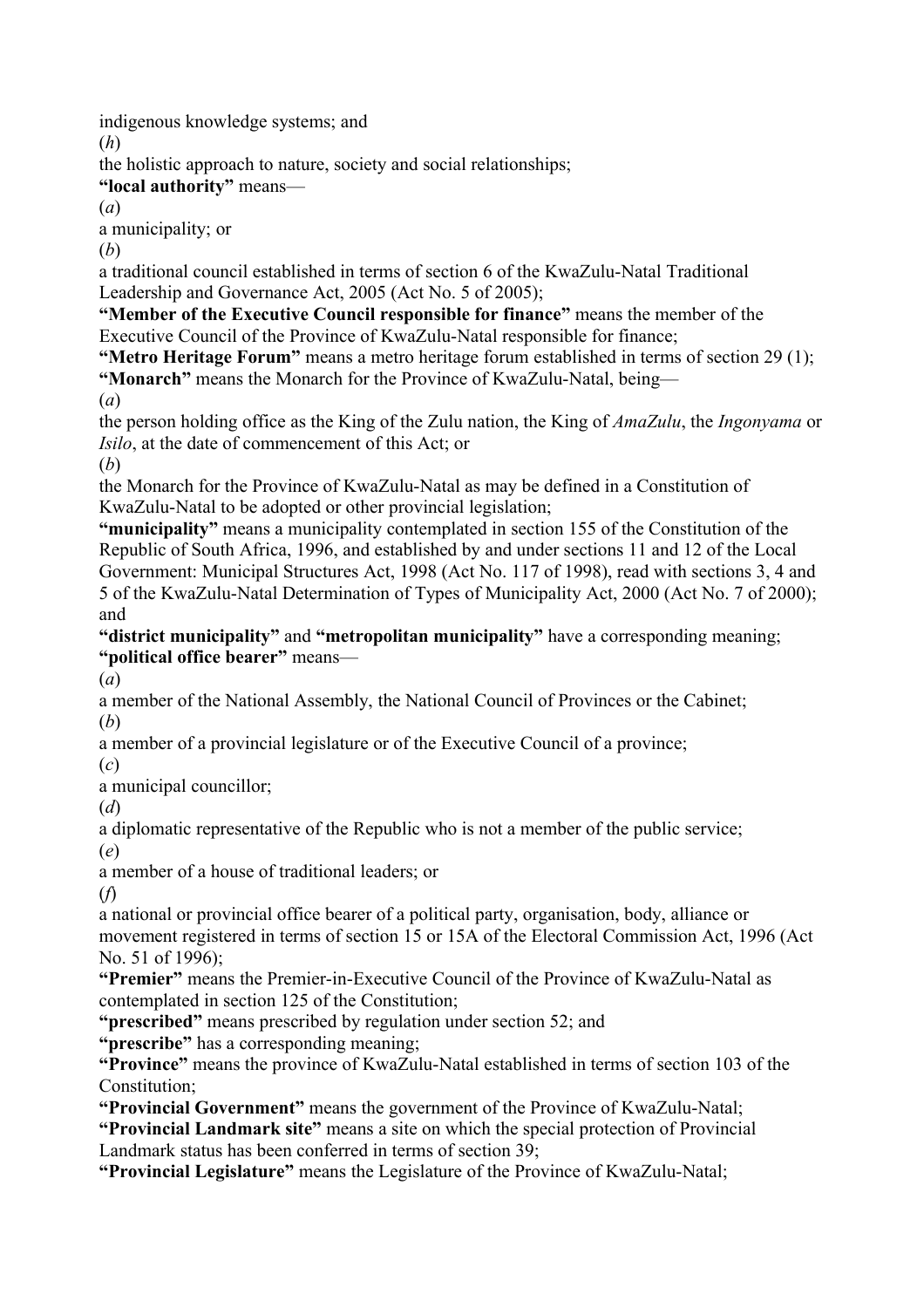**"Provincial Revenue Fund"** means the fund established for the Province of KwaZulu-Natal by section 226 of the Constitution;

**"provincial treasury"** means the treasury established for the Province of KwaZulu-Natal in terms of section 17 of the Public Finance Management Act, 1999 (Act No. 1 of 1999); **"public service"** means the public service contemplated in section 8 of the Public Service Act, 1994 (Proclamation No. 103 of 1994);

**"regulations"** means regulations made under section 52;

**"responsible Member of the Executive Council"** means the Premier of the Province of KwaZulu-Natal or that member of the Executive Council of the Province of KwaZulu-Natal to whom the Premier has assigned the administration of this Act;

**"Royal Family"** means the Monarchs and their consorts, from the time of *Nkosinkulu*, recognised as such—

(*a*)

according to Zulu customary law and customs; or

(*b*)

in terms of a Constitution of KwaZulu-Natal to be adopted or other provincial legislation; **"this Act"** includes the regulations.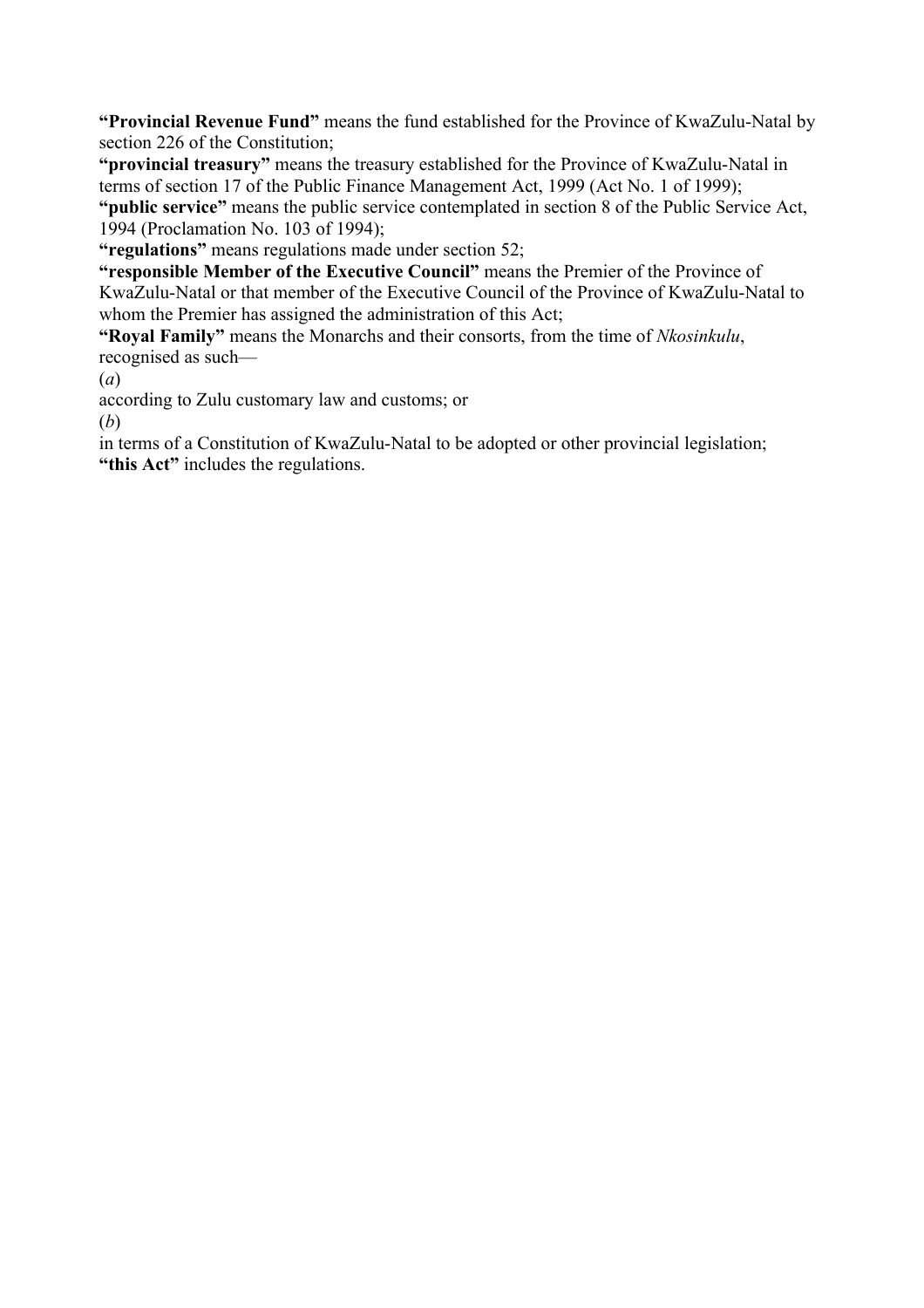## CHAPTER 2 APPLICATION OF ACT

**2. Application of Act.**—(1) The provisions of this Act apply to heritage matters, which includes both the physical and the living or intangible heritage, in the Province.

(2) Where this Act does not regulate a matter pertaining to the protection or management of heritage resources in the Province, the provisions of the National Heritage Resources Act, 1999 (Act No. 25 of 1999), and the National Heritage Council Act, 1999 (Act No. 11 of 1999), apply in the Province and any reference to **"provincial heritage resources authority"** in the National Heritage Resources Act, 1999, must, unless clearly inappropriate, be construed as reference to the Council.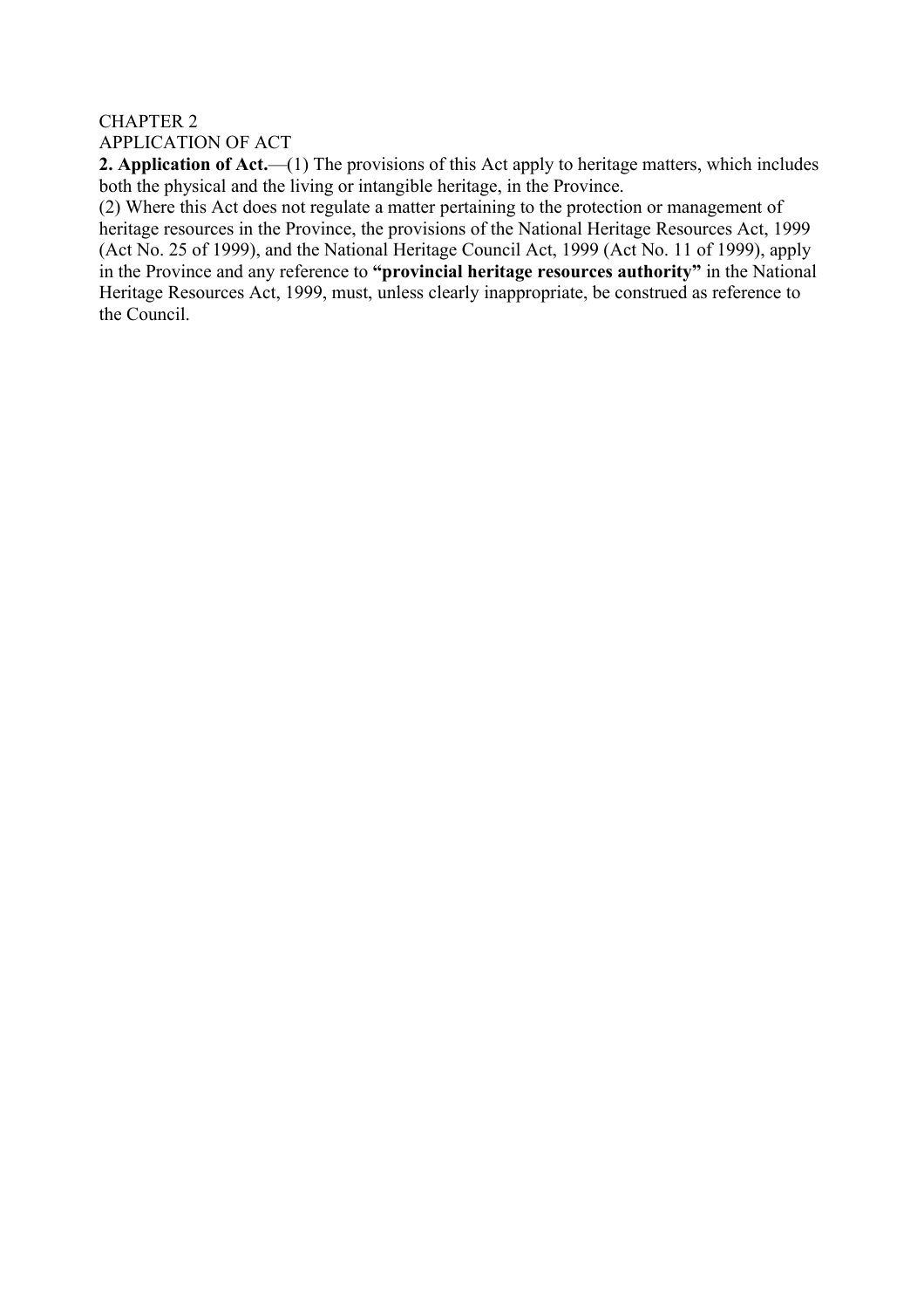#### CHAPTER 3

GENERAL PRINCIPLES PERTAINING TO HERITAGE RESOURCES AND ROLE OF RESPONSIBLE MEMBER OF EXECUTIVE COUNCIL IN HERITAGE MATTERS **3. General principles pertaining to heritage resources.**—The responsible Member of the Executive Council and the Council must uphold the general principles referred to in Part 1 of Chapter 1 to the National Heritage Resources Act, 1999 (Act No. 25 of 1999), which apply to the actions of the spheres of provincial and local governments in respect of the management of heritage resources in the Province.

**4. Role of responsible Member of Executive Council in heritage matters.**—(1) Having regard to the co-ordinating role of the national government in heritage matters, the responsible Member of the Executive Council must, in the spirit of co-operative government referred to in Chapter 3 of the Constitution, endeavour to promote and facilitate the administration and management of heritage matters and resources in the Province within the framework of national policy and programmes in respect of heritage matters and resources.

(2) In addition to the other powers vested in the responsible Member of the Executive Council by this Act, the responsible Member of the Executive Council must, after consultation with the Council, and with due regard to national heritage policy and programmes, determine heritage policy and programmes in the Province.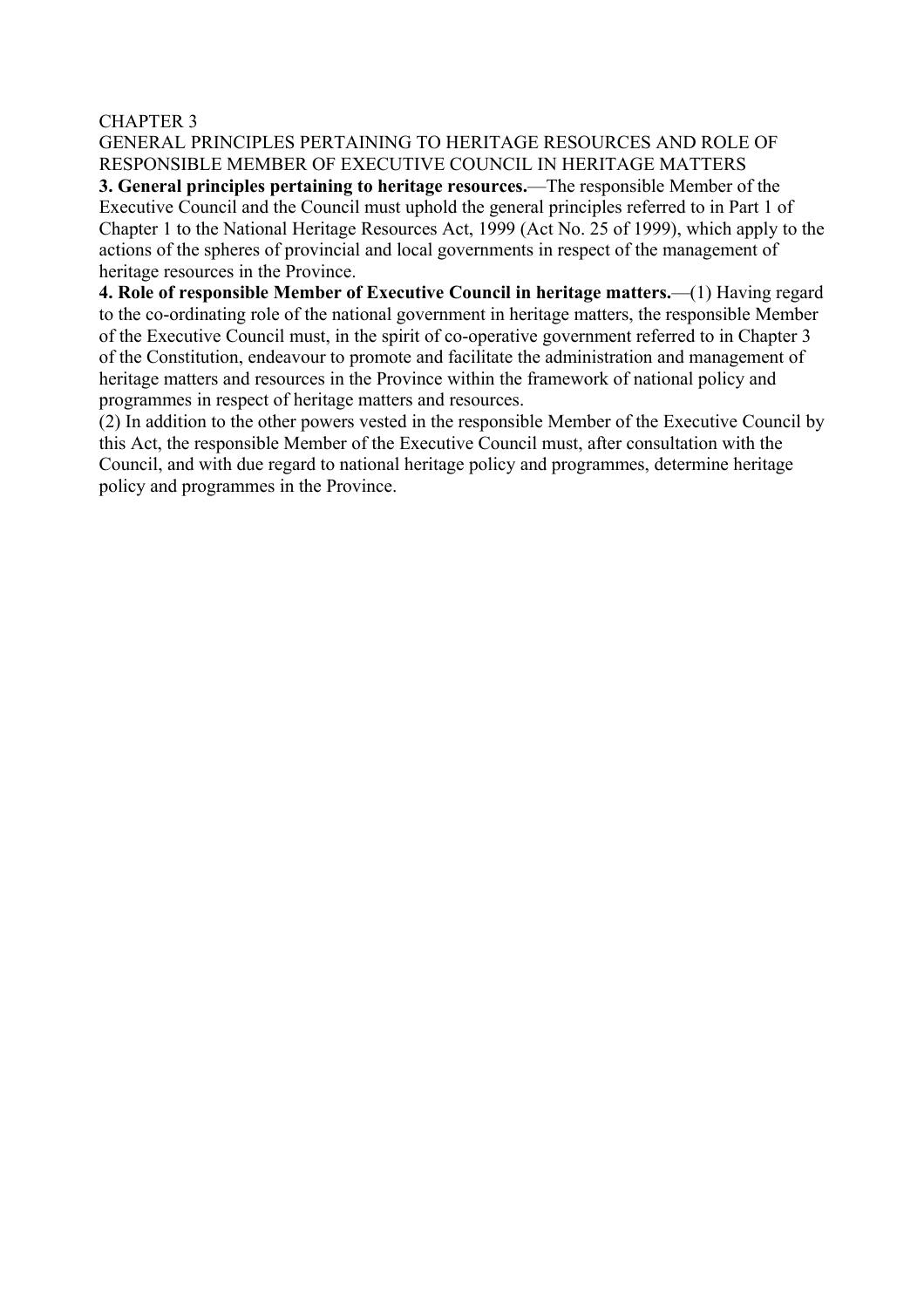CHAPTER 4

## *AMAFA AKWAZULU-NATALI* HERITAGE COUNCIL

**5. Establishment** *of Amafa aKwaZulu-Natali* **Heritage Council.**—(1) A Council to be known as *Amafa aKwaZulu-Natali* Heritage Council is hereby established.

(2) The Council is a juristic person.

(3) The Council is subject to the Public Finance Management Act, 1999 (Act No. 1 of 1999), and is the accounting authority in terms of section 49 (2) (*a*) thereof.

**6. Objects of Council.**—The objects of the Council are—

(*a*)

the identification;

(*b*)

the conservation;

(*c*)

the protection; and

(*d*)

the administration, of the physical and the living or intangible heritage resources of the Province and, generally, with due regard to national and provincial heritage policy and programmes, to promote and co-ordinate heritage conservation for the benefit of present and future generations. **7. Powers, duties and functions of Council.—(1)** The Council must—

(*a*)

consider national and provincial heritage policy and programmes and submit comments and recommendations to the responsible Member of the Executive Council;

(*b*)

provide for, and facilitate—

(i)

the implementation, delivery and co-ordination of heritage policy and programmes;

(ii)

the establishment of educational, training, interpretative and tourism- related projects and programmes;

(iii)

community and stakeholder involvement in heritage matters; and

(iv)

a sound working relationship with all heritage bodies, in the Province;

(*c*)

with due regard to national and provincial heritage policy and programmes, advise the responsible Member of the Executive Council on—

(i)

existing and proposed heritage policy in the Province;

(ii)

achieving operational uniformity of heritage programmes in the Province;

(iii)

any physical heritage-related matter in relation to which the responsible Member of the Executive Council requests advice; and

(iv)

any matter related to intangible heritage;

(*d*)

assist the Department in communicating decisions and relevant information on heritage matters in the Province to departments in the Provincial Government, municipalities and heritage forums in the Province, and the public by means of meetings, workshops, notices, and other published and electronic media;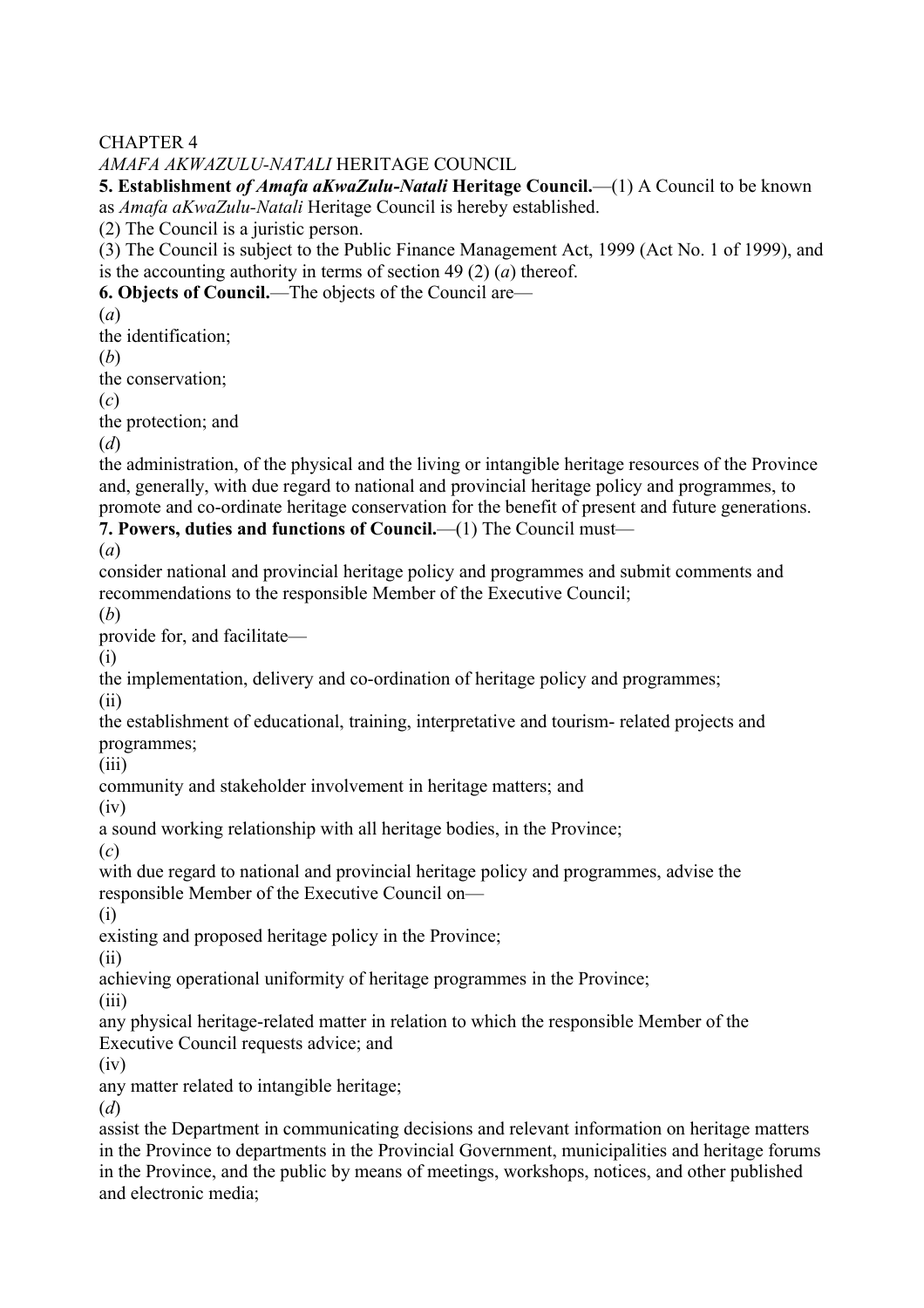(*e*)

liaise with national and provincial departments, statutory bodies and organisations concerned with arts, culture, tourism and heritage matters;

(*f*)

perform the functions and carry out the duties and responsibilities imposed by this Act; and (*g*)

perform any other function or carry out any other duty imposed on the Council by any other law. (2) The Council may—

(*a*)

exercise any power conferred by any other provision of this Act or any other law;

(*b*)

in relation to the objects and work of the Council, make recommendations to the responsible Member of the Executive Council with regard to legislation and policies in the Province; (*c*)

in a manner consistent with the Public Finance Management Act, 1999 (Act No. 1 of 1999), and in the exercise of its powers or the performance of its duties and functions under this Act, for specific projects, enter into contracts for the services of persons having technical or specialised knowledge of any matter relating to the work of the Council;

(*d*)

determine fees, payable to the Council, for—

(i)

the processing of any application or approval in terms of this Act; and

(ii)

the provision of any service by the Council;

(*e*)

determine, fees including, but not limited to, entrance fees in relation to the exhibition or display of physical heritage resources by the Council;

(*f*)

exhibit or display any physical heritage resource under the control of the Council and may receive fees prescribed or otherwise determined by the Council in relation to any such exhibition or display;

(*g*)

conduct research related to heritage development, heritage management and heritage promotion; and

(*h*)

generally, do everything which is necessary or expedient to achieve its objects referred to in section 6 and to perform the duties and carry out the functions referred to in subsection (1). (3) (*a*) The Council is, for the purposes of the National Heritage Resources Act, 1999 (Act No. 25 of 1999), the provincial heritage resources authority for KwaZulu-Natal and any reference to **"provincial heritage resources authority"** in the said Act must, unless clearly inappropriate, be

construed as a reference to the Council.

(*b*) The Council must, in addition to the powers, duties and functions referred to in subsections (1) and (2), perform the duties and carry out the functions imposed on a provincial heritage resources authority in terms of the National Heritage Resources Act, 1999.

**8. Composition of Council.**—(1) The responsible Member of the Executive Council— (*a*)

must, based on nominations received in terms of section 10 (1) and recommendations by the selection panel contemplated in section 10 (3), appoint not less than 12 and not more than 15 persons as members of the Council; and

(*b*)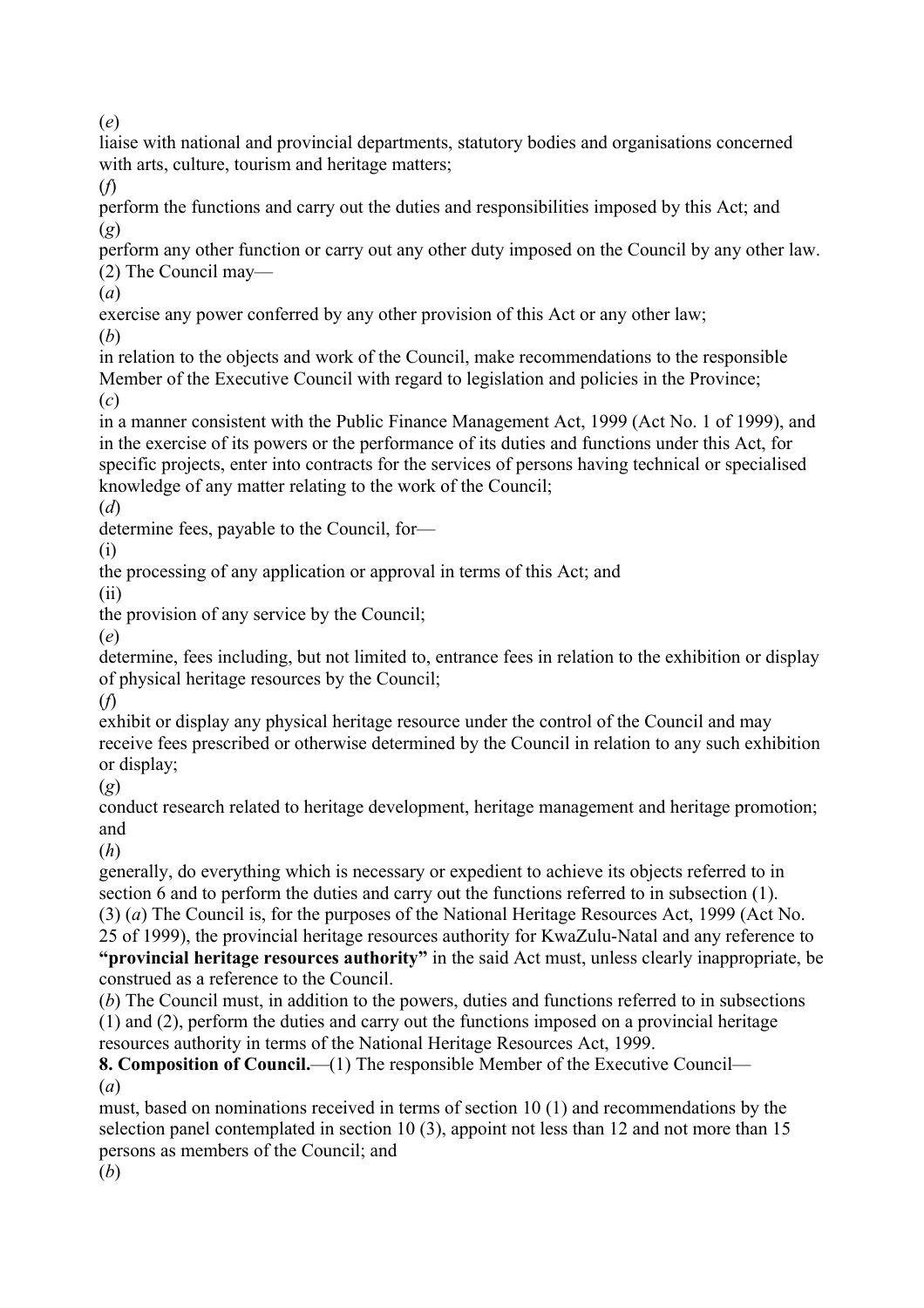must designate one such member to be the chairperson of the Council to preside at the meetings of the Council and perform other duties related thereto.

(2) The members of the Council contemplated in subsection (1) must—

(*a*)

include persons who have qualifications or special experience or interest in any of the following fields relevant to heritage resources—

(i) heritage architecture; (ii) archaeology; (iii) rock art; (iv) history; (v) anthropology; (vi) linguistics; (vii) ethnology; (viii) ethnomusicology;  $(ix)$ sociology; and (x) palaeontology; (*b*) include at least one person possessing proven knowledge or experience in the field of financial management; (*c*) include at least one person possessing proven legal knowledge and expertise; (*d*) include at least three persons who are members of a District or Metro Heritage Forum; and (*e*) be representative of the relevant sectoral interests and the cultural demographic characteristics of the people of the Province. (3) The members contemplated in subsection (1) must be fit and proper persons characterised by their independence, impartiality and fairness. (4) A person is disqualified from being appointed to the Council or from remaining on the Council, by reason that he or she— (*a*) is or becomes an unrehabilitated insolvent; (*b*) is or has been declared by a competent court to be of unsound mind; (*c*) is a person under curatorship; (*d*) has at any time been removed from an office of trust on account of misconduct involving theft or fraud; (*e*)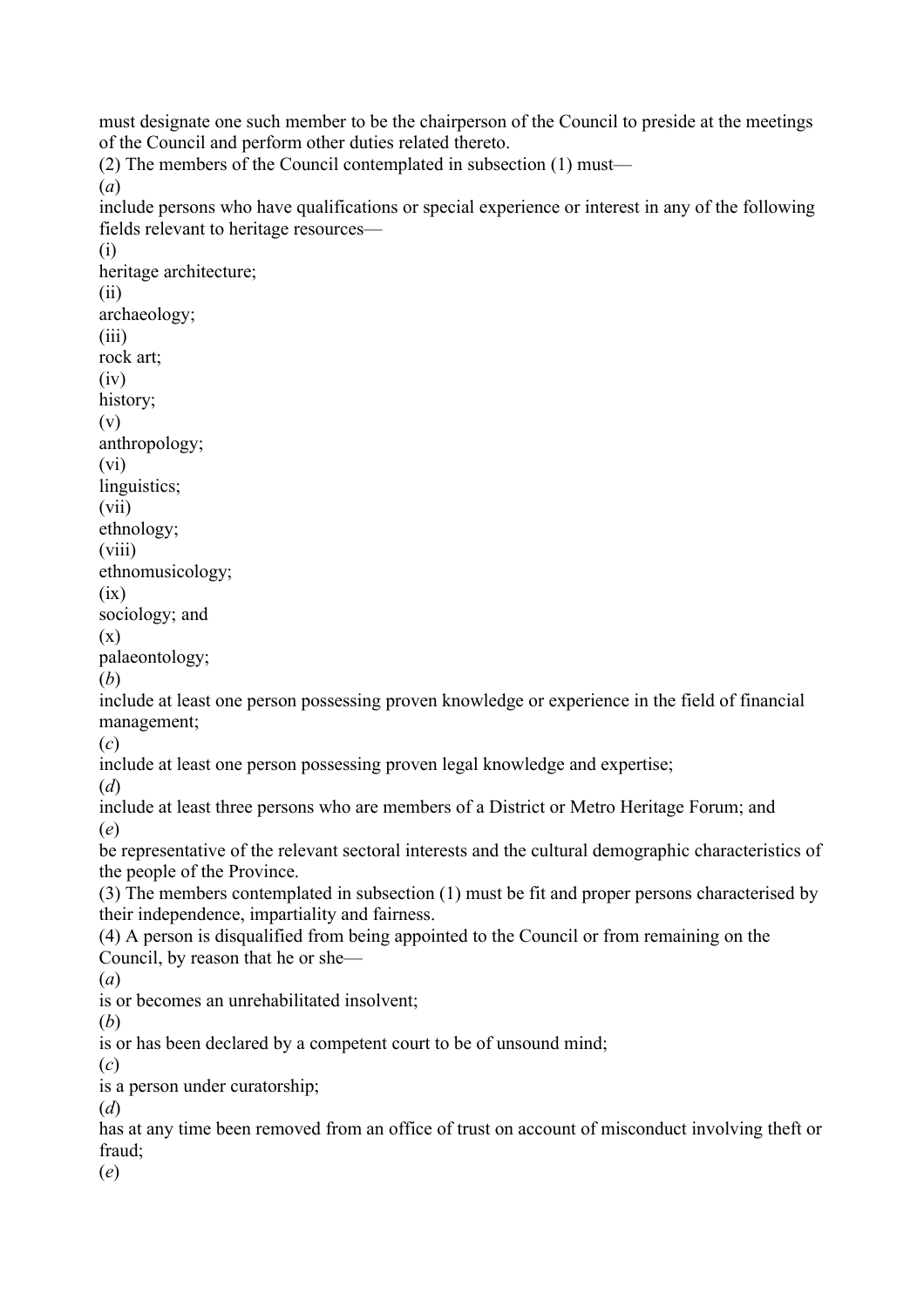has been convicted and sentenced to a term of imprisonment without the option of a fine, except that the responsible Member of the Executive Council may, upon a person who is nominated for appointment disclosing full details of an offence in an affidavit, condone a conviction in a manner that is consistent with section 106 (1) (*e*) of the Constitution: Provided that a disqualification in terms of this subsection ends five years after the sentence has been completed; (*f*)

fails to disclose an interest in accordance with section 11 or attended or participated in the proceedings of the Council while having an interest contemplated in that section; or (*g*)

is a political office bearer.

(5) The responsible Member of the Executive Council may appoint to the Council an employee of the Department as his or her representative who—

(*a*)

must facilitate liaison between the responsible Member of the Executive Council and the Council; and

(*b*)

may attend meetings of the Council and participate in discussions, but does not have the right to vote when a decision of the Council is being taken.

(6) This section is subject to the transitional arrangements referred to in section 56.

**9. Term of office of member of Council.**—(1) A member of the Council holds office for a period not exceeding three years, and may be reappointed.

(2) No member may be appointed for more than two consecutive terms.

**10. Nominations for membership of Council.**—(1) The responsible Member of the Executive Council must, by notice in the *Gazette* and at least two newspapers circulating in the Province, invite the nomination of persons for the Council.

(2) The invitation for nominations in terms of subsection (1) must specify—

(*a*)

the nomination procedure;

(*b*)

the requirements for nomination; and

(*c*)

the date by which a nomination must be received by the responsible Member of the Executive Council.

(3) The responsible Member of the Executive Council must appoint a selection panel comprising —<br>—

(*a*)

no more than two Departmental senior officials; and

(*b*)

no more than three persons with experience in heritage matters, to review all nominations and make recommendations regarding the nominees.

(4) This section is subject to the transitional arrangements referred to in section 56.

**11. Declaration of financial or other interests by nominees to Council.**—(1) A nominee to the Council must—

(*a*)

within 10 days of accepting the nomination, submit to the responsible Member of the Executive Council a written declaration of any and all financial or other interests in the heritage sector or related sectors which could be related to or may be in conflict with an appointment as a member of the Council, which declaration must include relevant information about any conviction for a Schedule 1 offence in terms of the Criminal Procedure Act, 1977 (Act No. 51 of 1977); (*b*)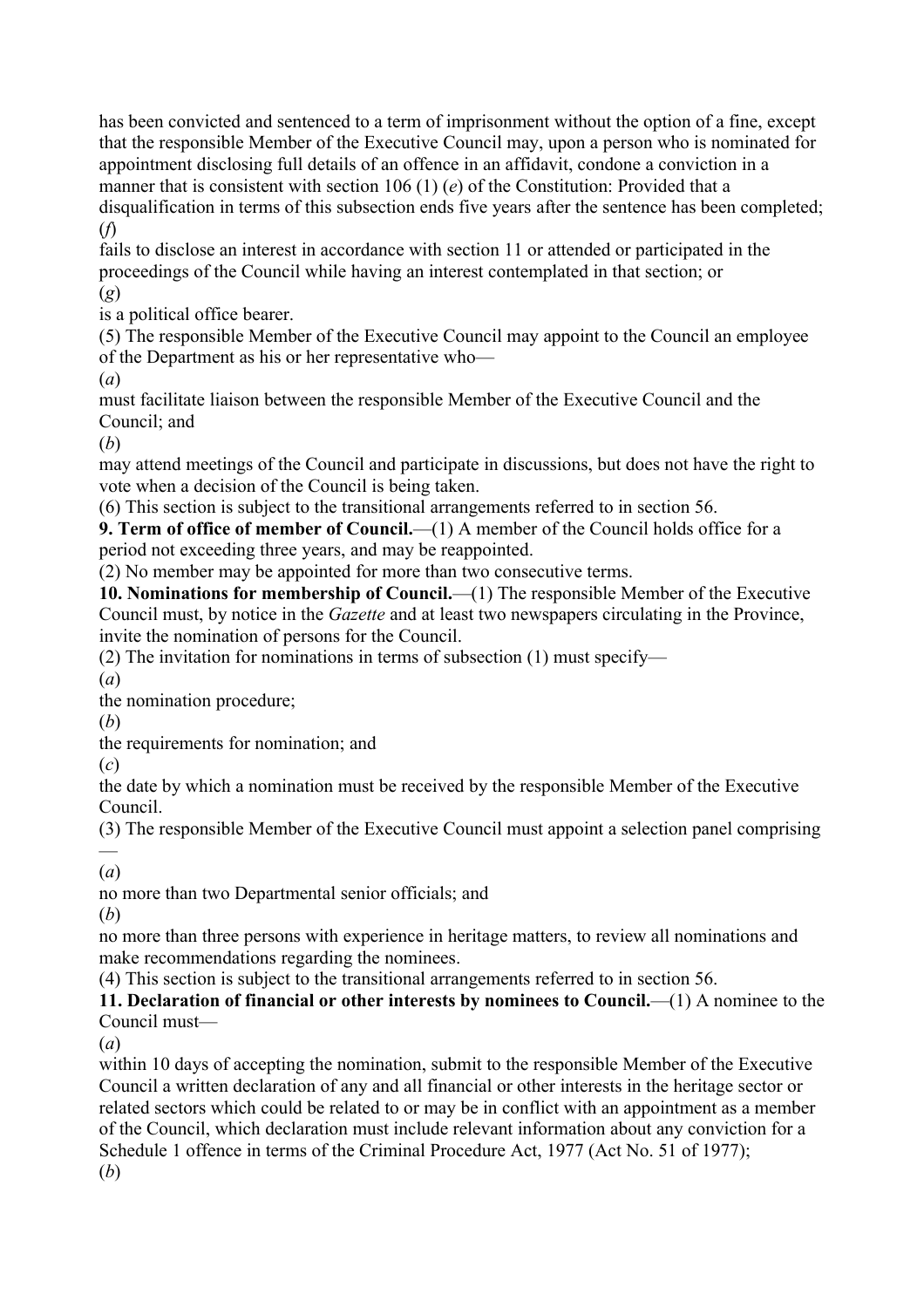in the declaration referred to in paragraph (*a*) include financial and other interests in the heritage sector or related sectors of family members or close associates, which could be related to or may be in conflict with an appointment as a member of the Council; and

(*c*)

not be considered for the position of a member of the Council where it is found that the nominee deliberately withheld information pertaining to financial or other interests contemplated in this section.

(2) Where a member of the Council or family member or close associate experiences a change in financial or any other circumstances or acquires an interest in the heritage sector or related sectors, the member of the Council must, within 10 days of the date of the changed circumstances, submit a written declaration of change of financial or other interests to the responsible Member of the Executive Council.

(3) The responsible Member of the Executive Council must—

(*a*)

keep a register of the interests of members of the Council disclosed in terms of this section; and (*b*)

update that register from time to time.

**12. Failure to declare financial or other interests.**—(1) A member of the Council who fails to make a declaration envisaged in section 11 commits an offence.

(2) The Member of the Executive Council on becoming aware that a Council member has failed to comply with the provisions of section 11 must investigate the matter and consider appropriate disciplinary action.

**13. Recusal of member of Council.**—(1) A member of the Council must recuse himself or herself in any matter or proceeding where he or she, a family member or close associate has or reasonably could be expected to have a financial or other interest in the outcome of a decision by the Council.

(2) Any person may make an application, upon oral or written request, for a member of the Council to recuse himself or herself where that person has reason to believe that the member of the Council, a family member or close associate has or could reasonably be expected to have a financial or other conflict of interest in the outcome of a decision by the member of the Council. (3) A person making an application referred to in subsection (2) must give reasons for his or her

request.

(4) In the event of an application referred to in subsection (2), the chairperson of the Council must decide on the matter, save that in cases where the application concerns the chairperson of the Council the matter must be decided on by the responsible Member of the Executive Council or his or her nominee.

**14. Vacancies, removal and resignation from office of members of Council.**—(1) A member of the Council must vacate office if he or she becomes subject to a disqualification contemplated in section 8 (4).

(2) The responsible Member of the Executive Council may, after having afforded a member the opportunity to state his or her case, at any time terminate the term of office of such member if, in the sole discretion of the Member of the Executive Council, there are justiciable and cogent reasons for doing so.

(3) A member must vacate office if he or she is absent, without a leave of absence having first been granted by the Council, from two consecutive meetings of the Council for which reasonable notice was given to that member personally or by post.

(4) A member may resign from office in writing by giving not less than 30-days notice to the responsible Member of the Executive Council: Provided that the responsible Member of the Executive Council may waive the resignation notice if such waiver would not be detrimental to the efficient functioning of the Council.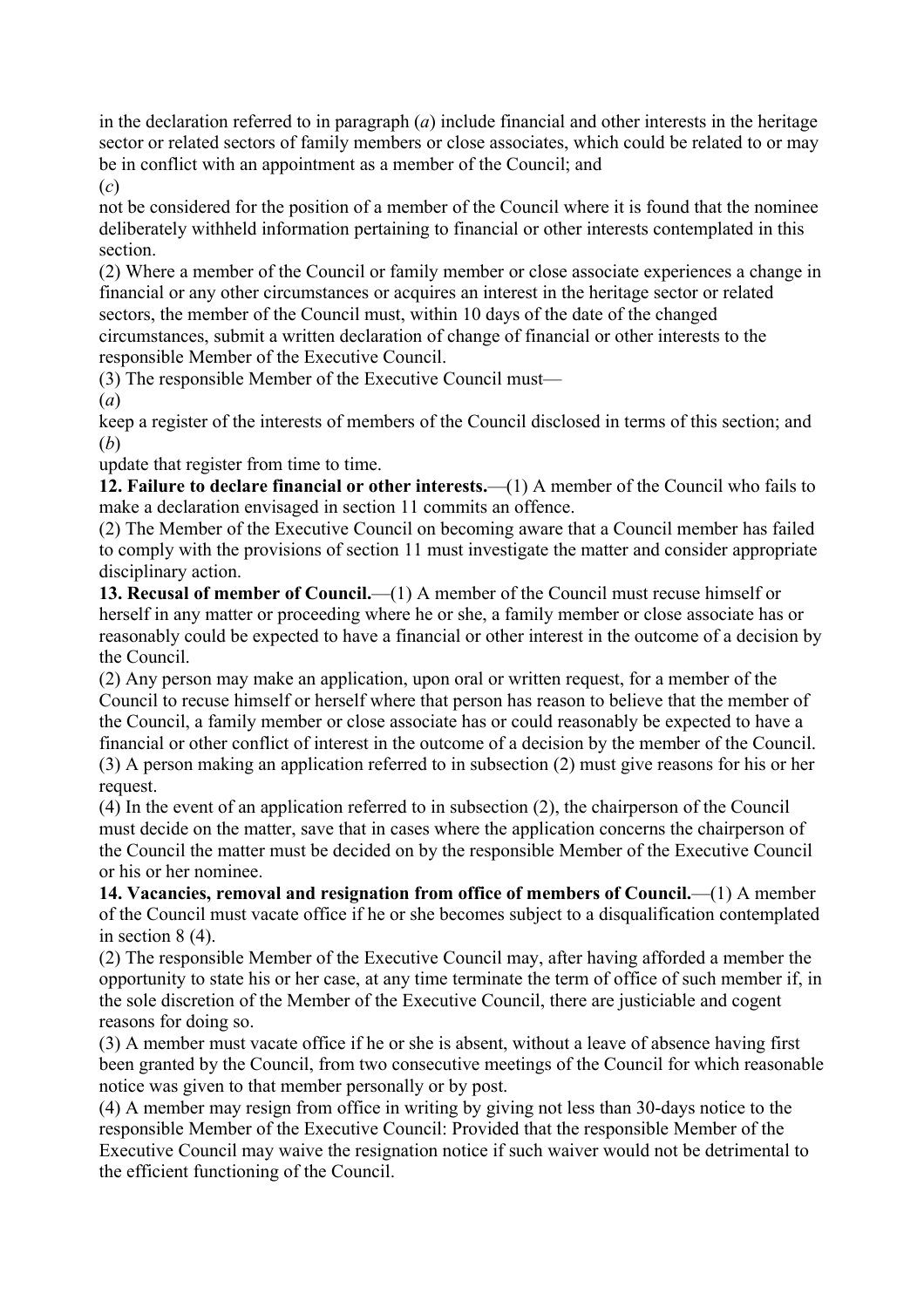(5) Whenever a vacancy occurs on the Council, the responsible Member of the Executive Council must, subject to section 10, appoint a person to fill such vacancy for the unexpired portion of the period of office of the member in whose place such person is appointed.

**15. Meetings of Council.**—(1) The Council may meet as often as necessary, but at least three times a year, at such places and times as the Council may determine.

(2) Every member of the Council must be notified of each meeting in writing, at least 14 days prior to such meeting, and such notification must contain an agenda for the proposed meeting. (3) In the event that the chairperson of the Council is absent from any meeting of the Council, the members present at that meeting may elect one of their member to preside at that meeting.

(4) A special meeting of the Council may be called at the request of—

(*a*)

the chairperson; or

(*b*)

two-thirds of the members of the Council by written petition, whereupon the chairperson must, in writing, notify every member of the Council of the time and place of the special meeting.

(5) A *quorum* for a meeting of the Council is a majority of its members.

(6) Any decision of the Council must be taken by resolution of the majority of the members present at any meeting of the Council and, in the event of an equality of votes on any matter, the member presiding at the meeting in question will have a casting vote in addition to his or her deliberative vote as a member of the Council.

(7) The proceedings of all meetings of the Council must be duly recorded and minuted.

(8) (*a*) The minutes of the previous meeting must be read at the commencement of each meeting.

(*b*) The minutes may be regarded as read if copies thereof were furnished to the members of the Council prior to the meeting.

(*c*) The chairperson may only sign the minutes once objections or corrections have been dealt with.

(9) The chairperson must decide on questions of order or procedure: Provided that if any member objects to any such decision, the question must be put to the vote and the decision of the majority of the members is final and binding on the Council.

(10) A member of the Council who has an interest in relation to any matter to be discussed at a meeting of the Council, which reasonably considered, may preclude him or her from performing his or her duties in a fair, unbiased and proper manner, must recuse himself or herself from such meeting.

(11) (*a*) The Chief Executive Officer may attend and take part in, but may not vote at, a meeting of the Council.

(*b*) A member of staff of the Council may, on invitation by the Council, attend a meeting of the Council.

16. Committees of Council.—(1) The Council may appoint one or more committees not limited to its own members to assist it in the exercise of its powers and the performance of its duties and functions.

(2) A committee contemplated in subsection (1) must perform such duties and functions of the Council as the Council may determine.

(3) The Council may, at any time, dissolve or reconstitute such a committee.

(4) The Council—

(*a*)

may delegate any of its powers or assign any of its duties or functions to a committee appointed in terms of subsection (1);

(*b*)

is not absolved from exercising or performing any power, duty or function so delegated or assigned; and

(*c*)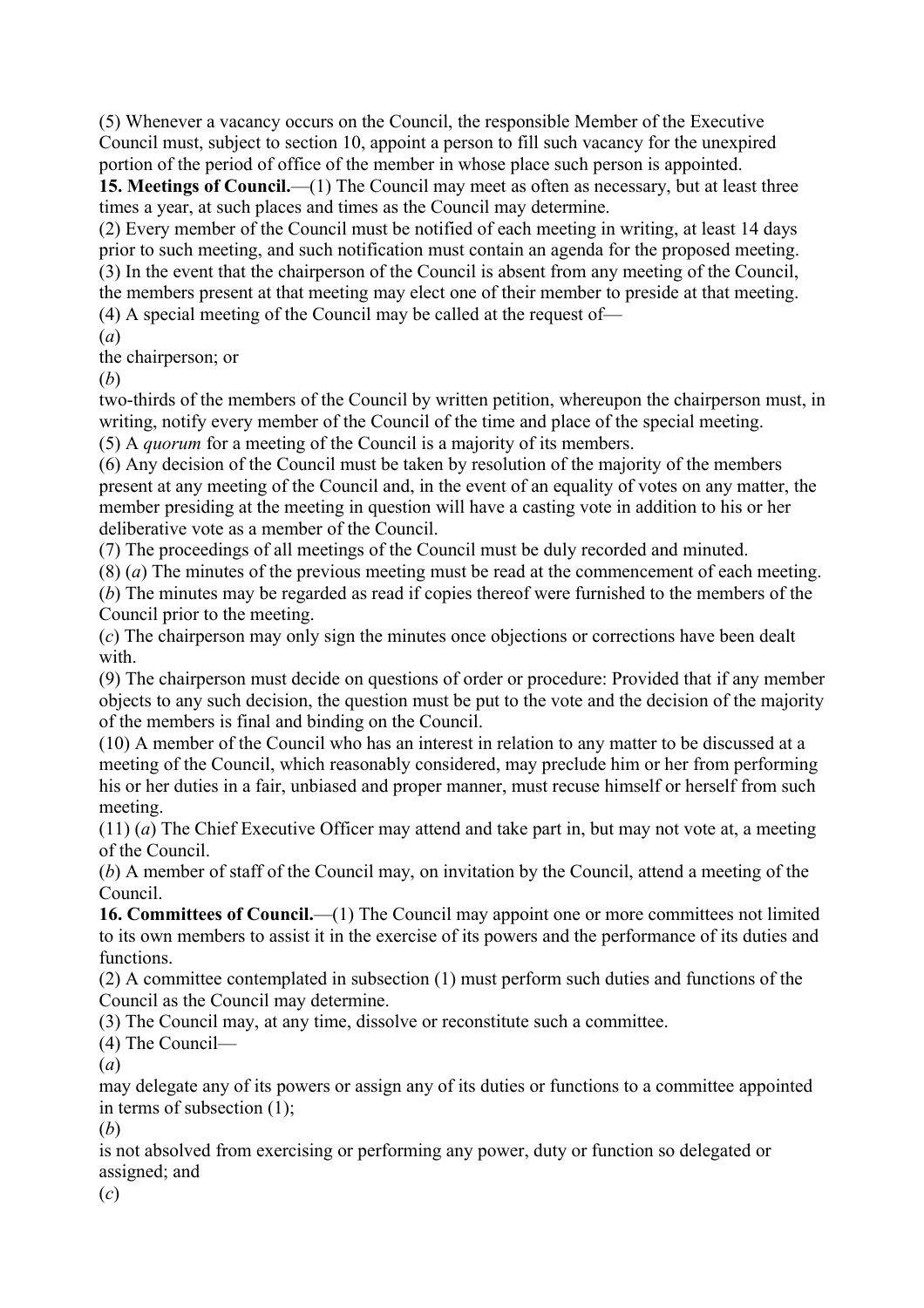may amend, review or rescind any decision of a committee.

(5) Any delegated or assigned power, duty or function exercised or performed by the committee is regarded to have been exercised or performed by the Council.

(6) (*a*) The Chief Executive Officer may attend and take part in, but may not vote at, a meeting of a committee.

(*b*) A member of staff of the Council may, on invitation by the relevant committee, attend a meeting of that committee.

**17. Administrative and secretarial work of Council.**—The administrative and secretarial work incidental to the performance of the functions of the Council or its committees, must be performed by members of staff of the Council designated for such purpose by the Chief Executive Officer.

**18. Remuneration of members of Council and reimbursement of expenses incurred by members of Council and committees of Council.**—(1) (*a*) A member of the Council may be paid such remuneration or allowances as may be determined by the responsible Member of the Executive Council in consultation with the Member of the Executive Council responsible for finance.

(*b*) A member of the Council who receives remuneration, allowances or other benefits by virtue of his or her post or employment in—

(i)

the national government;

(ii)

a provincial government;

(iii)

a municipality; or

(iv)

a corporation, body or institution in which the national or a provincial government has a controlling interest, and who continues to receive such remuneration, allowances or other benefits while serving as a member of the Council, may only receive remuneration and allowances referred to in paragraph (*a*) to the extent required to place such member in the financial position in which he or she would have been were it not for such post or employment. (2) (*a*) A member of the Council and a member of a committee of the Council may, in respect of

his or her functions as a member, receive reimbursement for reasonable actual subsistence and travelling expenses necessitated by the actual attendance of a meeting of the Council or a committee of the Council.

(*b*) The Member of the Executive Council responsible for finance must determine procedures, including control measures, for the management, handling and processing of claims for subsistence and traveling expenses contemplated in paragraph (*a*).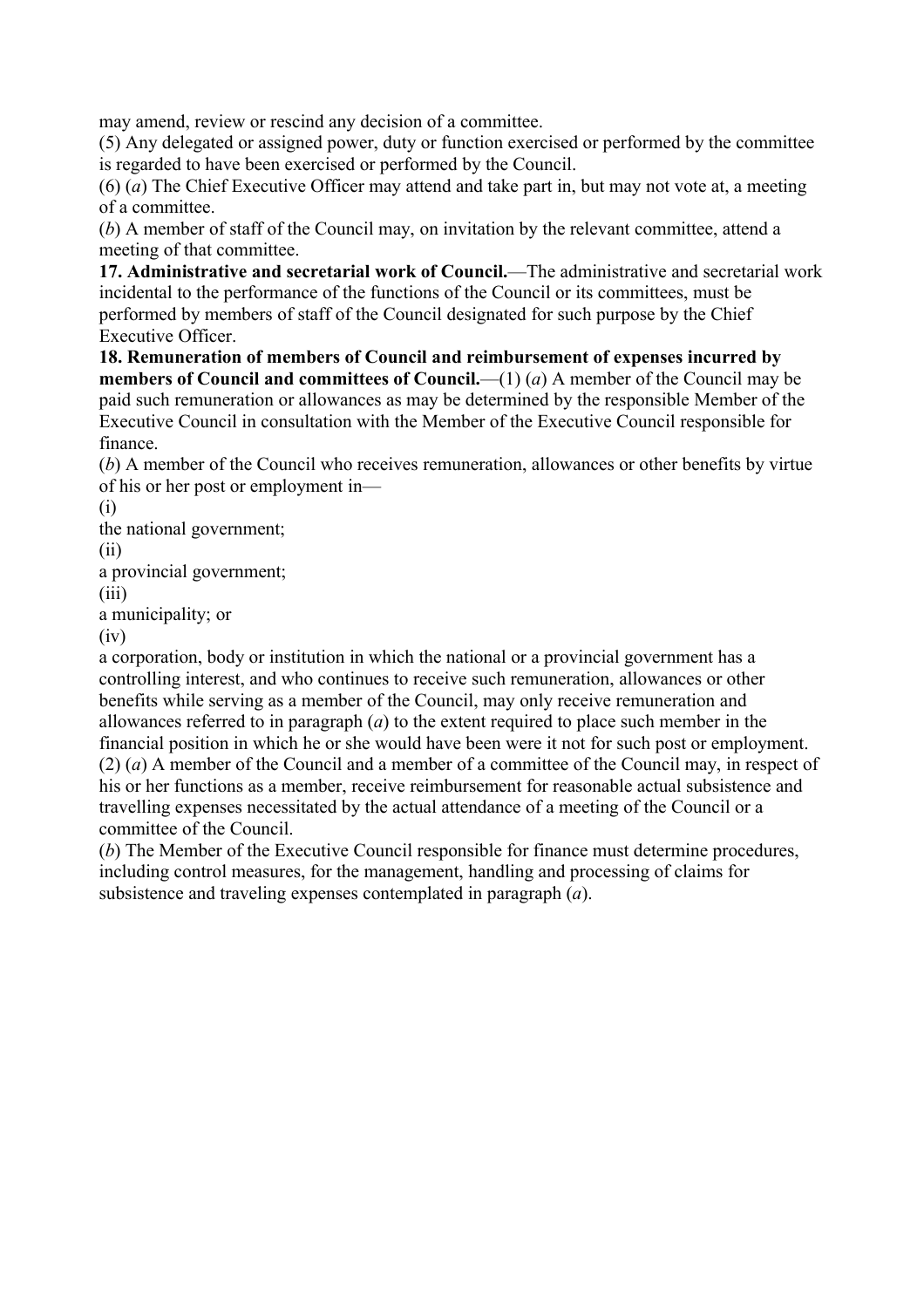CHAPTER 5

CHIEF EXECUTIVE OFFICER AND STAFF OF COUNCIL

**19. Chief Executive Officer of Council.**—(1) The responsible Member of the Executive Council must, after consultation with the Council, appoint a suitably qualified, skilled and experienced person as Chief Executive Officer of the Council.

(2) (*a*) The Chief Executive Officer is appointed for a period not exceeding five years.

(*b*) The Chief Executive Officer may be reappointed.

(3) (*a*) The appointment of the Chief Executive Officer is subject to the conclusion of a written performance agreement entered into between that person and the Council.

(*b*) The Council and the Chief Executive Officer may, in writing and by agreement, amend the performance agreement.

(4) (*a*) For purposes of the declaration of financial or other interests, the provisions of section 11 apply with the necessary changes to the Chief Executive Officer except that the Chief Executive Officer must declare his or her interests to the Council.

(*b*) The Council must keep and maintain a register of financial or other interests declared by the Chief Executive Officer.

(5) The Chief Executive Officer is an *ex officio* member of the Council but does not have the right to vote at its meetings.

**20. Functions of Chief Executive Officer.**—(1) The Chief Executive Officer is responsible for —

(*a*)

the administrative and financial management of the Council in accordance with the Public Finance Management Act, 1999 (Act No. 1 of 1999), and the direction of the Council; (*b*)

in consultation with the Council, the appointment of members of staff of the Council contemplated in section 21 (1);

(*c*)

assisting and advising the Council in relation to the determination of a code of conduct, applicable to the Chief Executive Officer, all staff of the Council and justiciable for purposes of disciplinary proceedings, to ensure—

(i)

compliance with applicable law, including this Act;

(ii)

the effective, efficient and economical use of the Council's funds and resources;

 $(iii)$ 

the promotion and maintenance of a high standard of professional ethics;

(iv)

the prevention of conflicts of interest;

(v)

the protection of confidential information held by the Council; and

(vi)

professional, honest, impartial, fair, ethical and equitable service;

(*d*)

the maintenance of discipline over the staff appointed in terms of paragraph (*b*) and must, for those purposes, be accountable to the Council;

(*e*)

the keeping and maintenance of the register of interests declared by members of staff of the Council; and

(*f*)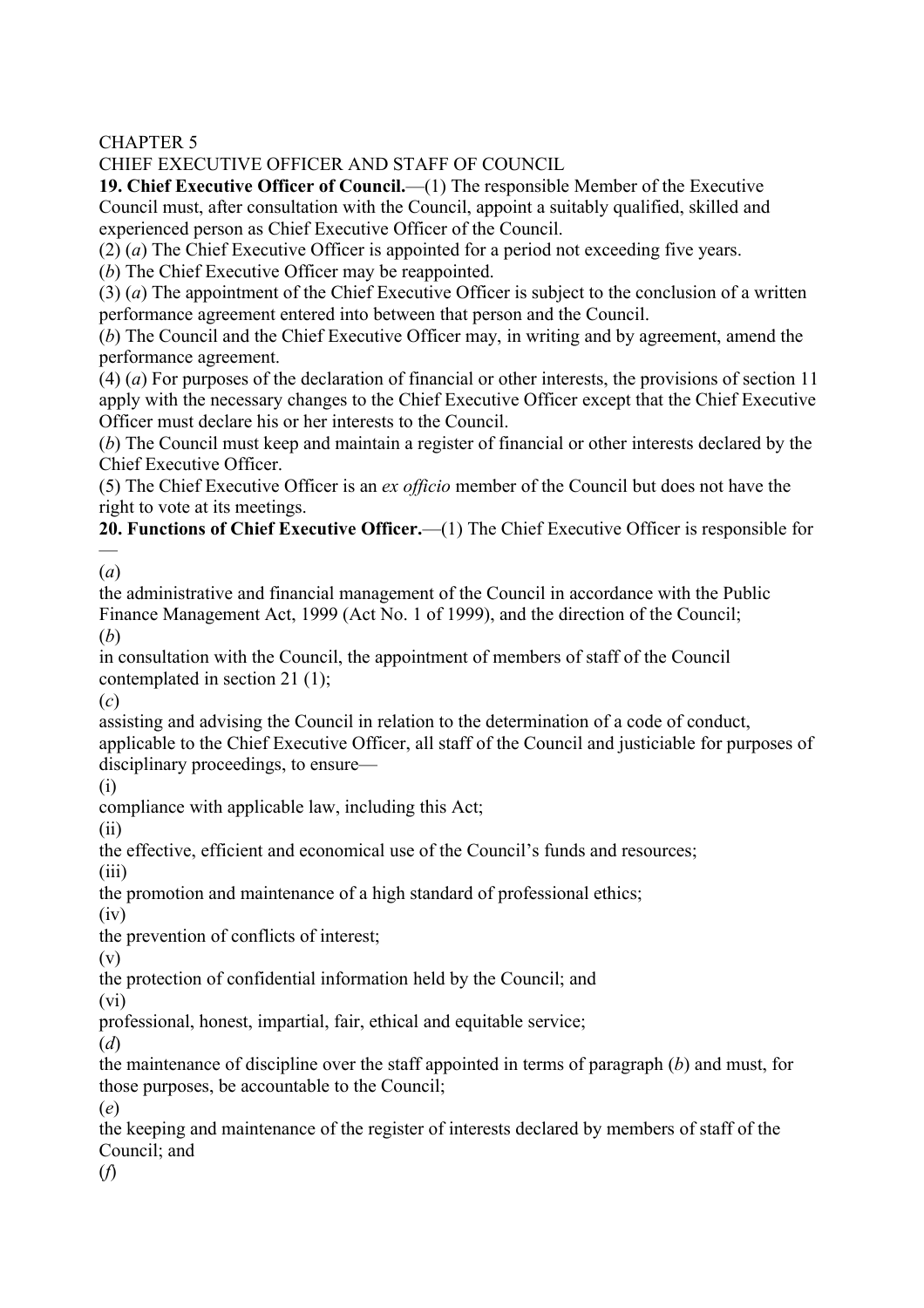ensuring compliance by the Council with the provisions of the Public Finance Management Act, 1999 (Act No. 1 of 1999), and any other applicable legislation.

(2) If the Chief Executive Officer is for any reason unable to perform any of his or her functions, the Council must, in writing, and in consultation with the responsible Member of the Executive Council, appoint another person as Acting Chief Executive Officer until the Chief Executive Officer is able to resume those functions.

**21. Staff of Council.**—(1) The Chief Executive Officer must, subject to subsection (2), employ members of staff of the Council as may be reasonably necessary—

(*a*)

to assist him or her in fulfilling his or her functions in terms of this Act; and (*b*)

to assist the Council with the work incidental to the performance by the Council of its functions. (2) (*a*) The Council must determine a code of conduct contemplated in section 20 (1) (*c*), a human resources policy, and a system of performance management for staff members of the Council, including the Chief Executive Officer.

(*b*) The appointment of a member of staff reporting directly to the Chief Executive Officer is subject to the conclusion of a written performance agreement between that person and the Chief Executive Officer.

(3) For purposes of the declaration of financial or other interests, and subject to section 20 (1) (*e*), the provisions of section 11 (1), (2) and (3) apply with the necessary changes to staff members of the Council.

(4) Subsection (1) is subject to the transitional arrangements referred to in section 56.

**22. Secondment or transfer of staff to Council.**—The Council may utilise the services of persons seconded or transferred from the public service in accordance with the provisions of the Public Service Act, 1994 (Proclamation No. 103 of 1994).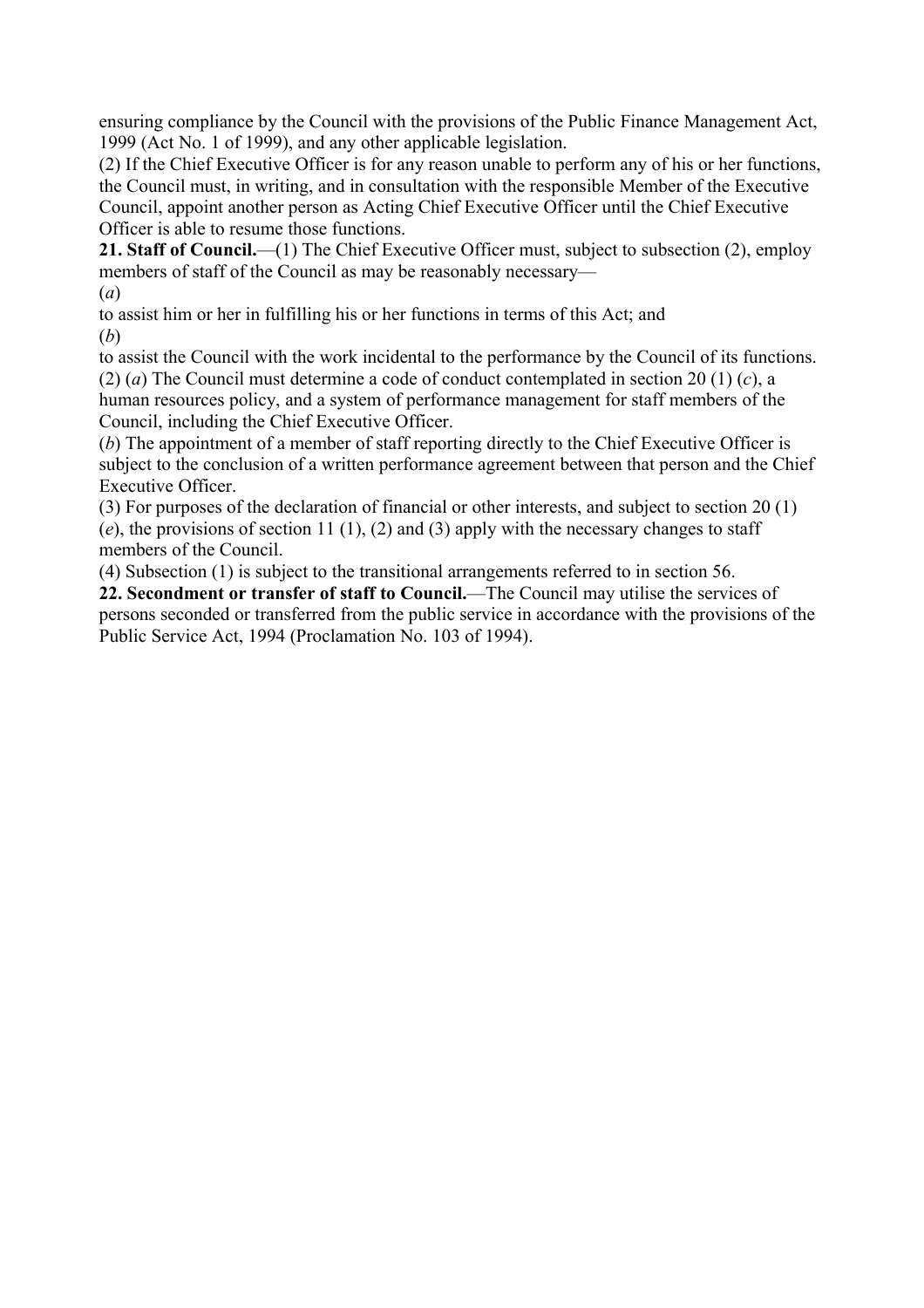CHAPTER 6

FUNDING AND MANAGEMENT OF COUNCIL

**23. Funds of Council.**—(1) The funds of the Council consist of—

(*a*)

money appropriated by the Provincial Legislature;

(*b*)

donations or contributions lawfully received by the Council from any source;

(*c*)

interest on investments of the Council;

(*d*)

fines received by the Council;

(*e*)

fees received by the Council in payment for—

(i)

the processing of applications or approvals in terms of this Act;

(ii)

the provision of services by the Council; and

(iii)

the exhibition or display of physical heritage resources by the Council; and

(*f*)

income lawfully derived from any other source.

(2) The Council must utilise its funds to cover costs in connection with the performance of its duties and functions and the exercise of its powers in terms of this Act.

(3) The Chief Executive Officer must, in consultation with the Council and the Member of the Executive Council responsible for finance—

(*a*)

open an account in the name of the Council with an institution registered as a bank in terms of the Banks Act, 1990 (Act No. 94 of 1990); and

(*b*)

deposit therein all money received in terms of subsection (1).

**24. Financial management and reporting.**—(1) The Council must cause full and proper books of account and all the necessary records in relation thereto to be kept.

(2) The Council must ensure that the Council's annual budgets, corporate plans, annual reports and audited financial statements are prepared and submitted in accordance with the Public Finance Management Act, 1999 (Act No. 1 of 1999).

(3) The Council must be audited and must report in accordance with the Public Finance Management Act, 1999 (Act No. 1 of 1999).

**25. Immovable property.**—(1) The Council may, with the approval of the Member of the Executive Council responsible for finance, acquire, hold or dispose of immovable property in the course of its business.

(2) The Council must determine the policy and procedure of the Council with regard to the acquisition and disposal of immovable property.

26. Legal proceedings against Council.—(1) Any legal proceedings against the Council must be instituted in accordance with the Institution of Legal Proceedings against Certain Organs of State Act, 2002 (Act No. 40 of 2002).

(2) The Council is, for purposes of subsection (1), regarded as an organ of state contemplated in paragraph (*c*) of the definition thereof in section 1 of the said Act.

**27. Security of confidential information held by Council.**—(1) Subject to the Constitution and the Promotion of Access to Information Act, 2000 (Act No. 2 of 2000), no person may disclose any information submitted to the Council in connection with any legal brief or instruction, unless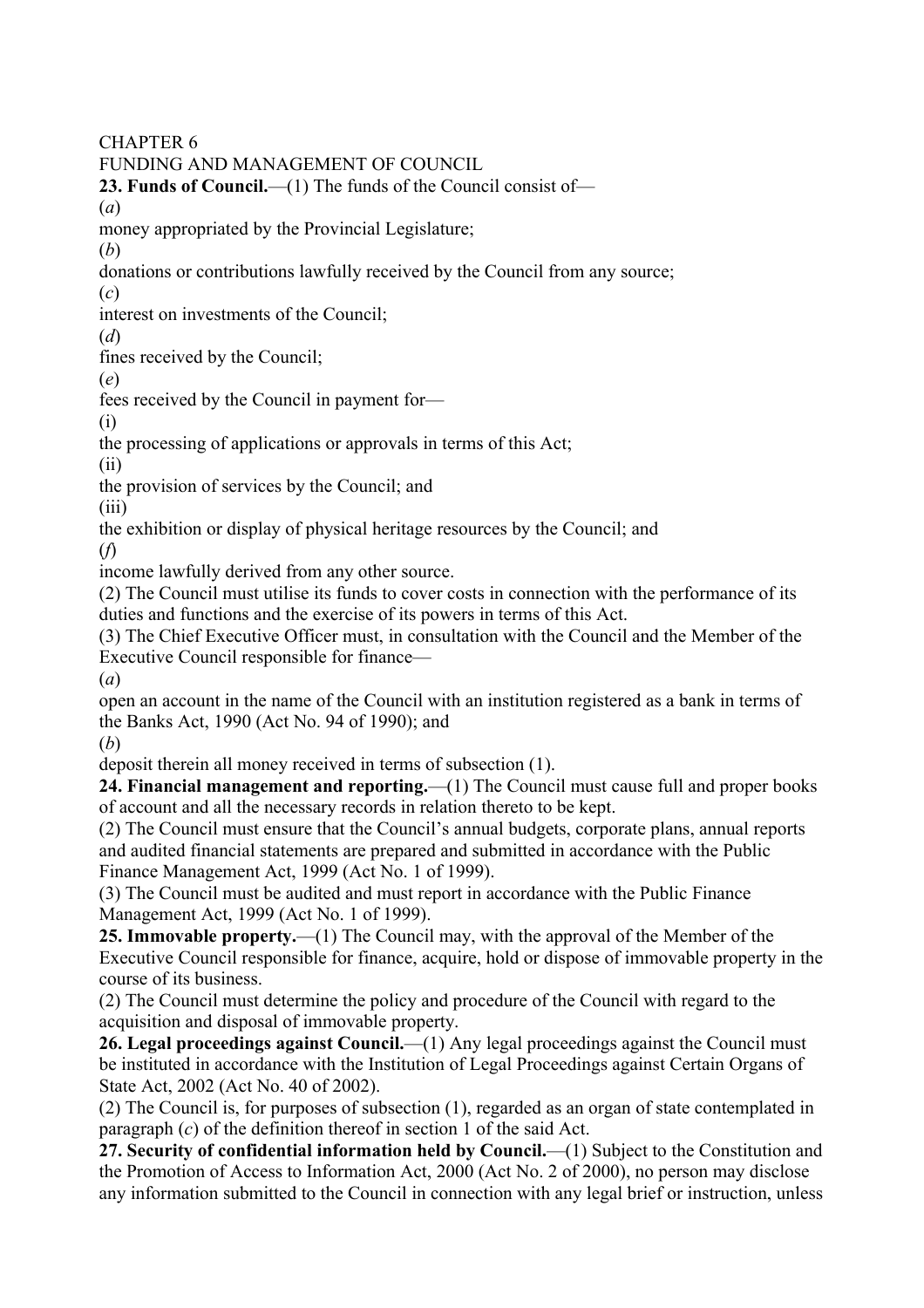he or she is ordered to do so by a court of law or unless the person who gave such brief or instruction consents thereto in writing.

(2) No person may disclose any information kept in the registers contemplated in sections 11 (3), 19 (4) and 20 (1) (*e*) unless such disclosure is—

(*a*)

in terms of any law that compels or authorises such disclosure;

(*b*)

materially necessary for the proper functioning of the Council; or

(*c*)

made for purposes of monitoring, evaluating, investigating or considering any activity relating to the Council.

(3) Any person who contravenes subsection (1) or (2) is guilty of an offence.

**28. Use of name of Council.**—(1) Unless authorised in writing by the Council to do so, no person may in any way represent or make use of the name, acronym, logos, plaques, designs or other material used or owned by the Council.

(2) No person may falsely claim to be acting on behalf of the Council.

(3) Any person who contravenes subsections (1) or (2) is guilty of an offence.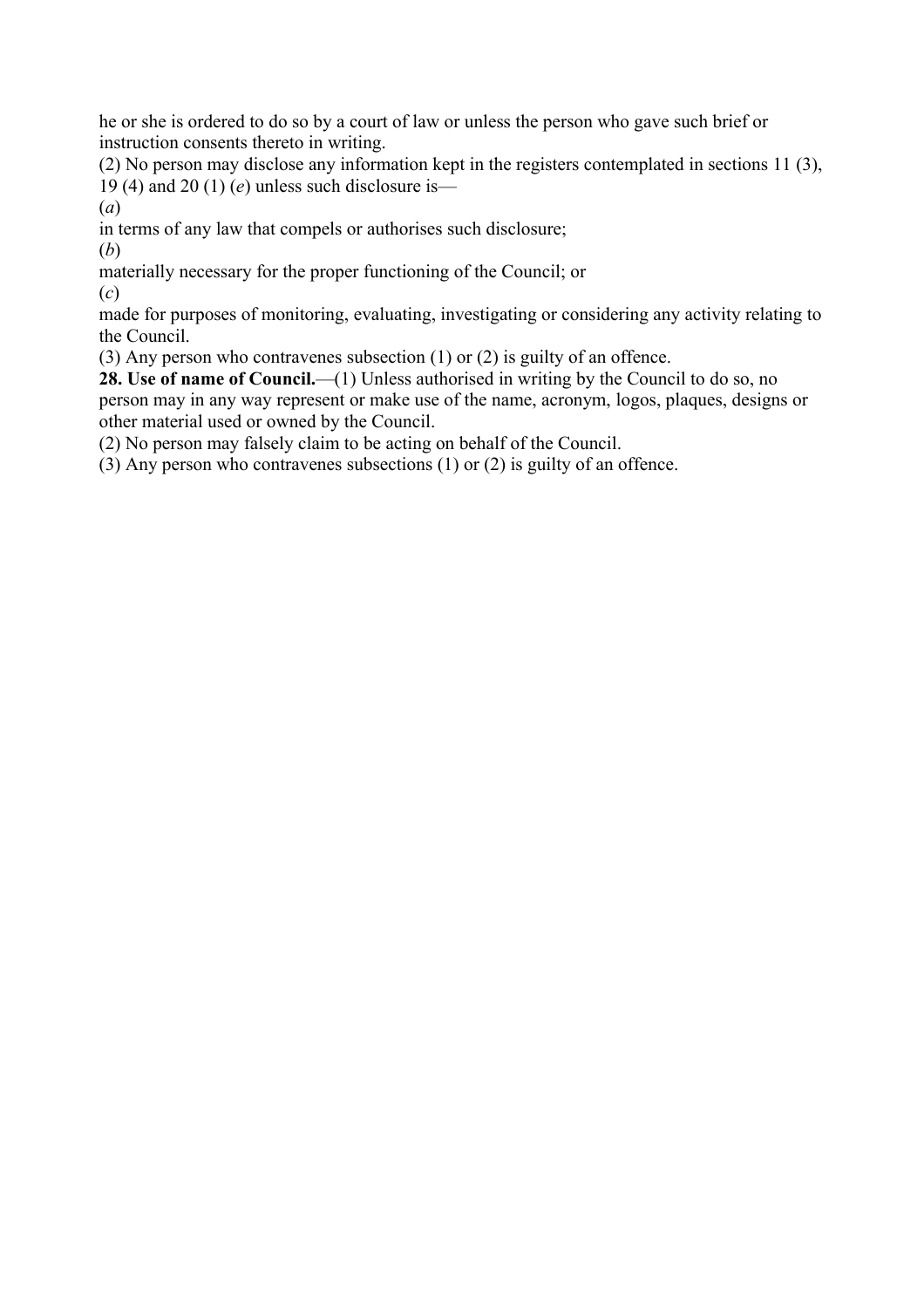## CHAPTER 7

## METRO AND DISTRICT HERITAGE FORUMS

**29. Establishment of Metro or District Heritage Forums.**—(1) The responsible Member of the Executive Council may, for the area of a district or metropolitan municipality, by notice in the *Gazette*, establish a District or Metro Heritage Forum.

(2) A Metro or District Heritage Forum contemplated in subsection (1) is—

(*a*)

a voluntary structure; and

(*b*)

not a juristic person.

## **30. Powers, duties and functions of Metro or District Heritage Forums.**—(1) A Metro or District Heritage Forum must within the area for which it has been established—

(*a*)

co-ordinate heritage development issues;

(*b*)

co-ordinate and facilitate the promotion of both physical and living or intangible heritage; (*c*)

promote value and ownership of local heritage resources;

(*d*)

ensure collaboration with local stakeholders in all local heritage initiatives; and (*e*)

promote heritage-related local economic and social development.

(2) A Metro or District Heritage Forum—

(*a*)

may, within its area of jurisdiction, establish one or more local heritage forums; and (*b*)

must co-ordinate and support the activities of a local heritage forum.

(3) A Metro or District Heritage Forum may, generally, do everything which is regarded as necessary or expedient to perform the duties and functions referred to in subsections (1) and (2).

**31. Administrative support to Metro or District Heritage Forums.**—The Department must— (*a*)

provide administrative and secretarial support to a Metro or District Heritage Forum; and (*b*)

build and strengthen the capacity of a Metro or District Heritage Forum in order to enable it to perform the duties and functions contemplated in this Act.

**32. Determination of operational and administrative framework by responsible Member of Executive Council.**—The responsible Member of the Executive Council must prescribe the

operational and administrative framework for Metro or District Heritage Forums, which must include—

(*a*)

the procedure for appointment of persons to Metro or District Heritage Forums;

(*b*)

the term of office for members of Metro or District Heritage Forums; and

(*c*)

the frequency of meetings of Metro or District Heritage Forums.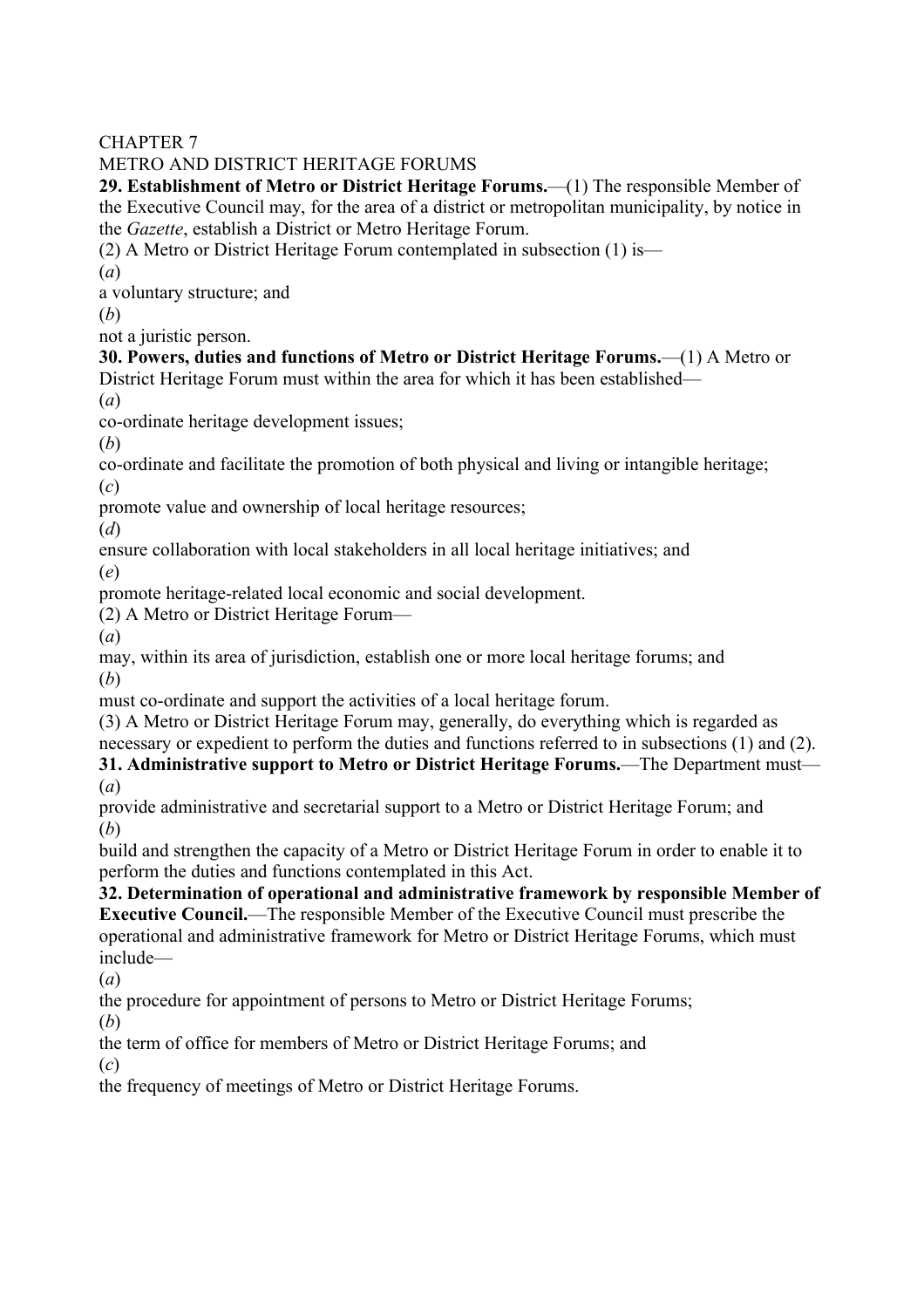CHAPTER 8

## GENERAL PROTECTION OF HERITAGE RESOURCES

**33. General protection: Structures.**—(1) (*a*) No structure which is, or which may reasonably be expected to be older than 60 years, may be demolished, altered or added to without the prior written approval of the Council having been obtained on written application to the Council.

(*b*) Where the Council does not grant approval, the Council must consider special protection in terms of sections 38, 39, 40, 41 and 43 of Chapter 9.

(2) The Council may, by notice in the *Gazette*, exempt—

(*a*)

a defined geographical area; or

(*b*)

defined categories of sites within a defined geographical area, from the provisions of subsection (1) where the Council is satisfied that heritage resources falling in the defined geographical area or category have been identified and are adequately protected in terms of sections 38, 39, 40, 41 and 43 of Chapter 9.

(3) A notice referred to in subsection (2) may, by notice in the *Gazette*, be amended or withdrawn by the Council.

**34. General protection: Graves of victims of conflict.**—No person may damage, alter, exhume, or remove from its original position—

(*a*)

the grave of a victim of conflict;

(*b*)

a cemetery made up of such graves; or

(*c*)

any part of a cemetery containing such graves, without the prior written approval of the Council having been obtained on written application to the Council.

**35. General protection: Traditional burial places.**—(1) No grave—

(*a*)

not otherwise protected by this Act; and

(*b*)

not located in a formal cemetery managed or administered by a local authority, may be damaged, altered, exhumed, removed from its original position, or otherwise disturbed without the prior written approval of the Council having been obtained on written application to the Council.

(2) The Council may only issue written approval once the Council is satisfied that—

(*a*)

the applicant has made a concerted effort to consult with communities and individuals who by tradition may have an interest in the grave; and

(*b*)

the applicant and the relevant communities or individuals have reached agreement regarding the grave.

**36. General protection: Battlefield sites, archaeological sites, rock art sites, palaeontological sites, historic fortifications, meteorite or meteorite impact sites.**—(1) No person may destroy, damage, excavate, alter, write or draw upon, or otherwise disturb any battlefield site,

archaeological site, rock art site, palaeontological site, historic fortification, meteorite or meteorite impact site without the prior written approval of the Council having been obtained on written application to the Council.

(2) Upon discovery of archaeological or palaeontological material or a meteorite by any person, all activity or operations in the general vicinity of such material or meteorite must cease forthwith and a person who made the discovery must submit a written report to the Council without delay.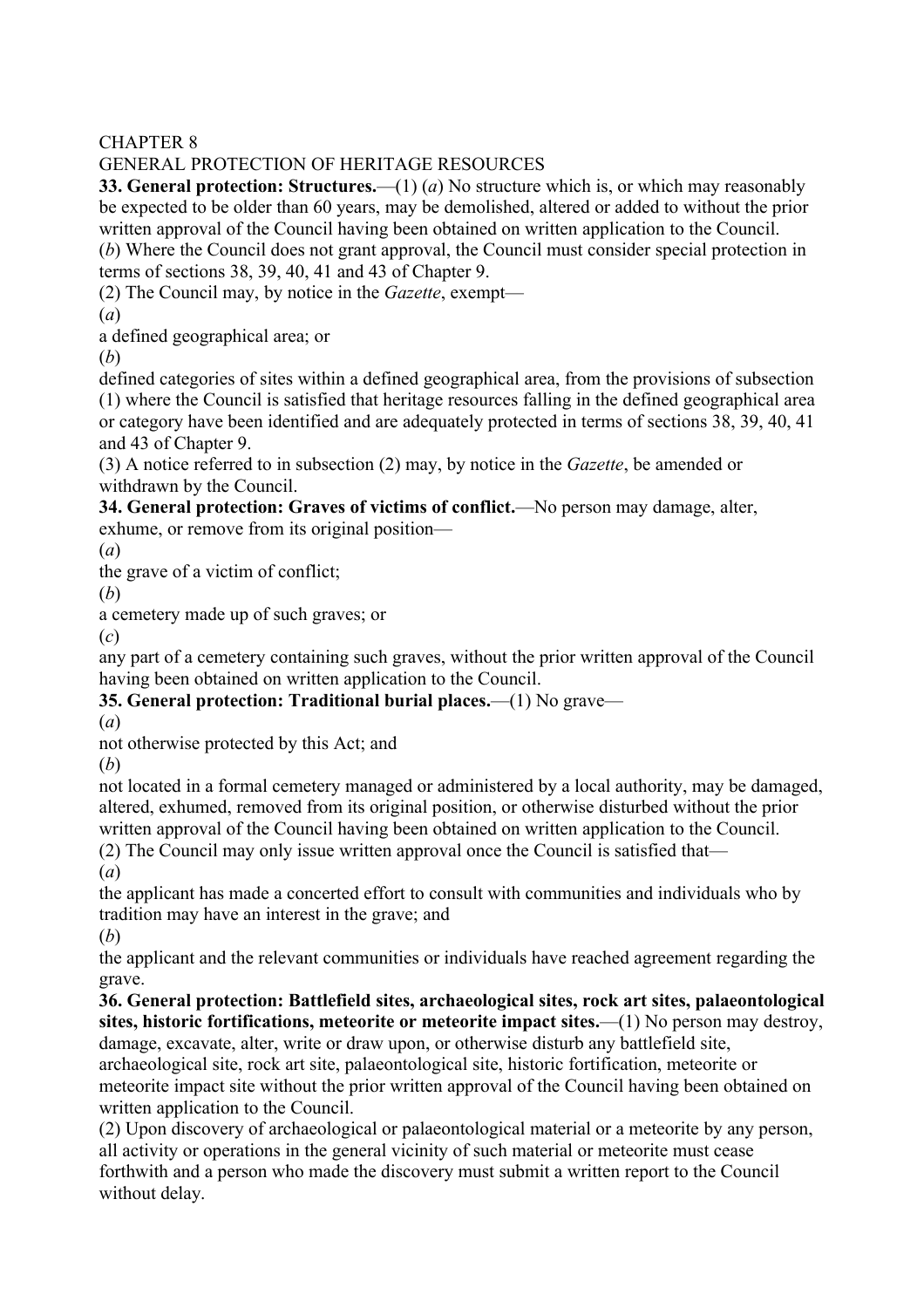(3) The Council may, after consultation with an owner or controlling authority, by way of written notice served on the owner or controlling authority, prohibit any activity considered by the Council to be inappropriate within 50 metres of a rock art site.

(4) No person may exhume, remove from its original position or otherwise disturb, damage, destroy, own or collect any object or material associated with any battlefield site, archaeological site, rock art site, palaeontological site, historic fortification, meteorite or meteorite impact site without the prior written approval of the Council having been obtained on written application to the Council.

(5) No person may bring any equipment which assists in the detection of metals and archaeological and palaeontological objects and material, or excavation equipment onto any battlefield site, archaeological site, rock art site, palaeontological site, historic fortification, or meteorite impact site, or use similar detection or excavation equipment for the recovery of meteorites, without the prior written approval of the Council having been obtained on written application to the Council.

(6) (*a*) The ownership of any object or material associated with any battlefield site, archaeological site, rock art site, palaeontological site, historic fortification, meteorite or meteorite impact site, on discovery, vest in the Provincial Government and the Council is regarded as the custodian on behalf of the Provincial Government.

(*b*) The Council may establish and maintain a provincial repository or repositories for the safekeeping or display of—

(i) archaeological objects; (ii) palaeontological material; (iii) ecofacts; (iv) objects related to battlefield sites; (v) material cultural artefacts; or (vi) meteorites. (7) The Council may, subject to such conditions as the Council may determine, loan any object or material referred to in subsection (6) to a national or provincial museum or institution. (8) No person may, without the prior written approval of the Council having been obtained on written application to the Council, trade in, export or attempt to export from the Province— (*a*) any category of archaeological object; (*b*) any palaeontological material; (*c*) any ecofact; (*d*) any object which may reasonably be regarded as having been recovered from a battlefield site; (*e*) any material cultural artefact; or (*f*) any meteorite. (9) (*a*) A person or institution in possession of an object or material referred to in paragraphs (*a*) – (*f*) of subsection (8), must submit full particulars of such object or material, including such

information as may be prescribed, to the Council.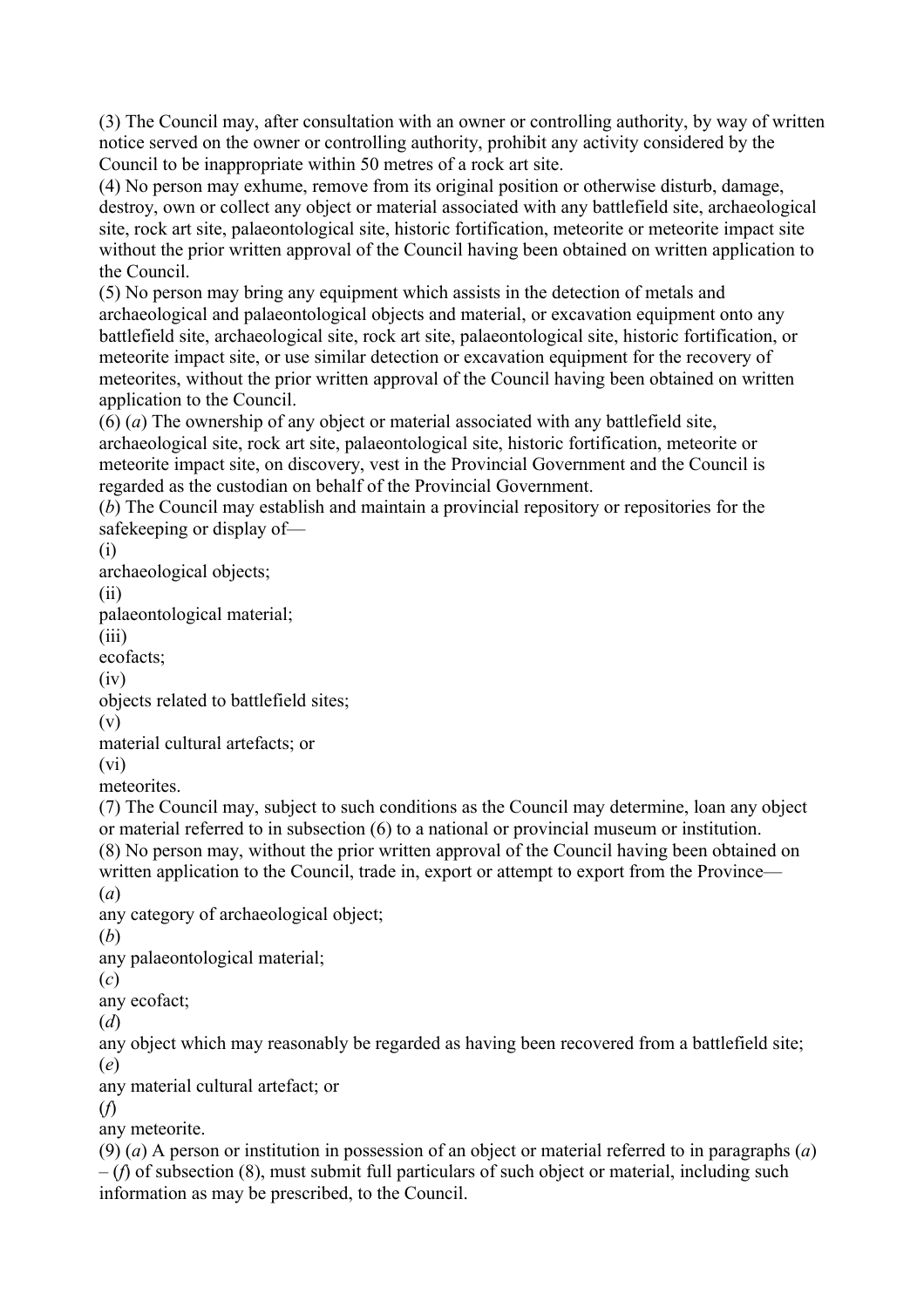(*b*) An object or material referred to in paragraph (*a*) must, subject to paragraph (*c*) and the directives of the Council, remain under the control of the person or institution submitting the particulars thereof.

(*c*) The ownership of any object or material referred to in paragraph (*a*) vest in the Provincial Government and the Council is regarded as the custodian on behalf of the Provincial Government.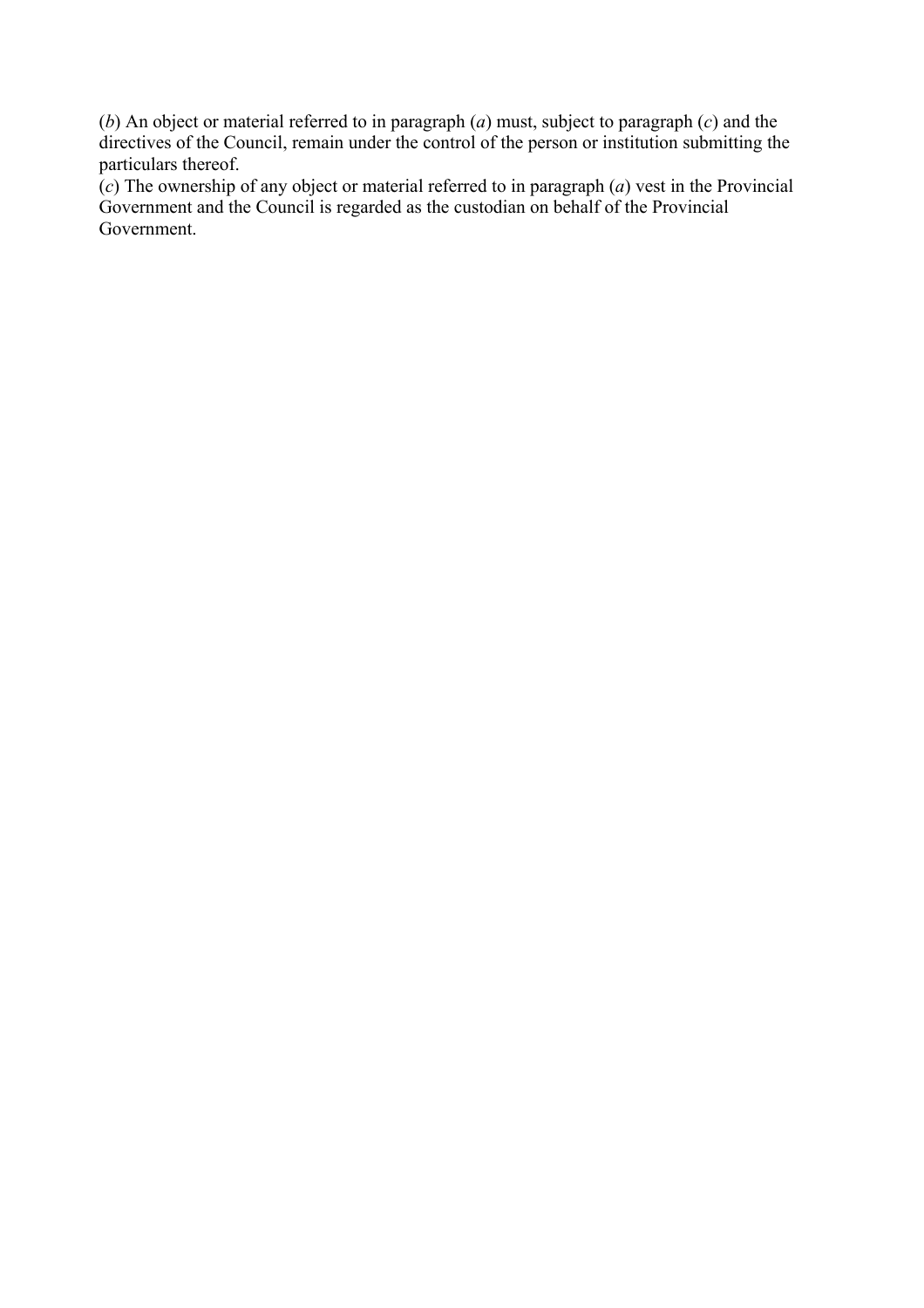#### CHAPTER 9

#### SPECIAL PROTECTION OF HERITAGE RESOURCES

**37. Schedule of specially protected heritage resources.**—(1) Specially protected heritage resources are listed in the Schedule.

(2) The Council may, by notice in the *Gazette*—

(*a*)

amend;

(*b*)

substitute; or

(*c*)

withdraw, the Schedule.

**38. Special protection: Heritage Landmark status.**—(1) No person may damage, alter, redecorate, remove from its original position, subdivide or amend any plan—

(*a*)

of a Heritage Landmark site; or

(*b*)

of a site in respect of which a notice referred to in subsection (3) has been published, without the prior written approval of the Council having been obtained on written application to the Council.

(2) The Council may—

(*a*)

subject to the provisions of subsections (3), (4) and (5); and

(*b*)

after due consideration of all written representations and submissions, confer the special protection of Heritage Landmark status on sites which, in the opinion of the Council, constitute important elements of the heritage of the Province, but which are not owned by the Provincial Government or a local authority, whereupon the Council must—

(i)

in terms of section 37 (2), list the site in the Schedule; and

(ii)

list the site in the Register of Heritage Sites referred to in section 42.

(3) When the Council decides to confer Heritage Landmark status, the Council must give notice in the *Gazette* of the intention to confer Heritage Landmark status.

(4) The notice referred to in subsection (3) must—

(*a*)

identify the affected site and include the following information regarding the site and the land on which the site is situated—

(i)

the full title deed description, including the title deed number, the administrative district in which the land is situated, the extent of the land and, if applicable, the nature of any right in or over such land;

(ii)

a full description of the outer boundaries of the site and the extent of the site on the land; (iii)

the current zoning of the land;

(iv)

the actual current use of the site and the land; and

(v)

full details of any improvements to, and structures on, the site and the land;

(vi)

the GPS co-ordinates of the site;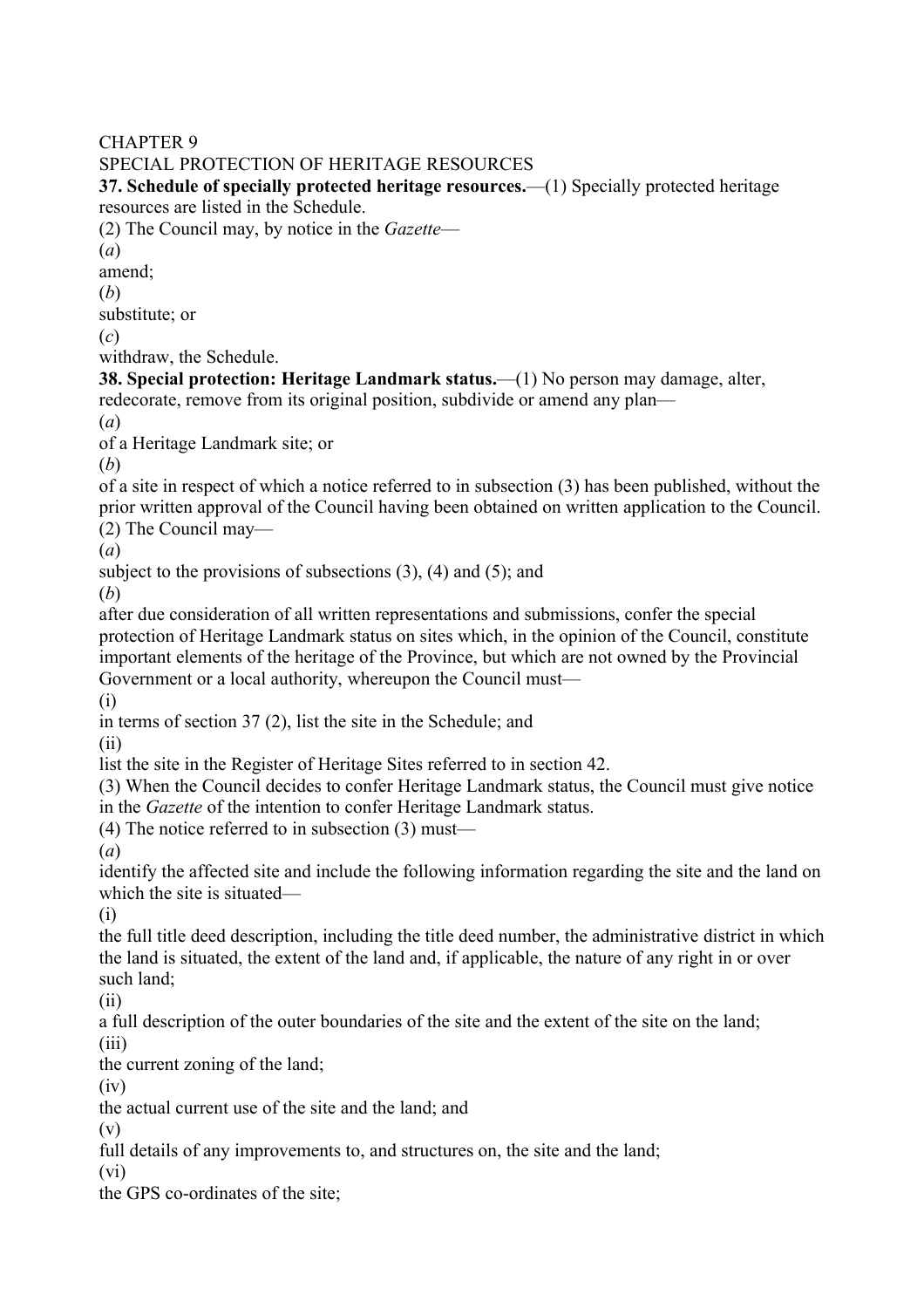(*b*)

give interested parties an opportunity to make written representations or submissions regarding the conferral of Heritage Landmark status within a period of not less than 30 days; and (*c*)

draw attention to the provisions of subsections (1) and (2).

(5) The Council must, in addition to the notice to be published in terms of subsection (3), cause a copy of such notice to be sent by registered post or delivered—

(*a*) the registered owner of the land;

(*b*)

the occupier, if any, of the land; and

(*c*)

the municipal manager of the municipality for the area in which the land is situated, advising those persons that they may make written representations or submissions regarding the proposed conferral of Heritage Landmark status within a period of not less than 30 days of receipt of the notice.

(6) Except in cases where the Council considers it inappropriate, all Heritage Landmarks must bear a plaque indicating their status.

(7) The Council must, within 30 working days, after conferring the special protection of Heritage Landmark status on sites owned by the Provincial Government or a local authority, lay any register, certificate or other document before the registrar of deeds as defined in section 102 of the Deeds Registries Act, 1937 (Act No. 47 of 1937), in order to enable him or her to make such entries and endorsements as he or she may deem necessary in or on any relevant register, certificate or other document in his or her office or laid before him or her, in order to reflect the Heritage Landmark status of any land or portion of land conferred in terms of this section.

(8) (*a*) The Council may withdraw Heritage Landmark status by notice in the *Gazette*.

(*b*) When the Council decides to withdraw Heritage Landmark status, the provisions of subsections (3), (4) and (5) apply with the necessary changes.

(9) If a site on which Heritage Landmark status has been conferred, becomes the property of the Provincial Government or a local authority, the site is at the date of registration of transfer, regarded as having been conferred Provincial Landmark status.

(10) A Heritage Landmark site is regarded as a Grade II Heritage Resource referred to in section 7 (1) (*b*) of the National Heritage Resources Act, 1999 (Act No. 25 of 1999).

**39. Special protection: Provincial Landmark status.**—(1) No person may damage, alter, redecorate, remove from its original position, subdivide or amend any plan— (*a*)

of a Provincial Landmark site; or

(*b*)

of a site in respect of which a notice referred to in subsection (3) has been published, without the prior written approval of the Council having been obtained on written application to the Council. (2) The Council may—

(*a*)

subject to the provisions of subsections  $(3)$ ,  $(4)$  and  $(5)$ ; and

(*b*)

after due consideration of all written representations and submissions, confer the special protection of Provincial Landmark status on sites owned by the Provincial Government or a local authority which, in the opinion of the Council, constitute important elements of the heritage of the Province, whereupon the Council must—

(i) in terms of section 37 (2), list the site in the Schedule; and (ii)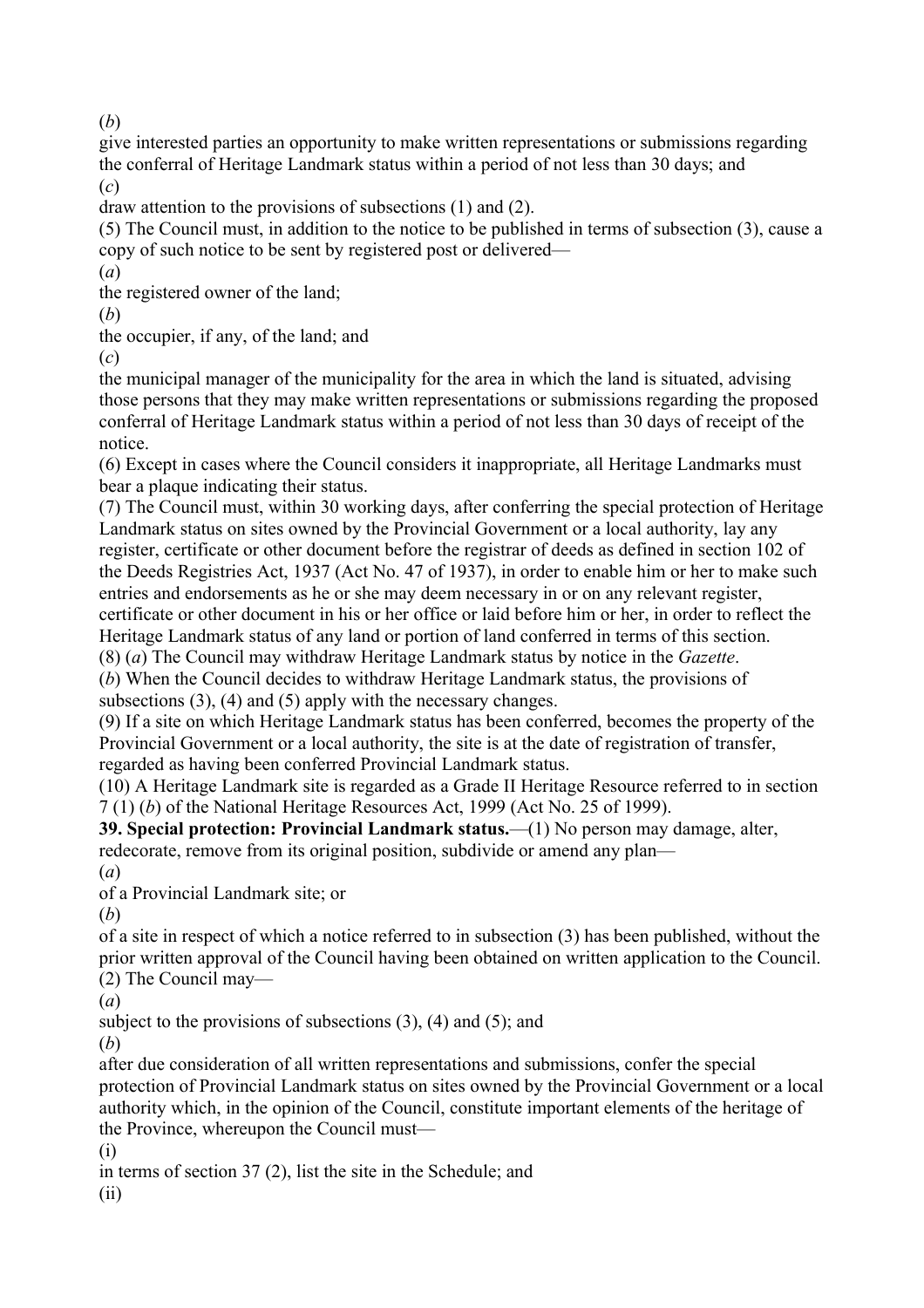list the site in the Register of Heritage Sites referred to in section 41.

(3) When the Council decides to confer Provincial Landmark status, the Council must give notice in the *Gazette* of the intention to confer Provincial Landmark status.

(4) The notice referred to in subsection (3) must—

(*a*)

identify the affected site and include the following information regarding the site and the land on which the site is situated—

(i)

the full title deed description, including the title deed number, the administrative district in which the land is situated, the extent of the land and, if applicable, the nature of any right in or over such land;

(ii)

a full description of the outer boundaries of the site and the extent of the site on the land;

(iii)

the current zoning of the land;

(iv)

the actual current use of the site and the land; and

(v)

full details of any improvements to, and structures on, the site and the land; and

(vi)

the GPS co-ordinates of the site;

(*b*)

give interested parties an opportunity to make written representations or submissions regarding the conferral of Provincial Landmark status within a period of not less than 30 days; and (*c*)

draw attention to the provisions of subsections (1) and (2).

(5) The Council must, in addition to the notice to be published in terms of subsection (3), cause a copy of such notice to be sent by registered post or delivered to—

(*a*)

the registered owner of the land;

(*b*)

the occupier, if any, of the land; and the municipal manager of the municipality for the area in which the land is situated,

advising those persons that they may make written representations or submissions regarding the proposed conferral of Provincial Landmark status within a period of not less than 30 days of receipt of the notice.

(6) Except in cases where the Council considers it inappropriate, all Provincial Landmarks must bear a plaque indicating their status.

(7) The Council must, within 30 working days, after conferring the special protection of Provincial Landmark status on sites owned by the Provincial Government or a local authority, lay any register, certificate or other document before the registrar of deeds as defined in section 102 of the Deeds Registries Act, 1937 (Act No. 47 of 1937), in order to enable him or her to make such entries and endorsements as he or she may deem necessary in or on any relevant register, certificate or other document in his or her office or laid before him or her, in order to reflect the Provincial Landmark status of any land or portion of land conferred in terms of this section.

(8) (*a*) The Council may, with the concurrence of the responsible Member of the Executive Council, withdraw Provincial Landmark status by notice in the *Gazette*.

(*b*) When the Council decides to withdraw Provincial Landmark status, the provisions of subsections (3), (4) and (5) apply with the necessary changes.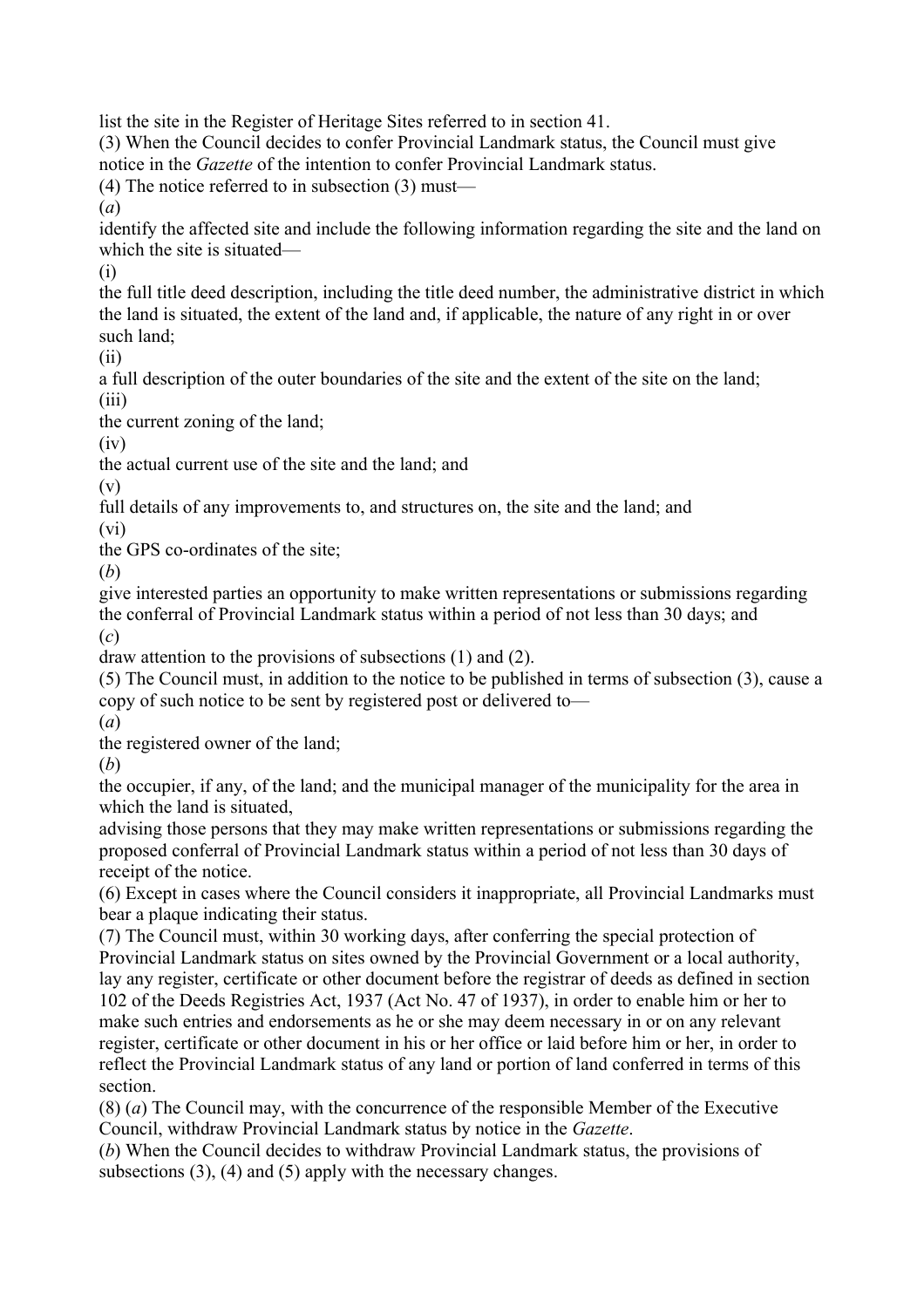(9) If a site on which Provincial Landmark status has been conferred, becomes the property of an owner other than the Provincial Government or a local authority, the site is at the date of registration of transfer, regarded as having been conferred Heritage Landmark status. (10) A Provincial Landmark site is regarded as a Grade II Heritage Resource referred to in section 7 (1) (*b*) of the National Heritage Resources Act, 1999 (Act No. 25 of 1999).

**40. Special Protection: Graves of members of Royal Family.**—(1) A grave of a member of the Royal Family listed in the Schedule—

(*a*)

is regarded as a Heritage Landmark site referred to in section 38 or a Provincial Landmark site referred to in section 39;

(*b*)

is regarded as a Grade II Heritage Resource referred to in section 7 (1) (*b*) of the National Heritage Resources Act, 1999 (Act No. 25 of 1999);

(*c*)

enjoys the protection afforded to such heritage sites; and

(*d*)

must be listed in the Register of Heritage Sites referred to in section 42.

(2) The Council may approve any alteration, exhumation or removal of a grave of a member of the Royal Family only after consultation with the Monarch.

**41. Special Protection: Battlefield sites, public monuments and memorials.**—A battlefield site, public monument or memorial listed in the Schedule—

(*a*)

is regarded as a Heritage Landmark site referred to in section 38 or a Provincial Landmark site referred to in section 39;

(*b*)

is regarded as a Grade II Heritage Resource referred to in section 7 (1) (*b*) of the National Heritage Resources Act, 1999 (Act No. 25 of 1999);

(*c*)

enjoys the special protection afforded to such heritage sites; and

(*d*)

must be listed in the Register of Heritage Sites referred to in section 42.

**42. Register of Heritage Sites.**—(1) The Council must establish and maintain a consolidated register of all sites on which Heritage Landmark status and Provincial Landmark status have been conferred.

(2) The register referred to in subsection (1) must—

(*a*)

subject to the provisions of the Promotion of Access to Information Act, 2000 (Act No. 2 of 2000), be accessible to the public; and

(*b*)

contain the following information regarding the Heritage Landmark sites and Provincial Landmark sites and the land on which the sites are situated—

(i)

whether Heritage Landmark status or Provincial Landmark status has been conferred in respect of a site situated on the land;

(ii)

the full title deed description, including the title deed number, the administrative district in which the land is situated, the extent of the land and, if applicable, the nature of any right in or over such land;

(iii)

a full description of the outer boundaries of the site and the extent of the site on the land; (iv)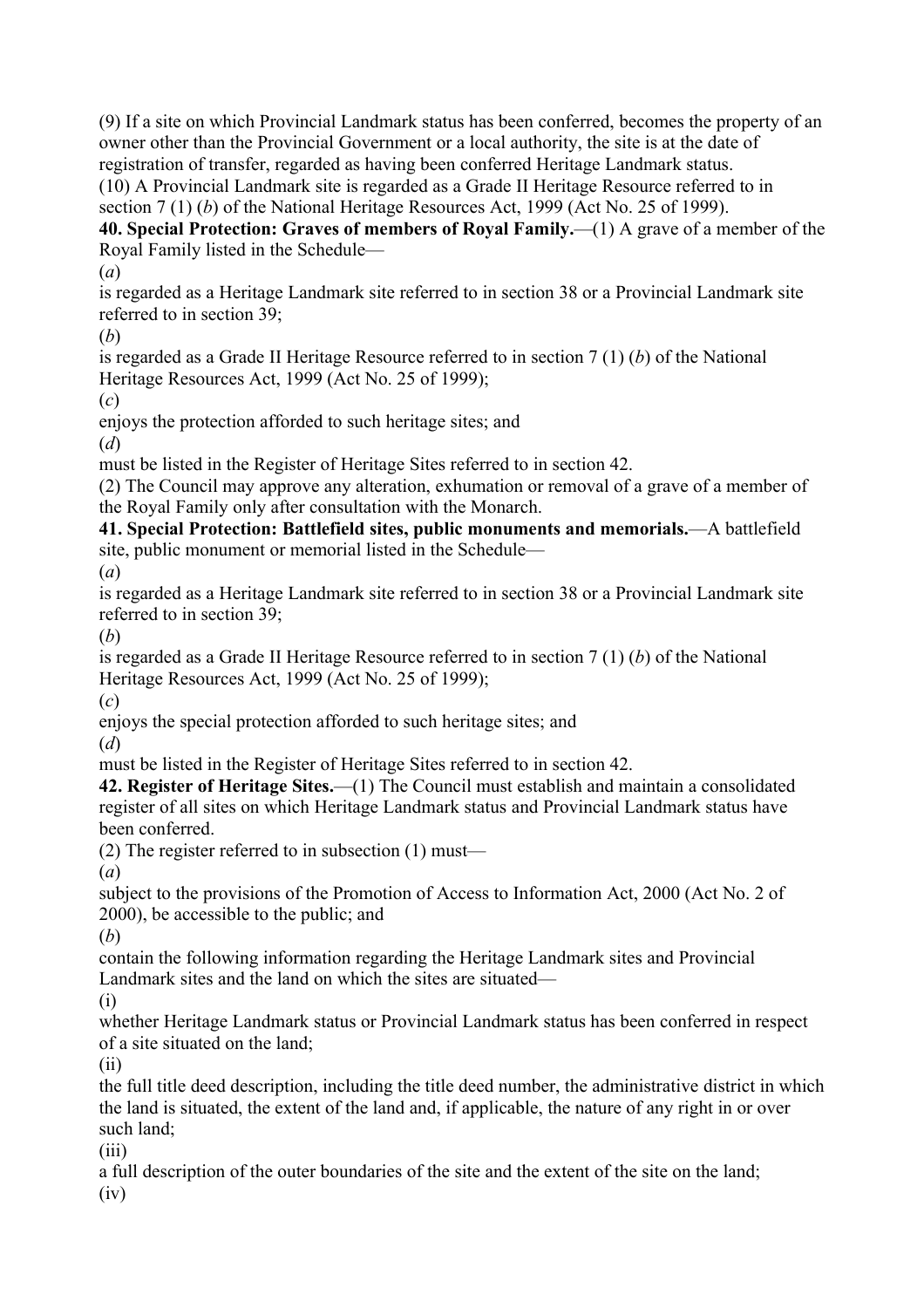the current zoning of the land;

(v)

the actual current use of the site and the land;

(vi)

full details of any improvements to, and structures on, the site and the land;

(vii)

the GPS co-ordinates of the site; and

(viii)

in respect of Provincial state land, the department or departments of the Provincial Government responsible for the control and use of the land.

(3) The consolidated register referred to in subsection (1) may, in the interests of establishing an effectively functioning database—

(*a*)

be partitioned into such categories; and

(*b*)

contain such further information, as the Council may prescribe or otherwise determine.

**43. Special protection: Heritage Object status.**—(1) No person may destroy, damage, alter,

restore, or remove from its place of storage an object—

(*a*)

on which the special protection of Heritage Object status has been conferred; or

(*b*)

in respect of which a notice referred to in subsection (3) has been published, without the prior written approval of the Council having been obtained on written application to the Council. (2) The Council may, by notice in the *Gazette*, confer the special protection of Heritage Object status on artefacts, or collections thereof, which are of substantial aesthetic, historic, scientific, or technological importance or which, in the opinion of the Council, have a significant connection or relevance to a site on which either Heritage Landmark status or Provincial Landmark status has been conferred.

(3) When the Council decides to confer Heritage Object status, the Council must give notice in the *Gazette* of the intention to confer Heritage Object status.

(4) The notice referred to in subsection (3) must—

(*a*)

identify the affected object and include the following information regarding the object— (i)

a full description of the object, including a drawing or photograph of the object;

(ii)

full details of the person or body in current possession of the object;

(iii)

full details of the current place of storage of the object;

(iv)

the actual or probable historical use of the object;

(v)

the actual current use of the object; and

(vi)

full details of any damage, wear, alteration or restoration to, the object;

(*b*)

give interested parties an opportunity to make written representations or submissions regarding the conferral of Heritage Object status within a period of not less than 30 days; and (*c*)

draw attention to the provisions of subsections (1) and (2).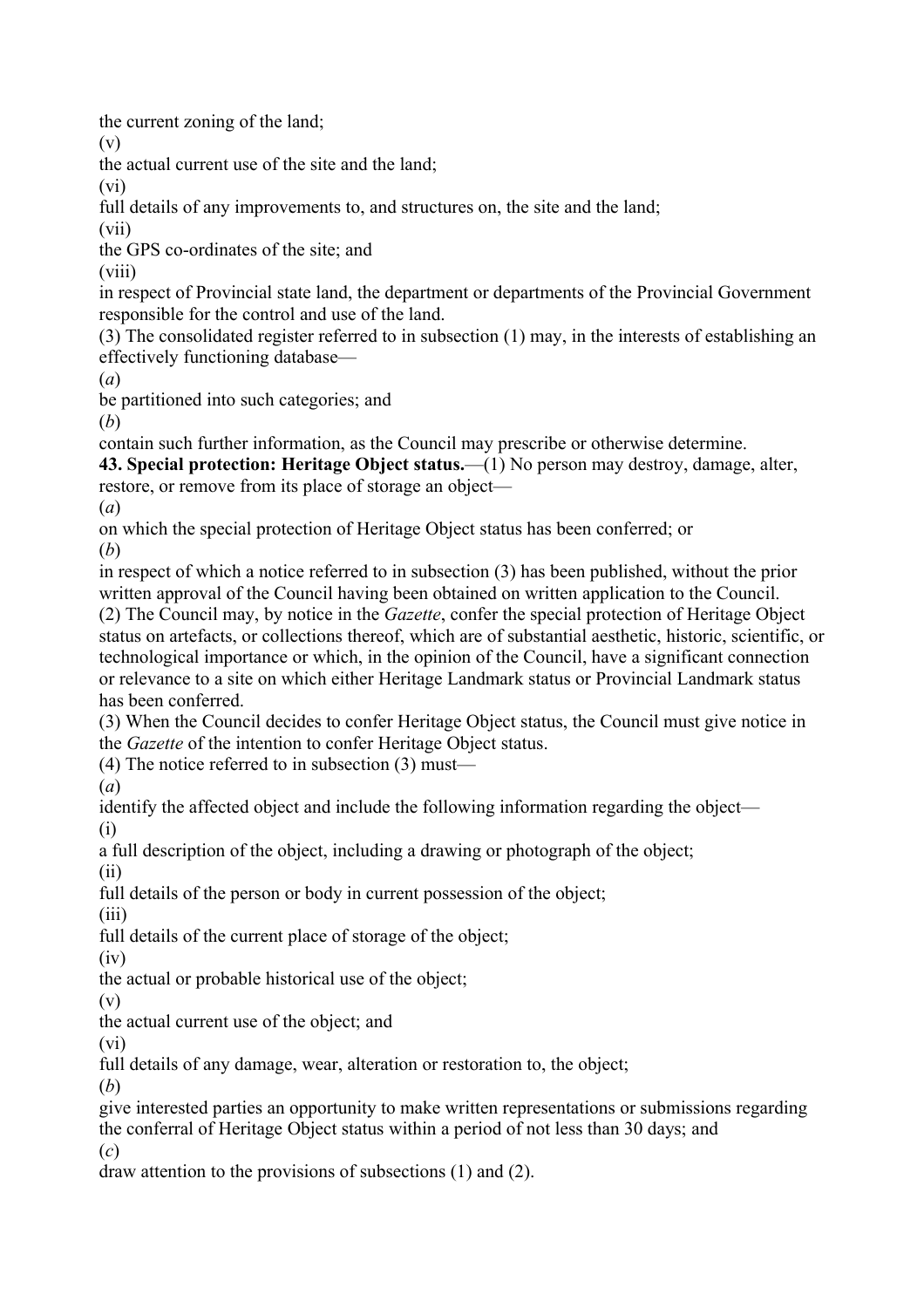(5) The Council must, in addition to the notice to be published in terms of subsection (3), cause a copy of such notice to be sent by registered post or delivered to—

(*a*)

the person or body in current possession of the object;

(*b*)

the registered owner of the land and the occupier of the land or structure on or in which the object is currently being stored; and

(*c*)

the municipal manager of the municipality for the area in which the land is situated, advising those persons that they may make written representations or submissions regarding the proposed conferral of Heritage Object status within a period of not less than 30 days of receipt of the notice.

(6) Except in cases where the Council considers it inappropriate, a Heritage Object must, in accordance with recognised curation norms and practice, bear a physical mark or by way of the display of appropriate marking or signage in the vicinity of the object indicating its status.

(7) (*a*) The Council may, with the concurrence of the responsible Member of the Executive Council, withdraw Heritage Object status by notice in the *Gazette*.

(*b*) When the Council decides to withdraw Heritage Object status, the provisions of subsections (3), (4) and (5) apply with the necessary changes.

(8) A Heritage Object is regarded as a Grade II Heritage Resource referred to in section 7 (1) (*b*) of the National Heritage Resources Act, 1999 (Act No. 25 of 1999).

(9) The objects forming part of the collection of any provincial, municipal or academic institution or body are regarded as having Heritage Object status.

**44. Register of Heritage Objects.**—(1) The Council must establish and maintain a consolidated register of all objects on which Heritage Object status have been conferred.

(2) The register referred to in subsection (1) must—

(*a*)

subject to the provisions of the Promotion of Access to Information Act, 2000 (Act No. 2 of 2000), be accessible to the public; and

(*b*)

contain the following information regarding each Heritage Object—

(i)

a full description of the object, including a drawing or photograph of the object;

(ii)

full details of the person or body in current possession of the object;

(iii)

full details of the current place of storage of the object;

(iv)

the actual or probable historical use of the object;

(v)

the source of origin of the object;

(vi)

the actual current use of the object; and

(vii)

full details of any damage, wear, alteration or restoration to, the object.

(3) The consolidated register referred to in subsection (1) may, in the interests of establishing an effectively functioning database—

(*a*)

be partitioned into such categories; and

(*b*)

contain such further information, as the Council may prescribe or otherwise determine.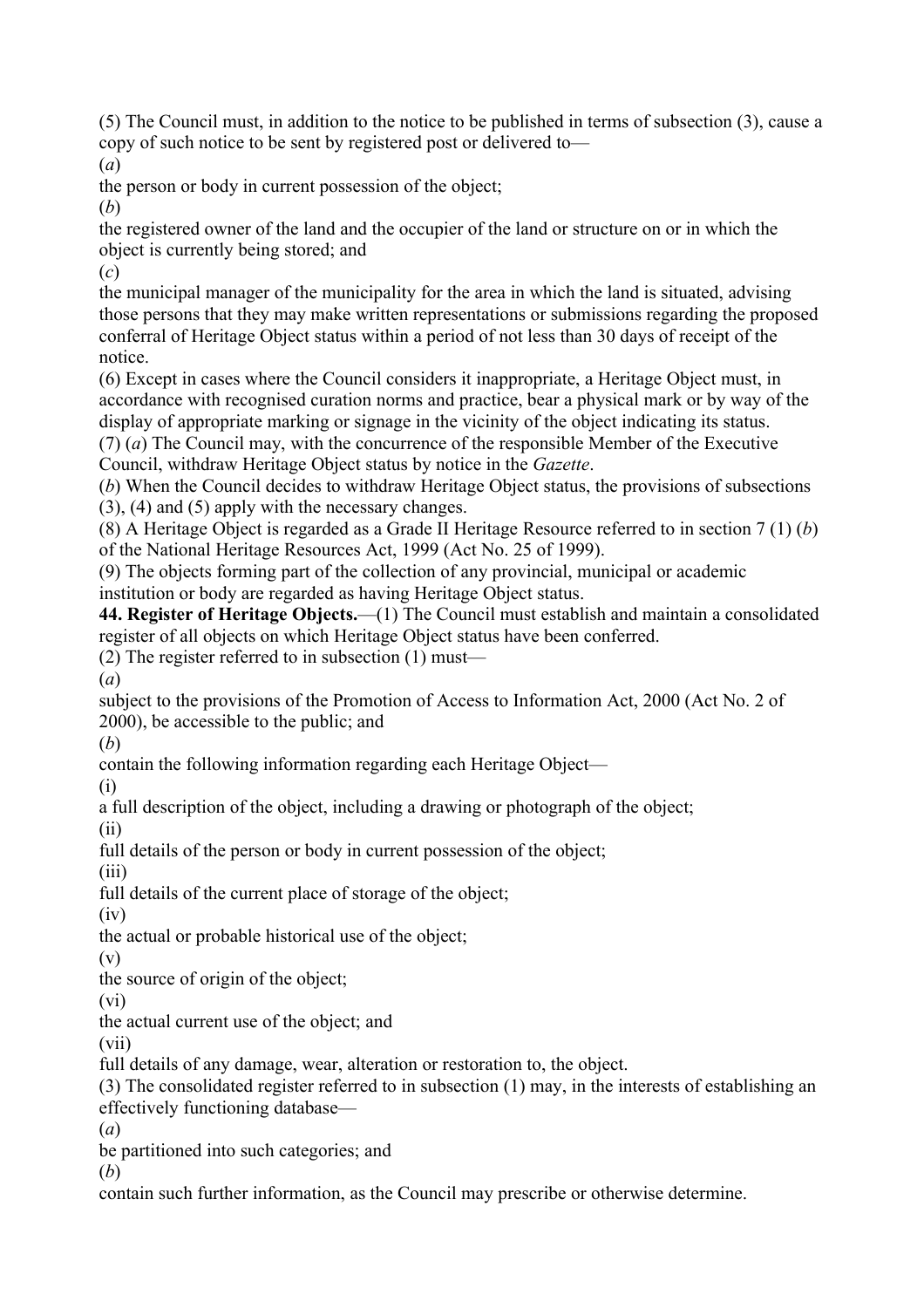CHAPTER 10

## HERITAGE RESOURCES MANAGEMENT

**45. Determination of criteria for best practice, standards, norms and conditions.**—The Council may, by notice in the *Gazette*, determine—

(*a*)

criteria for best practice; and

(*b*)

a reasonable set of standards, norms and conditions, regarding the conservation, management, administration, curation and excavation of heritage resources.

**46. Council may enter into agreements.**—(1) The Council may enter into an agreement with any person or body—

(*a*)

in terms of which that person or body undertakes on behalf of the Council to perform a duty or carry out a function which the Council is obliged to perform or carry out; or

(*b*)

in relation to any aspect of the conservation of a heritage resource, on such terms and conditions as may be agreed upon.

(2) An agreement referred to in subsection  $(1)$ —

(*a*)

may incorporate in its terms a provision for financial or other assistance from the Council; and (*b*)

must be in the form of a binding written contract.

**47. Responsible Member of Executive Council may expropriate property on which heritage site is situated.**—(1) In addition to the general powers of expropriation conferred by the KwaZulu-Natal Land Administration Act, 2003 (Act No. 3 of 2003), or any other provincial law relating to expropriation, the responsible Member of the Executive Council may, on the recommendation of the Council and after following the procedures for expropriation as set out in that Act or law, expropriate property or a portion of property on which a heritage site is situated where—

(*a*)

in the opinion of the responsible Member of the Executive Council—

(i)

a heritage site is neglected to the extent that it may lose its potential for conservation; or (ii)

it is necessary or appropriate for the conservation or development of the heritage site; or (*b*)

a heritage site is threatened with demolition, alteration, or any other action which, in the opinion of the responsible Member of the Executive Council, will severely compromise its value as a heritage resource.

(2) If a heritage site or a site on which Heritage Landmark status has been conferred, becomes the property of the Provincial Government by expropriation as contemplated in subsection (1), the site is at the date of expropriation, regarded as having been conferred Provincial Landmark status.

**48. Consultation procedure where municipal by-law or regulation has bearing on heritage matters.**—(1) A draft by-law or draft regulation of a municipality pertaining to or which may reasonably be expected to have a bearing on—

(*a*)

heritage management within the area of jurisdiction of the municipality; or

(*b*)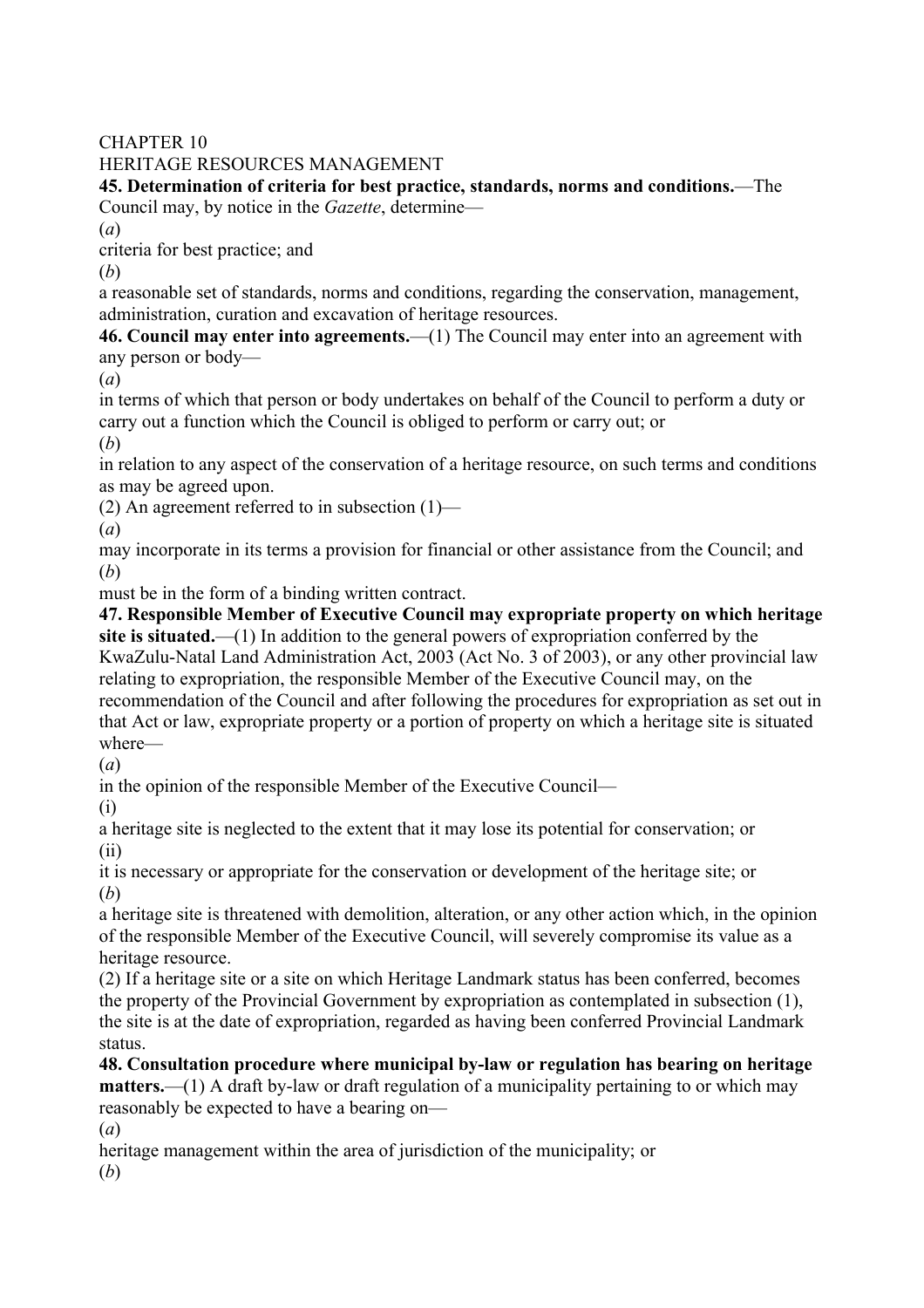land usage, development or planning in respect of land which is or which may reasonably be expected to be a heritage resource or a heritage site and which is situated within the area of jurisdiction of the municipality, must be referred by the municipal manager of the municipality concerned to the Council for comment before such by-law or regulation is approved by the municipality.

(2) The Council must, within 45 days as from the date of receipt of such referral, indicate to the municipality concerned its support for or opposition to the draft by-law or regulation, together with any comment the Council may wish to make: Provided that such indication must—

(*a*)

be by written notification; and

(*b*)

be submitted to and received by the municipal manager of the municipality concerned.

(3) (*a*) If the Council indicates by written notification in terms of subsection (2) that it is opposed to the draft by-law or draft regulation, both the Council and the municipality concerned must forthwith attempt to reach agreement by negotiation and the municipal manager of the municipality must forthwith facilitate a meeting between the Council and the municipality.

(*b*) If no agreement between the Council and the municipality concerned is reached after a period of 30 days after the written notification referred to in subsection (2), the municipal manager must, in writing, notify the responsible Member of the Executive Council and the Member of the Executive Council responsible for local government with a request to facilitate a further meeting between the Council and the municipality in an attempt to reach agreement.

(*c*) The further meeting referred to in paragraph (*b*) must take place within 30 days after the relevant Members of the Executive Council have been notified.

(*d*) If no agreement is reached, the municipality may not proceed with the draft by-law or regulation.

(*e*) If agreement between the Council and the municipality concerned is reached, the municipality concerned must at its next meeting, having due regard to any agreement, consider the draft by-law or regulation as amended and may proceed therewith.

(4) If the Council fails to indicate within the period referred to in subsection (2) whether it supports or opposes the draft by-law or draft regulation, the municipality concerned may proceed with the by-law or regulation.

# CHAPTER 11

GENERAL PROVISIONS

**49. Appointment of honorary heritage inspectors.**—(1) The Council may appoint honorary heritage inspectors in accordance with the terms and conditions as determined by the Council. (2) The provisions of section 50 of the National Heritage Resources Act, 1999 (Act No. 25 of 1999), apply with the necessary changes to the appointment of honorary heritage inspectors by the Council.

(3) Honorary heritage inspectors are not entitled to any form of remuneration by the Council. **50. General offences pertaining to Council.**—(1) A member of the Council, a member of staff, advisor, agent or other person employed by or acting on behalf of the Council is guilty of an offence if he or she directly or indirectly accepts any unauthorised fee or reward from any person in respect of or in connection with any service rendered or anything done or offered by the Council.

(2) Any person is guilty of an offence if he or she, in respect of or in connection with any service rendered or anything done or offered by the Council, bribes or attempts to bribe, or corruptly influences or attempts to corruptly influence, any member of staff or any adviser, agent or other person employed by or acting on behalf of the Council.

(3) Any person who falsely claims that he or she is authorised to charge or collect fees on behalf of or by direction of the Council, is guilty of an offence.

**51. Penalties.**—Any person convicted of an offence—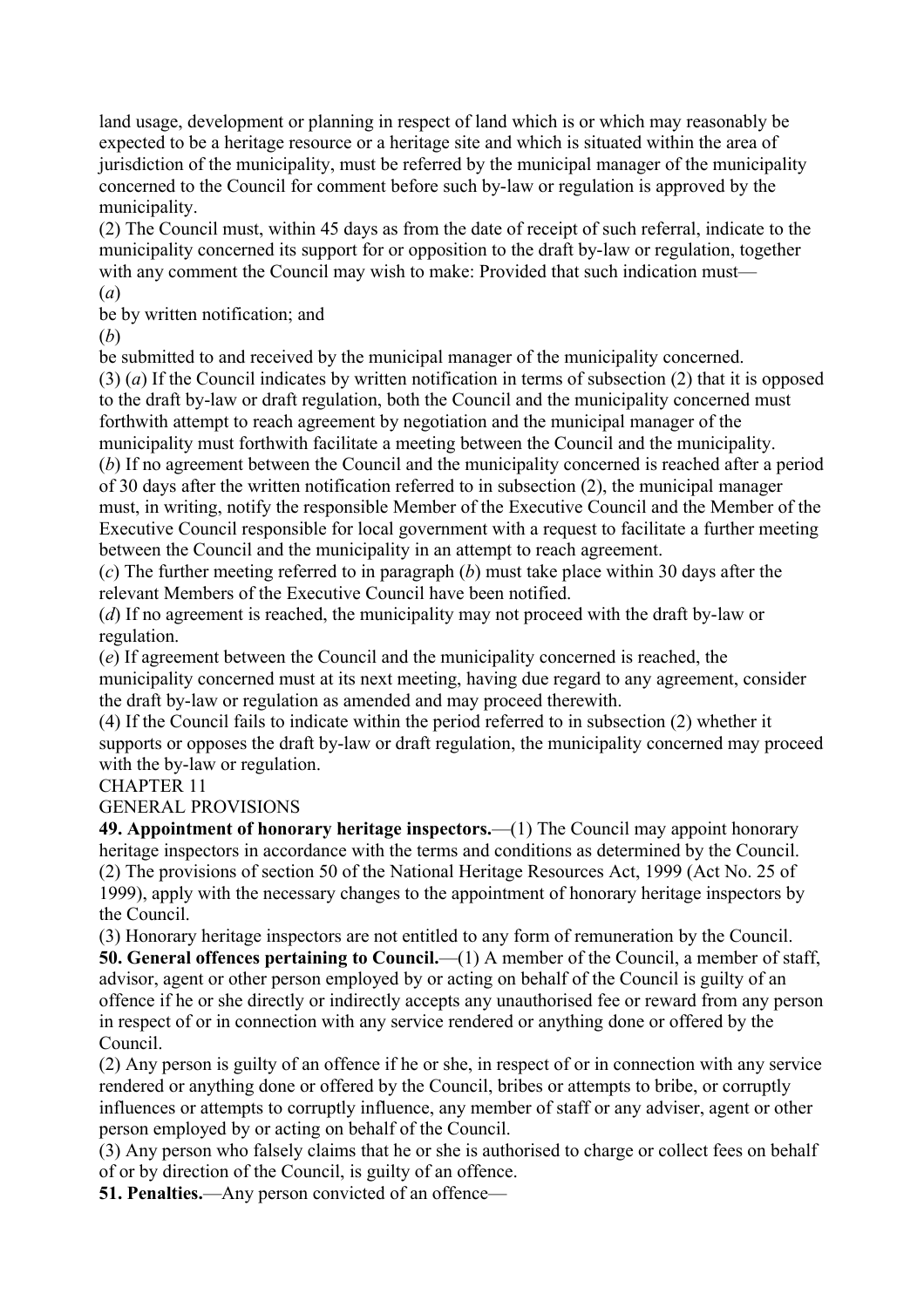(*a*)

in terms of section 50 (1) or (2), is liable to a fine or to imprisonment for a period not exceeding that determined by national legislation for corruption; or

(*b*)

in terms of sections 12 (1), 27 (3), 28 (3) or 50 (3), is liable to a fine or to imprisonment for a period not exceeding 5 years.

**52. Regulations.**—(1) The responsible Member of the Executive Council may, by notice in the *Gazette* and after consultation with the Council, make regulations concerning—

(*a*)

the operational and administrative framework for District and Metro Heritage Forums; (*b*)

a code of conduct for members of the Council;

(*c*)

any matter which is required or permitted to be prescribed in terms of this Act;

(*d*)

any other matter which the responsible Member of the Executive Council may deem necessary or expedient in order to achieve the objects of this Act: Provided that any regulation relating to— (i)

State revenue or expenditure; or

(ii)

any fine, must be made in consultation with the Member of the Executive Council responsible for finance.

(2) The regulations may provide that any person contravening any regulation or failing to comply therewith is guilty of an offence and liable on conviction to a fine or other penalty not exceeding that prescribed in the regulations.

**53. Appeals to responsible Member of Executive Council.—(1) A person affected by a** decision taken by the Council and who wishes to appeal against the decision, must lodge a written notice of intention to appeal with the responsible Member of the Executive Council within 30 days after that person has been notified of the decision.

(2) The appellant must serve on the Council and each interested and affected party in relation to the decision of the Council, a copy of the notice referred to in subsection (1).

(3) The responsible Member of the Executive Council may, in writing and on good cause, extend the period within which a notice of intention to appeal must be submitted.

(4) An appeal must be accompanied by—

(*a*)

a statement setting out the grounds of appeal; and

(*b*)

supporting documentation which is referred to in the appeal.

(5) An appeal must be submitted to the responsible Member of the Executive Council within 30 days of the lodging of the notice of intention to appeal referred to in subsection (1).

(6) The responsible Member of the Executive Council must consider and finalise an appeal lodged in terms of subsection (1) within 90 days of receipt of such appeal.

(7) When the responsible Member of the Executive Council has reached a decision on an appeal, the appellant must be notified in writing, of the decision and the extent to which the decision appealed against is upheld or overturned and the reasons therefor.

(8) The powers vested in the responsible Member of the Executive Council in terms of this section may not be delegated.

**54. Delegations.**—(1) The responsible Member of the Executive Council may delegate to the Head of Department—

(*a*)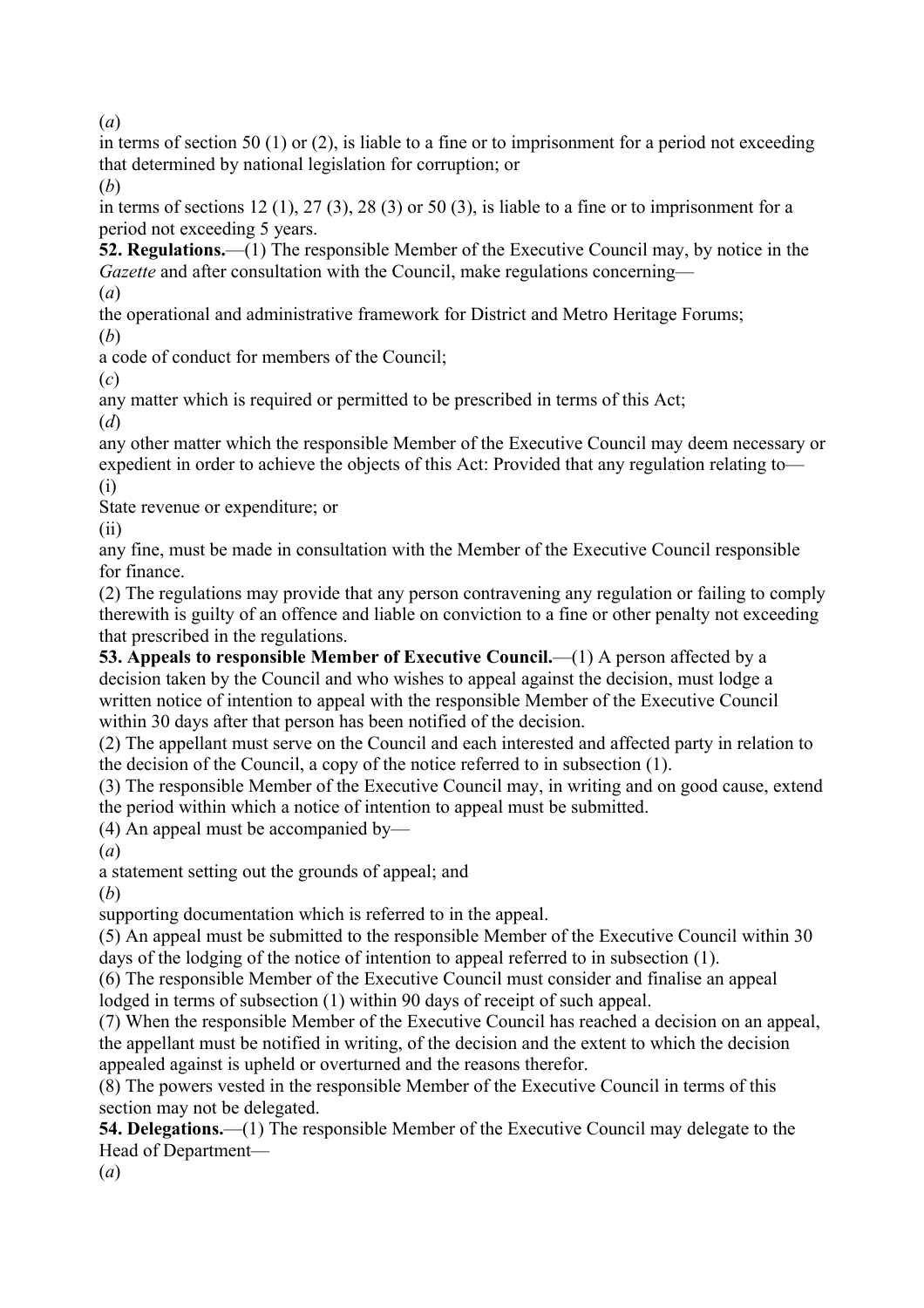any power conferred on the responsible Member of the Executive Council by this Act, except the power, in terms of section 52, to make regulations or in terms of section 53, to consider appeals; or

(*b*)

any duty imposed on the responsible Member of the Executive Council by this Act, except any duty regarding the appointment, and termination of office, of the members of the Council contemplated in sections 8 and 14.

(2) The Council may delegate to the Chief Executive Officer any power or duty conferred or imposed on the Council by this Act.

(3) The Chief Executive Officer may delegate to any member of staff of the Council any power or duty conferred or imposed on that officer by this Act, except any duty as accounting officer of the Council.

(4) Any power or duty delegated in terms of subsection (1), (2) or (3) must be exercised or performed subject to such conditions as the person or body that made the delegation considers necessary.

(5) Any delegation in terms of subsection  $(1)$ ,  $(2)$  or  $(3)$ —

(*a*)

must be in writing;

(*b*)

does not prohibit the person or body that made the delegation from exercising that power or performing that duty; and

(*c*)

may at any time be withdrawn or amended in writing by that person or body.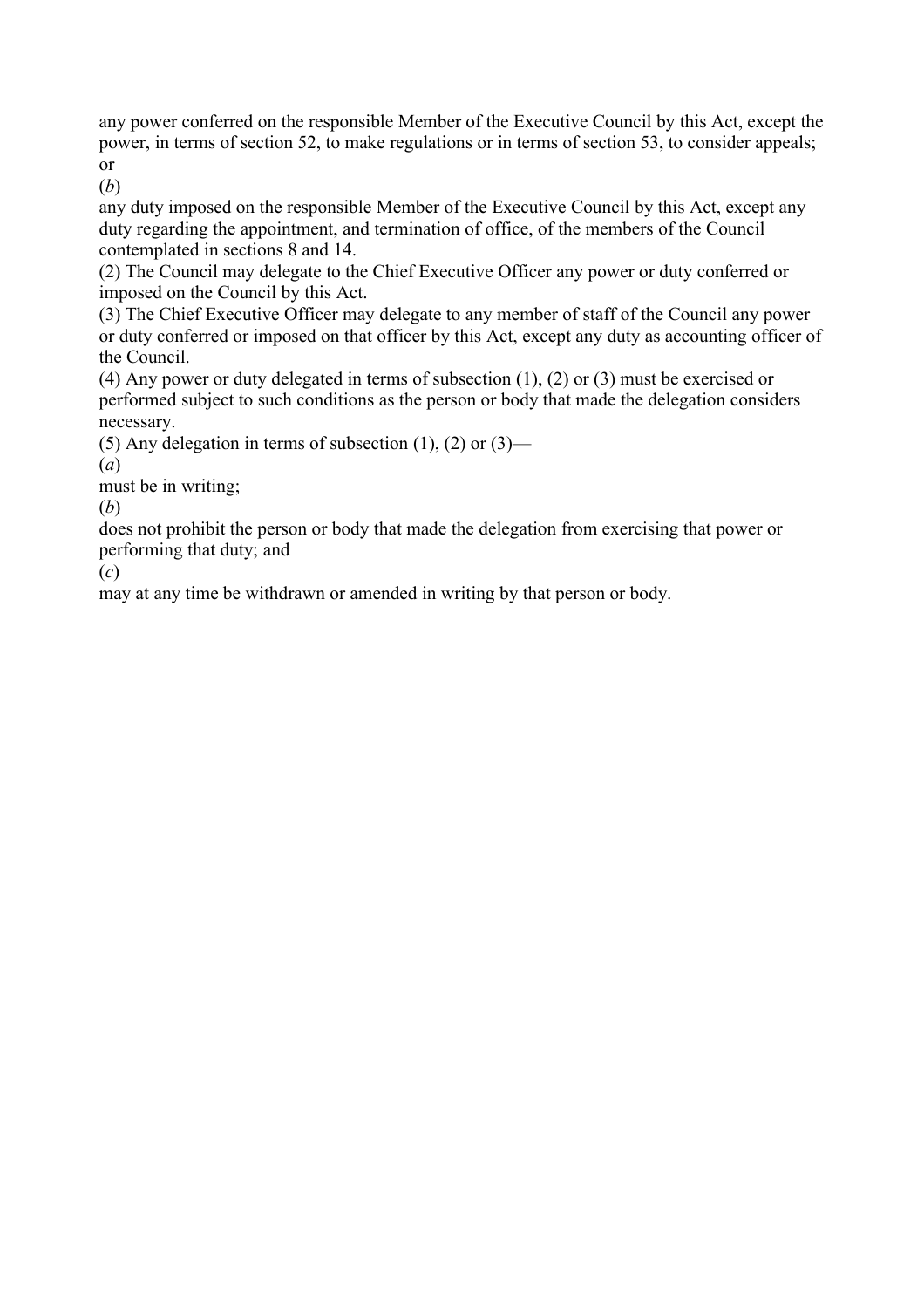CHAPTER 12

REPEAL OF LAW, TRANSITIONAL ARRANGEMENTS, VALIDATION AND SHORT **TITLE** 

**55. Repeal of law.**—The KwaZulu-Natal Heritage Act, 1997 (Act No. 10 of 1997), is hereby repealed.

**56. Transitional arrangements and validation.**—(1) The Council is the legal successor to the council established in terms of section 5 (1) of the repealed Act.

(2) Persons who, on the day before the date of commencement of this Act, were members of the Council established in terms of section 5 (1) of the repealed Act, must continue as members of the Council until the responsible Member of the Executive Council has appointed a new Council in terms of section 8 of this Act.

(3) A person who, on the day before the date of commencement of this Act, was an officer or member of staff of the Council, is regarded as having been appointed in terms of section 21 of this Act.

(4) Any act, determination, designation, decision, matter or any other thing done, made, taken, executed or carried out or purported to have been done, made, taken, executed or carried out by *Amafa aKwaZulu-Natali*, the Council, an officer or member of staff of the Council, including the Director or Chief Executive, the Minister, or the Minister of (Provincial) Finance as defined in the repealed Act in terms of or in pursuance of the repealed Act from 23 January 1998 to the date of commencement of this Act, is not invalid by reason—

(*a*)

of the regulations referred to in the repealed Act not having been published by the Minister; (*b*)

of any procedure, process, requirement, condition or detail referred to in the repealed Act not having been determined or prescribed by regulation; or

(*c*)

the Council not having been properly constituted, as contemplated in the repealed Act.

**57. Short title.**—This Act is called the KwaZulu-Natal Heritage Act, 2008.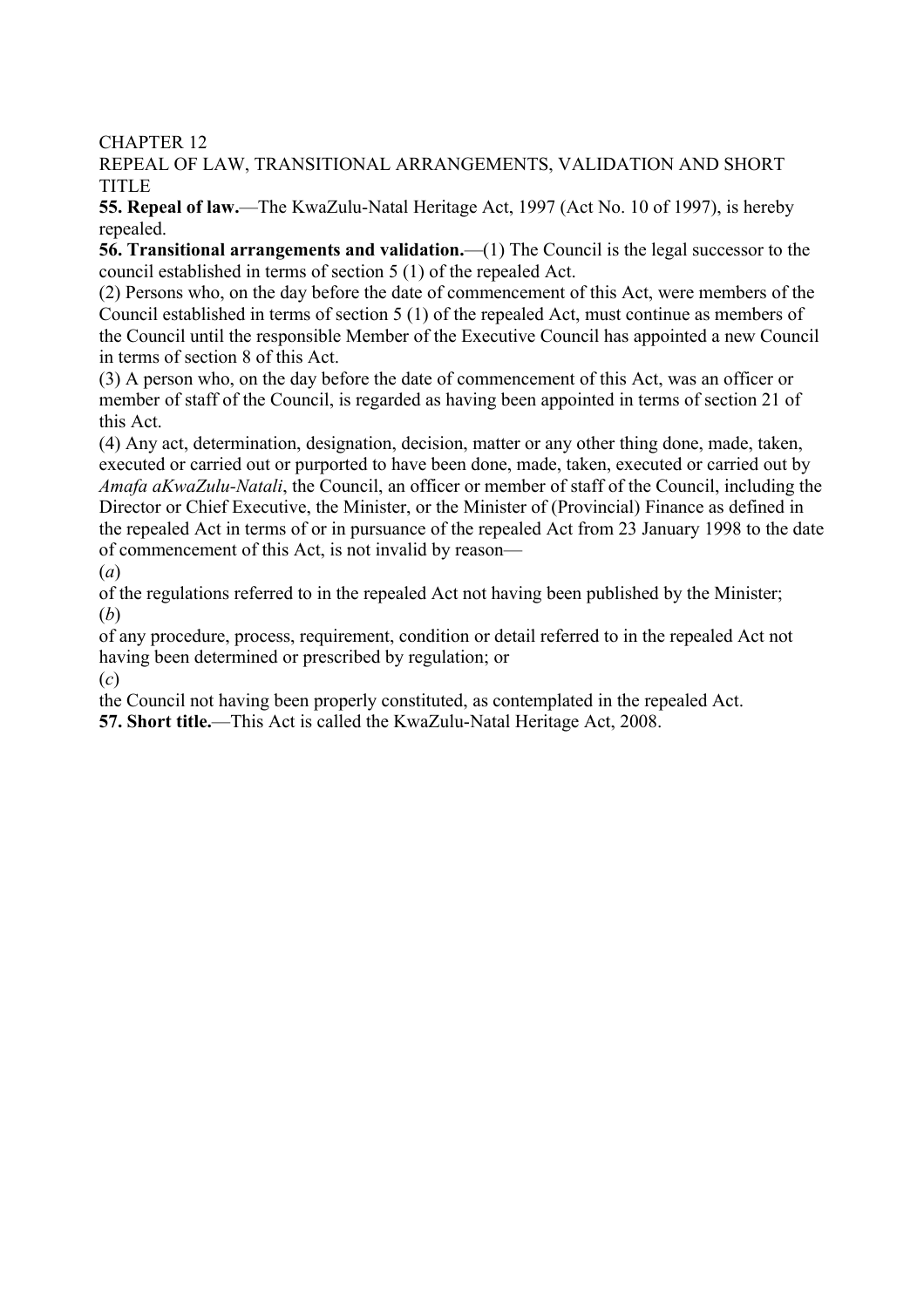#### **SCHEDULE**

#### SPECIALLY PROTECTED HERITAGE RESOURCES

(Section 37 (1))

(Editorial Note: Legislation specific to municipal areas is usually not published in Provincial Legislation, however, due to the fact that the following Schedule was included in the Act, it has been reproduced below.)

**A.**

**Zululand District Municipality (DC 26)**, established by Provincial Notice No. 348 of 19 September 2000, which was subsequently amended by Provincial Notice No. 462 of 1 December 2000, Provincial Notice No. 501 of 29 December 2000, Provincial Notice No. 97 of 15 March 2001, Provincial Notice No. 135 of 12 April, 2001, Provincial Notice No. 299 of 13 August 2001, Provincial Notice No. 461 of 13 December 2001 and Provincial Notice No. 468 of 4 December 2002, Provincial Notice No. 472 of 5 December 2002 and Provincial Notice No. 494 of 30 June 2003.

1.

Abaqulusi Local Council

| Heritage Resource                                                                                                           | Landmark Status<br>Heritage (section 38)<br>Provincial (section 39) | Erf/Farm No.                                                                                         | Title<br>Deed<br>Descripti ordinat<br>on | <b>GPS</b><br>$co-$<br>es<br>S27 |
|-----------------------------------------------------------------------------------------------------------------------------|---------------------------------------------------------------------|------------------------------------------------------------------------------------------------------|------------------------------------------|----------------------------------|
| 1. Magistrate's Offices and Jail, Vryheid Provincial                                                                        |                                                                     | Lot 997 Vryheid                                                                                      | T7266/1946.051<br>89                     | E30<br>47.700                    |
| 2. North and South Gun Points: Lancaster<br>Hill Battlefield, Farm Vryheid, Vryheid<br><b>District</b>                      | Provincial                                                          | Portion of Rem of Townlands<br>of Vryheid (at Trig Beacon<br>Fort West No. 359)                      | G6711/1 45.253<br>904                    | S27<br>E30<br>46.697<br>S27      |
| 3. Old Bantu Administration Building,<br>Landdrost Street, Vryheid                                                          | Provincial                                                          | Erf 997 (Cons 122 & Rem of<br>Lot 124) Vryheid                                                       | T7266/1946.048<br>89                     | E30<br>47.748<br>S27             |
| 4. Old Carnegie Library, Landdrost (Cnr<br>Mark) Street, Vryheid                                                            | Provincial                                                          | Portion 1 of Erf 124 Vryheid                                                                         | T27272/146.111<br>984                    | E30<br>47.775                    |
| 5. Old New Republic Raadsaal and Fort<br>(including area between this site and Old Provincial<br>Carnegie Library), Vryheid |                                                                     | Sub 1 of Lot 997 Vryheid                                                                             | T7267/1946.081<br>89                     | S27<br>E30<br>47.762             |
| 6. Police Station, Landdrost (Cnr Church) Provincial<br>Street, Vryheid                                                     |                                                                     | Erf 997 Vryheid                                                                                      | T7266/1946.025<br>89                     | S27<br>E30<br>47.739             |
| 7. Vryheid High School Hall, Church<br>Street, Vryheid                                                                      | Provincial                                                          | Erf 87 $&$ 88 Vryheid                                                                                | T15440/146.200<br>999                    | S27<br>E30<br>46.989<br>S27      |
| 8. Boshof House, 219 East Street,<br><b>Vryheid</b>                                                                         | Heritage                                                            | Rem of Erf 454 Vryheid<br>(Village)                                                                  | T41516/245.467<br>004                    | E30<br>47.667                    |
| 9. Dutch Reformed Church, 131 High<br>(Cnr President and Church) Street,<br><b>Vryheid</b>                                  | Heritage                                                            | Sub 4 of Erf 672 Vryheid                                                                             | T20106/146.064<br>970                    | S <sub>27</sub><br>E30<br>47.512 |
| 10. Kambula Battlefield, Farm Kambula Heritage<br>381, Vryheid District                                                     |                                                                     | Fig ABCDEA on SG Diag LG T14098/1S27<br>1771/1983 on Rem of Sub A of 965<br>farm Kambula 381 [Sub 1] |                                          | 41.086<br>E30                    |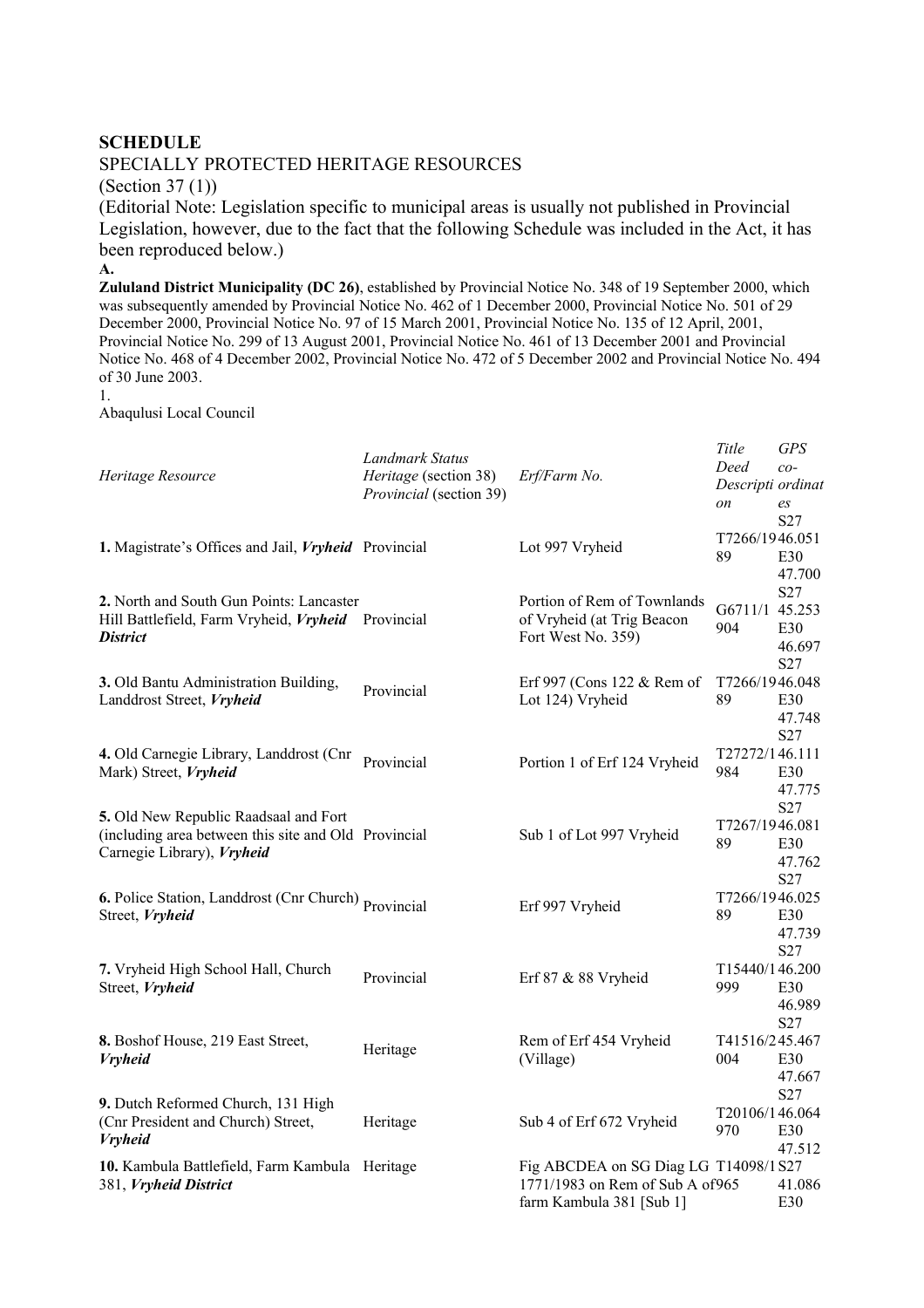|                                 |          |                          |                                    | 39.908<br>S <sub>27</sub> |
|---------------------------------|----------|--------------------------|------------------------------------|---------------------------|
| 11.58 President Street, Vryheid | Heritage | Rem of Lot 209 Vryheid   | T <sub>2</sub> 1686/246.493<br>005 | E30                       |
|                                 |          |                          |                                    | 47.617<br>S <sub>27</sub> |
| 12.95 President Street, Vryheid | Heritage | Sub 3 of Erf 158 Vryheid | T <sub>16751</sub> /146.306<br>997 | E30<br>47.529             |

2.

Edumbe Local Council

| Heritage Resource                                           | Landmark Status Heritage<br>(section 38) Provincial<br>$\left( \text{section } 39 \right)$ | Erf/Farm No.                                                                                              | Title Deed GPS<br>Descriptio<br>n | $co-$<br>ordinat<br>es                              |
|-------------------------------------------------------------|--------------------------------------------------------------------------------------------|-----------------------------------------------------------------------------------------------------------|-----------------------------------|-----------------------------------------------------|
| 1. Kruger Bridge, Farms<br>Uitval 195 and<br>Eersteling 690 | Provincial                                                                                 | Kruger Bridge Monument site SG No.<br>4689/1965 Districts Utrecht & Vryheid (on<br>Rem of Eersteling 690) | T3932/20031.262<br>6              | S <sub>27</sub><br>E30<br>49.091<br>S <sub>27</sub> |
| 2. Old Residency,<br>Paulpietersburg                        | Provincial                                                                                 | Sub 1 of Erf 532 Paulpietersburg                                                                          | T20726/1925.796<br>86             | E30<br>49.279<br>S <sub>27</sub>                    |
| 3. Library, 27 Smit<br><b>Street</b>                        | Provincial                                                                                 | Lot 573 Paulpietersburg                                                                                   | T4153/19925.284<br>2              | E30<br>48.946                                       |

3.

Ulundi Local Council

| Heritage Resource                                                                          | Landmark Status<br>Heritage (section 38)<br><i>Provincial</i> (section 39) | Erf/Farm No.                                                                              | Title Deed<br>Description                   | <b>GPS</b><br>$co-$<br>ordinat<br>es       |
|--------------------------------------------------------------------------------------------|----------------------------------------------------------------------------|-------------------------------------------------------------------------------------------|---------------------------------------------|--------------------------------------------|
| 1. Piet Reliefs Grave, Farm<br>Uitzoek 317                                                 | Provincial                                                                 | Piet Retiefs Graf of Uitzoek 317<br>District Vryheid                                      | T35529/1999                                 | S28<br>25.503<br>E31<br>16.034             |
| 2. Mgungundlovu, Farm<br>Moordplaats 193                                                   | Provincial                                                                 | Sub 3 (of 2) of Moordplaats No.<br>193 & Sub 2 of Moordplaats No.<br>193 District Vryheid | T12097/2000<br>T31004/1995                  | S <sub>28</sub><br>26.168<br>E31<br>16.031 |
| 3. Mpande's Grave and<br>Nodwengu Homestead                                                | Provincial                                                                 | Sub Mpande's Kraal of Reserve<br>No. 20, No. 15840 County of<br>Zululand                  | T69142/2002<br>(G7638/1909)                 | S28<br>17.914<br>E31<br>25.582             |
| 4. Ulundi Battlefield,<br><b>Mahlabatini District</b>                                      | Provincial                                                                 | Sub Ulundi Battlefield of<br>Reserve No. 20, No. 15840<br>Zululand                        | G7638/1909                                  | S28<br>18.670<br>E31<br>25.584             |
| 5. Ondini II: King Cetshwayo<br>kaMpande's Royal Residence,<br>Ulundi Mahlabatini District | Provincial                                                                 | Sub Cetewayo's Kraal of Reserve P.T.O. ref no.<br>No. 20, No. 15840 County of<br>Zululand | T69142/2002<br>$9/5/15/7$ dated<br>19-4-94  | S <sub>28</sub><br>19.108<br>E31<br>27.432 |
| 6. Ondini III, Ulundi<br><b>Mahlabatini District</b>                                       | Provincial                                                                 | Sub 12 of Reserve No. 20 7638                                                             | P.T.O. ref no.<br>9/5/15/7 Dated<br>19-4-94 | S28<br>19.320<br>E31<br>27.692             |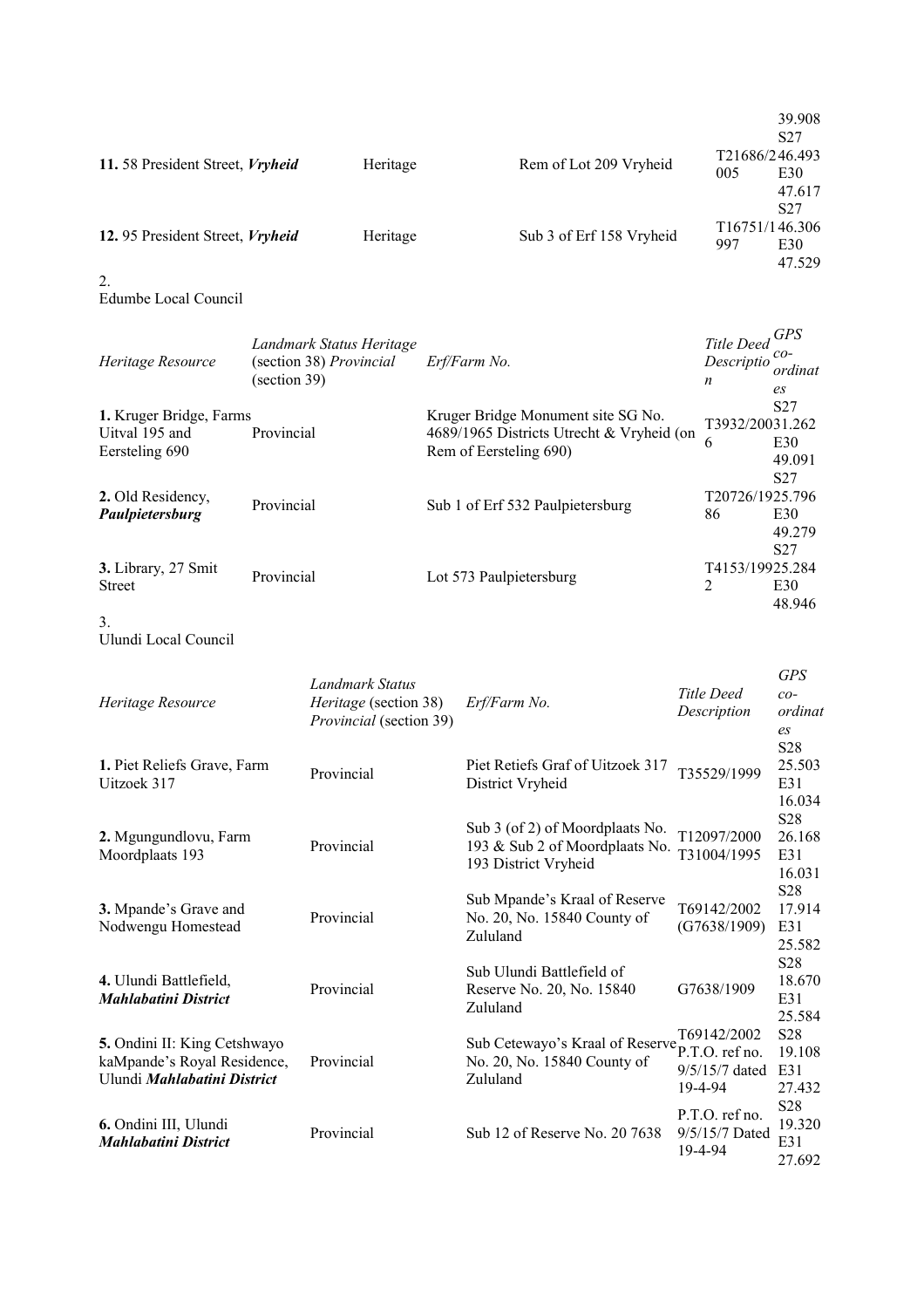|                                                                                                      | Provincial King<br>Nkosinkulu | Moordplaats No. 193                                                                                                                                                                                                                                                                                                                                                                                                                                     | T12097/2000                | S228<br>23.873<br>E31<br>15.978            |
|------------------------------------------------------------------------------------------------------|-------------------------------|---------------------------------------------------------------------------------------------------------------------------------------------------------------------------------------------------------------------------------------------------------------------------------------------------------------------------------------------------------------------------------------------------------------------------------------------------------|----------------------------|--------------------------------------------|
|                                                                                                      | King Zulu                     | Slabatinie No. 419                                                                                                                                                                                                                                                                                                                                                                                                                                      | T3428/89                   | S28<br>25.406<br>E31<br>08.177             |
|                                                                                                      | King Phunga                   | Heelgoed No. 218                                                                                                                                                                                                                                                                                                                                                                                                                                        | T21574/97                  | S28<br>25.425<br>E31<br>13.322             |
| 7. Emakhosini (Graves of Zulu<br>Kings), Ulundi Mahlabatini<br><b>District</b>                       | King Ndaba                    | Pandasgraf No. 189                                                                                                                                                                                                                                                                                                                                                                                                                                      | T591/98                    | S <sub>28</sub><br>23.042<br>E31<br>13.047 |
|                                                                                                      | King Jama                     | Welgekozen No. 191                                                                                                                                                                                                                                                                                                                                                                                                                                      | T11289/97                  | S28<br>23.250<br>E31<br>14.899             |
|                                                                                                      | King Senzangakhona            | Welgekozen No. 191                                                                                                                                                                                                                                                                                                                                                                                                                                      | T11289/97                  | S28<br>23.193<br>E31<br>16.089             |
|                                                                                                      | King Mageba                   | Pandasgraf No. 189                                                                                                                                                                                                                                                                                                                                                                                                                                      | T591/98                    | S <sub>28</sub><br>23.042<br>E31<br>13.047 |
| 8. Ngqengelele kaMvulane<br>(Buthelezi) Monument, Ulundi<br><b>Mahlabatlnl District</b><br><b>B.</b> | Provincial                    | "150 sq metres at Mabedlane" on P.T.O. ref no.<br>Rem of Reserve No. 20 No.<br>15840 Mhlabathini District                                                                                                                                                                                                                                                                                                                                               | 9/5/15/11 dated<br>19-4-94 | S <sub>28</sub><br>E31                     |
|                                                                                                      |                               | Uthungulu District Municipality (DC 28), established by Provincial Notice No. 346 of 19 September 2000, which<br>was subsequently amended by Provincial Notice No. 462 of 1 December 2000, Provincial Notice No. 501 of 29<br>December 2000, Provincial Notice No. 97 of 15 March 2001, Provincial Notice No. 135 of 12 April, 2001,<br>Drovinaial Nation No. 200 of 12 Avgust 2001, Drovinaial Nation No. 200 of 11 October 2001, Drovinaial Nation No |                            |                                            |

Provincial Notice No. 299 of 13 August 2001, Provincial Notice No. 388 of 11 October 2001, Provincial Notice No. 461 of 13 December 2001, Provincial Notice No. 131 of 25 April 2002, Provincial Notice No. 468 of 4 December 2002 and Provincial Notice No. 494 of 30 June 2003.

Mbonambi Local Council

| Heritage Resource                                              | Landmark Status Heritage<br>39) | (section 38) Provincial (section Erf/Farm No.     | Title Deed GPS co-<br>Description ordinate |
|----------------------------------------------------------------|---------------------------------|---------------------------------------------------|--------------------------------------------|
| 1. St Lucia Lighthouse, Farm<br>Stateland 7038, Lower Umfolozi | Provincial                      | Sub 1 of Reserve 4 No.<br>15823 District of Lower | T3483/1951S28<br>23.106                    |
| <b>District</b>                                                |                                 | Umfolozi                                          | E32                                        |
|                                                                |                                 |                                                   | 25.429                                     |

<sup>2.</sup>

Umlalazi Local Council

| Landmark Status Heritage<br>(section 38) Provincial<br>Heritage Resource<br>$\left( \text{section } 39 \right)$ |            | Erf/Farm No.                                              | Title<br>Deed<br>Descripti ordinat | <b>GPS</b><br>$co-$ |
|-----------------------------------------------------------------------------------------------------------------|------------|-----------------------------------------------------------|------------------------------------|---------------------|
|                                                                                                                 |            | on                                                        | es                                 |                     |
|                                                                                                                 |            |                                                           |                                    | S <sub>28</sub>     |
| 1. Fort Nonquai,<br><i>Eshowe</i> Zululand<br>Museum                                                            | Provincial |                                                           | T9266/19 54.217                    |                     |
|                                                                                                                 |            | Lot No. 415 Eshowe Township                               | 86                                 | E31                 |
|                                                                                                                 |            |                                                           |                                    | 26.816              |
| 2. Fort Eshowe                                                                                                  | Provincial | Fort Eshowe site on KwaMondi Mission Station T7102/20 S28 |                                    |                     |
| (KwaMondi).                                                                                                     |            | and Rem of Reserve 17, 7638 District of Zululand02        |                                    | 53.596              |

<sup>1.</sup>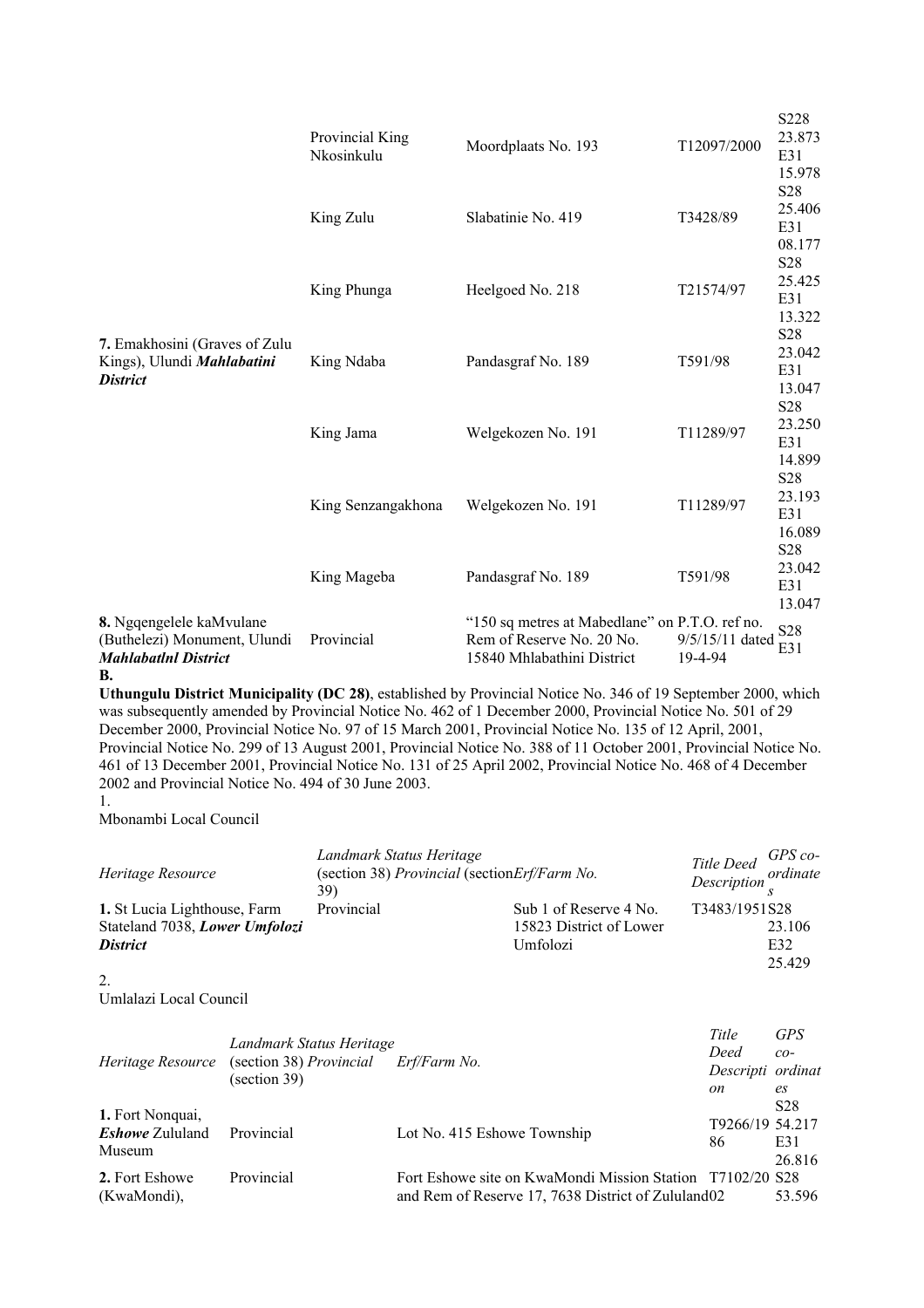| <b>Eshowe</b>                                                |            | (now Ptn 12 Farm 15837)                                                                      |                              | E31<br>29.810                              |
|--------------------------------------------------------------|------------|----------------------------------------------------------------------------------------------|------------------------------|--------------------------------------------|
| 3. Eshowe Jail, John<br>Ross Highway,<br><b>Eshowe</b>       | Provincial | Lot 523 Eshowe Townlands                                                                     | G7409/19 54.138<br>09        | S <sub>28</sub><br>E31<br>27.969           |
| 4. Old Residency,<br><b>Eshowe</b>                           | Provincial | (Sub 2 of) Lot 439 Eshowe                                                                    | T5224/19 54.331<br>79        | S <sub>28</sub><br>E31<br>27.328           |
| <b>5.</b> Eshowe Junior<br>School, 57 Main<br>Street, Eshowe | Provincial | Lot 1139 Eshowe                                                                              | T15452/1 54.070<br>999       | S <sub>28</sub><br>E31<br>27.450           |
| 6. Raffia Palms, Lot Provincial<br>162, Mtunzini             |            | Lot No. 162 Mtunzini Township S.G. No. 609/52                                                | T25878/1 57.349<br>991       | S28<br>E31<br>46.165                       |
| 7. Fort Tenedos,<br>Farm Alliance<br>14837                   | Heritage   | Sub A of Lot No. 15 Tugela, No. 8876 County of T12173/1<br>Zululand                          | 994                          | S <sub>29</sub><br>12.445<br>E31<br>26.071 |
| 8. Tugela<br>Battlefield, Lot 14<br>Farm Tugela 10600        | Heritage   | "Site of Battle of Tugela" Figure ABCD on Lot<br>No. 14 Tugela, No. 10600 county of Zululand | T <sub>12962</sub> /2<br>003 | S <sub>29</sub><br>10.181<br>E31<br>26.506 |

**C.**

**Umkhanyakude District Municipality (DC 27)**, established by Provincial Notice No. 347 of 19 September 2000, which was subsequently amended by Provincial Notice No. 462 of 1 December 2000, Provincial Notice No. 501 of 29 December 2000, Provincial Notice No. 97 of 15 March 2001, Provincial Notice No. 135 of 12 April, 2001, Provincial Notice No. 299 of 13 August 2001, Provincial Notice No. 388 of 11 October 2001, Provincial Notice No. 461 of 13 December 2001, Provincial Notice No. 131 of 25 April 2002, Provincial Notice No. 468 of 4 December 2002 and Provincial Notice No. 494 of 30 June 2003.

1.

Jozini Local Council

| Heritage Resource                         | Landmark Status Heritage<br>(section 38) Provincial<br>(section 39) | Erf/Farm No.               | Title Deed<br>Description | <b>GPS</b><br>$co-$<br>ordinat<br>es |
|-------------------------------------------|---------------------------------------------------------------------|----------------------------|---------------------------|--------------------------------------|
| 1. Sycamore Figs Riverine                 | Heritage HERITAGE                                                   | Farm Kleinspan 14182,      | Land Register             | S <sub>27</sub>                      |
| Forest, Farm Kleinspan 14182, CONSERVANCY |                                                                     | Ubombo District (no record | microfilm ref:            | 55.416                               |
| <b>Ubombo District</b>                    |                                                                     | of indiv. portions)        | 1995 0403 0270            | E32                                  |
|                                           |                                                                     |                            |                           | 19.572                               |

**D.**

**Slsonke District Municipality (DC 43)**, established by Provincial Notice No. 344 of 19 September 2000, which was subsequently amended by Provincial Notice No. 462 of 1 December 2000, Provincial Notice No. 501 of 29 December 2000, Provincial Notice No. 97 of 15 March 2001, Provincial Notice No. 135 of 12 April, 2001, Provincial Notice No. 299 of 13 August 2001, Provincial Notice No. 388 of 11 October 2001, Provincial Notice No. 461 of 13 December 2001, Provincial Notice No. 131 of 25 April 2002, Provincial Notice No. 468 of 4 December 2002 and Provincial Notice No. 494 of 30 June 2003.

1.

KwaSani Local Council

| Heritage Resource                                                        | Landmark Status<br><i>Heritage</i> (section 38)<br><i>Provincial</i> (section 39) | Erf/Farm No.                                                                                                          | Title Deed co-<br>Description ordinat | <b>GPS</b><br>es |
|--------------------------------------------------------------------------|-----------------------------------------------------------------------------------|-----------------------------------------------------------------------------------------------------------------------|---------------------------------------|------------------|
| 1. Mpongweni Cave, Cobham Provincial<br>State Forest, Underberg District |                                                                                   | Unregistered State land known as N/A<br>Mpongweni, composition portion 8 Unregistere 41.270<br>of Cobham State Forest | d State land E29                      | S <sub>29</sub>  |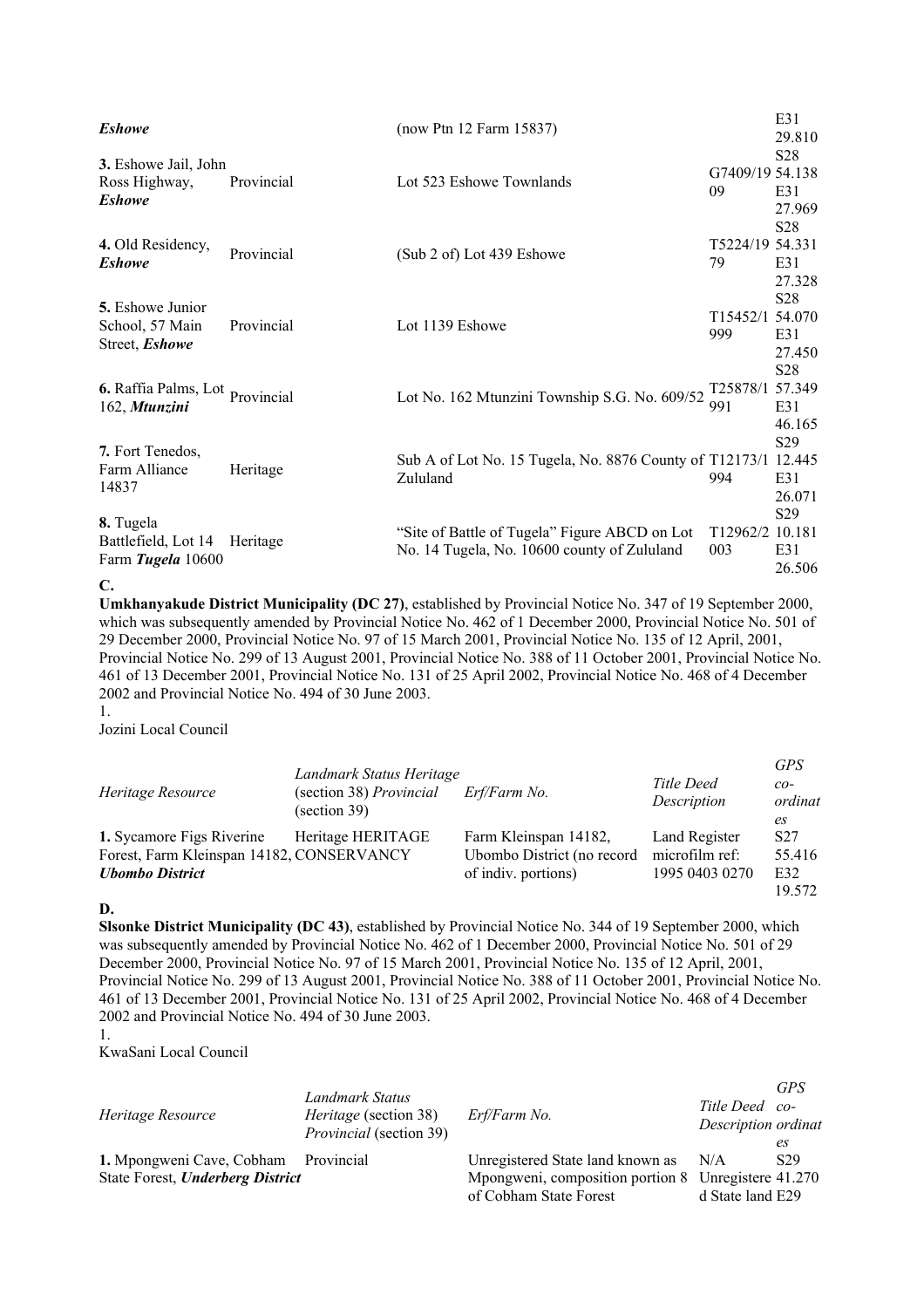|                                                                                                     |                                                                     |                  |                                                               |                                     | 21.570<br>S <sub>29</sub>                |
|-----------------------------------------------------------------------------------------------------|---------------------------------------------------------------------|------------------|---------------------------------------------------------------|-------------------------------------|------------------------------------------|
| 2. Himeville Fort, Arbuckle ( $\text{Cnr}_{\text{Provincia}}$<br>George) Street, Himeville          |                                                                     |                  | Portion of Lot 36 Himeville (SG<br>3556/1978 Figure ABCDEFHA) | T6898/1979                          | 44.983<br>E29<br>30.755                  |
| <b>3.</b> Old Residency, Arbuckle ( $\text{Cnr}_{\text{Provincia}}$ )<br>Clayton) Street, Himeville |                                                                     | Himeville        | Portions of Lot 49 & Lot 50                                   | T29/1988                            | S29<br>44.813<br>E29<br>30.834           |
| 4. Underberg District War<br>Memorial, 36 Arbuckle Street,<br><b>Himeville</b>                      | Provincial                                                          | Lot 37 Himeville |                                                               | T4547/1979                          | S29<br>44.937<br>E29                     |
| 5. Himeville Fort (undeclared<br>portion) Arbuckle (Cnr George) Provincial<br>Street, Himeville     |                                                                     | Lot 36 Himeville |                                                               | T6898/1979                          | 30.753<br>S29<br>44.813<br>E29<br>30.834 |
| 6. The House, 49 Arbuckle<br>Street, Himeville                                                      | Heritage                                                            | Lot 14 Himeville |                                                               | T36719/19944.844<br>4               | S <sub>29</sub><br>E29<br>30.770         |
| 7.47 Arbuckle Street, <i>Himeville</i> Heritage                                                     |                                                                     | Lot 15 Himeville |                                                               | T22449/20044.844<br>5               | S29<br>E29<br>30.770                     |
| 8. The Rectory, 29 Arbuckle<br>Street, Himeville                                                    | Heritage                                                            | Lot 24 Himeville |                                                               | $\mathbf Q$                         | S29<br>T11385/19244.064<br>E29<br>30.756 |
| 9. Church of Saint Michael and<br>All Angels, 31 Arbuckle Street, Heritage<br><b>Himeville</b>      |                                                                     | Lot 23 Himeville |                                                               | T11384/19245.040<br>9               | S29<br>E29<br>30.691                     |
| 10. 11 Arbuckle Street,<br><b>Himeville</b>                                                         | Heritage                                                            | Lot 33 Himeville |                                                               | T14119/19945.262<br>5               | S29<br>E29<br>30.599                     |
| 11. Nelton, 53 Arbuckle Street, Heritage<br><b>Himeville</b>                                        |                                                                     | Lot 12 Himeville |                                                               | T17530/20044.812<br>5               | S <sub>29</sub><br>E29<br>30.784         |
| 2.<br>Greater Kokstad Local Council                                                                 |                                                                     |                  |                                                               |                                     |                                          |
| Heritage Resource                                                                                   | Landmark Status Heritage<br>(section 38) Provincial (section<br>39) |                  | Erf/Farm No.                                                  | Title Deed<br>Description ordinates | $GPS$ co-                                |
| 1. Bandstand, Main Street,<br>Kokstad                                                               | Provincial                                                          |                  | Lot 368 Kokstad                                               | TGE6415/18 32.856<br>97             | S30<br>E29<br>25.460                     |
| 2. Kokstad Museum, 104 Main<br>Street, Kokstad                                                      | Provincial                                                          |                  | Erven $464$ and $463$<br>Kokstad                              | T17215/1960                         | S30<br>32.818<br>E29<br>25.465           |
| 3. Old Town Hall, Main Street,<br>Kokstad                                                           | Provincial                                                          |                  | Lot 367 and 368<br>Kokstad                                    | T5991/1897<br>TGE6415/18<br>97      | S30<br>32.869<br>E29                     |
| 4. Old Post Office (Matatiele<br>Museum), High Street, Matatiele                                    | Provincial                                                          |                  | Erf 767 (a portion of<br>Erf 242) Matatiele                   | T2397/1989 S30                      | 25.461<br>20.555                         |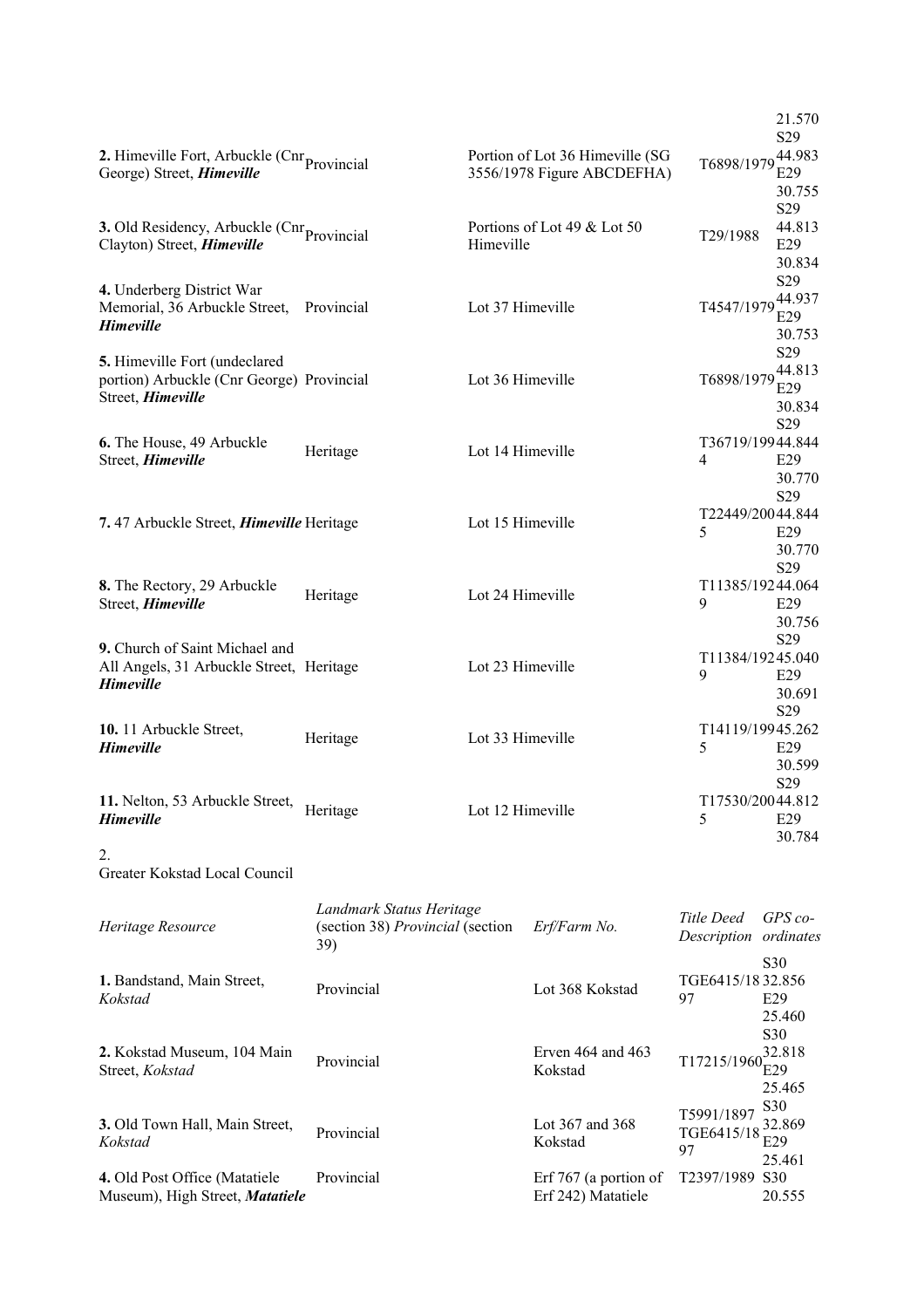#### **E.**

**Ilembe District Municipality (DC 29)**, established by Provincial Notice No. 345 of 19 September 2000, which was subsequently amended by Provincial Notice No. 462 of 1 December 2000, Provincial Notice No. 501 of 29 December 2000, Provincial Notice No. 97 of 15 March 2001, Provincial Notice No. 135 of 12 April, 2001, Provincial Notice No. 299 of 13 August 2001, Provincial Notice No. 388 of 11 October 2001, Provincial Notice No. 461 of 13 December 2001, Provincial Notice No. 131 of 25 April 2002, Provincial Notice No. 468 of 4 December 2002 and Provincial Notice No. 494 of 30 June 2003.

1.

KwaDukuza Local Council

| Heritage Resource                                                                       | Landmark Status<br>Heritage (section<br>38) Provincial<br>(section 39) | Erf/Farm No.                                                                               | <b>Title Deed Description</b>                                                                                                              | <b>GPS</b><br>$co-$<br>ordin<br>ates<br>S <sub>29</sub> |
|-----------------------------------------------------------------------------------------|------------------------------------------------------------------------|--------------------------------------------------------------------------------------------|--------------------------------------------------------------------------------------------------------------------------------------------|---------------------------------------------------------|
| 1. King Shaka Memorial,<br>King Shaka Street,<br><b>Stanger</b>                         | Provincial                                                             | Lots 169 & 170 Stanger T22996/1991                                                         |                                                                                                                                            | 20.39<br>7<br>E31<br>17.66                              |
| 2. Fort Pearson, Farm<br>William 15437, Lower<br><b>Tugela District</b>                 | Provincial                                                             | Farm Pearson No.51718                                                                      | T1836/1987 ( $&$ included in Schedule<br>to Proclamation Notice No. 35, 1987<br>dd 24 September 1987 for Harold<br>Johnson Nature Reserve) | 6<br>S29<br>12.71<br>9<br>E31<br>25.73<br>5<br>S29      |
| 3. Ultimatum Tree, Farm<br>Lot 5 2612, Lower<br><b>Tugela District</b>                  | Provincial                                                             | Farm Lot No. 5 2612<br>(Cons into Farm Pension T76339/2003<br>Fund No. 17691)              |                                                                                                                                            | 12.89<br>9<br>E31<br>26.09<br>3                         |
| 4. Stanger South School,<br>Balcomb (Cnr Albert<br>Luthuli) Street, Stanger             | Provincial                                                             | Portions of Erven 249 -<br>258 (formerly Lots 1-<br>10) Stanger                            | T4714/1884                                                                                                                                 | S29<br>20.52<br>6<br>E31<br>17.45<br>6                  |
| 5. Old Fort Police Station, Provincial<br>Rood Street, Stanger                          |                                                                        | Erf 90 Stanger                                                                             | T36866/1996                                                                                                                                | S <sub>29</sub><br>20.23<br>9<br>E31<br>17.45<br>1      |
| 6. Isivundu House, Farm<br>Isivundu 1954, Lower<br><b>Tugela District</b>               | Heritage                                                               | Farm Isivundu 1954,<br>Kearsney - Doornkop<br>Health Committee area,<br>County of Victoria | T662/1944                                                                                                                                  | S29<br>18.47<br>$\mathbf{0}$<br>E31<br>14.95<br>5       |
| 7. Kearsney Methodist<br>Chapel, Farm Kearsney<br>2201, Lower Tugela<br><b>District</b> | Heritage                                                               | Sub A of the farm<br>Kearsney 2201, County T62158/2005<br>of Victoria [Sub 1]              |                                                                                                                                            | S29<br>17.09<br>3<br>E31<br>14.23<br>$\overline{4}$     |
| 8. Morewood Sugar Mill Heritage<br>Memorial Garden, Farm<br>Compensation 868,           |                                                                        | Portion 62 of the farm<br>Compensation 868,<br>District of Lower Tugela                    | T6289/1956                                                                                                                                 | S <sub>29</sub><br>29.99<br>5                           |

E28 48.587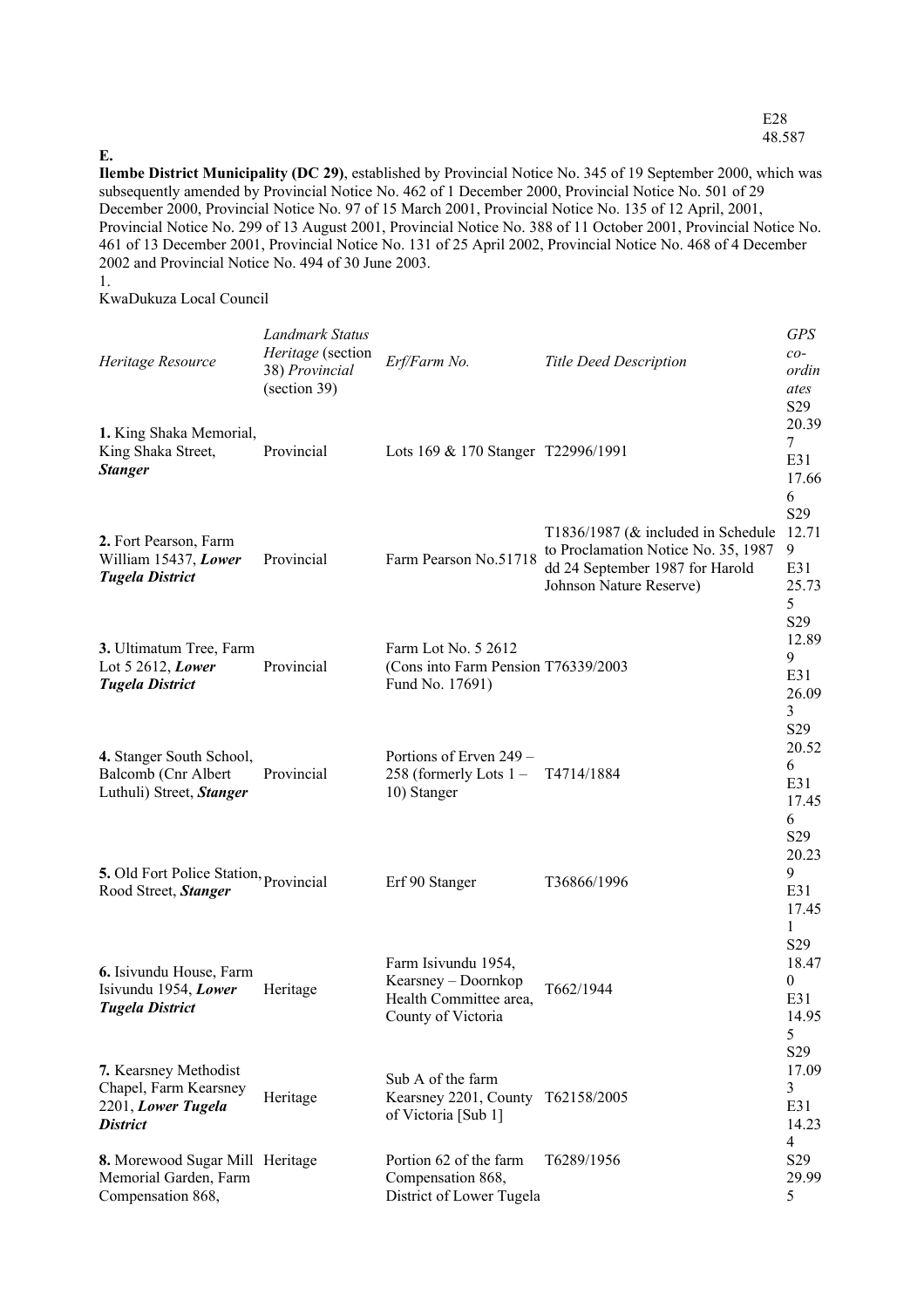| <b>Lower Tugela District</b>                                                                      |          |                                                                 |             | E31<br>10.23<br>4                                  |
|---------------------------------------------------------------------------------------------------|----------|-----------------------------------------------------------------|-------------|----------------------------------------------------|
| 9. Chief Albert Luthuli<br>Homestead, Farm<br>Charlottedale 6014,<br><b>Lower Tugela District</b> | Heritage | Erf 47, Charlotte Dale<br>Township                              | T3960/1936  | S <sub>29</sub><br>23.37<br>2<br>E31<br>14.66<br>8 |
| 10. Bogmore, Farm<br>Compensation 868,<br><b>Lower Tugela District</b>                            | Heritage | Sub 3 of the farm<br>Compensation 868,<br>Lower Tugela District | T15231/1989 | S <sub>29</sub><br>30.52<br>9<br>E31<br>11.97      |
| 11. Grave of Chief Albert<br>Luthuli, Farm<br>Charlottedale 6014,<br><b>Lower Tugela District</b> | Heritage |                                                                 |             | S <sub>29</sub><br>23.19<br>2<br>E31<br>15.37<br>3 |

#### **F.**

**Ugu District Municipality (DC 21)**, established by Provincial Notice No. 353 of 19 September 2000, which was subsequently amended by Provincial Notice No. 462 of 1 December 2000, Provincial Notice No. 501 of 29 December 2000, Provincial Notice No. 97 of 15 March 2001, Provincial Notice No. 135 of 12 April, 2001, Provincial Notice No. 299 of 13 August 2001, Provincial Notice No. 388 of 11 October 2001, Provincial Notice No. 461 of 13 December 2001, Provincial Notice No. 131 of 25 April 2002, Provincial Notice No. 468 of 4 December 2002 and Provincial Notice No. 494 of 30 June 2003. 1.

Hibiscus Local Council

| Heritage Resource                                                            | Landmark Status Heritage<br>(section 38) Provincial<br>(section 39) | Erf/Farm No.                                                                                     | Title Deed GPS co-<br>Descriptio ordinate<br>n |                                         |
|------------------------------------------------------------------------------|---------------------------------------------------------------------|--------------------------------------------------------------------------------------------------|------------------------------------------------|-----------------------------------------|
| 1. Paddock Station,<br>Paddock, Port Shepstone Provincial<br><b>District</b> |                                                                     | Rem of Sub B of The Paddock 7998),<br>County of Alfred [Sub 2]                                   | T858/1916                                      | S30<br>45.868<br>E30<br>14.728          |
| 2. Old Police Fort, <i>Port</i><br><b>Shepstone</b>                          | Provincial                                                          | Portion of Rem of Lot 170, Port<br>Shepstone                                                     | T12992/19 44.058<br>78                         | S30<br>E30<br>26.927                    |
| 3. Port Shepstone<br>Lighthouse, Port<br><b>Shepstone</b>                    | Provincial                                                          | Sub 15 of Lot 156, Port Shepstone                                                                | T <sub>26822</sub> /19 44.528<br>93            | S <sub>30</sub><br>E30<br>27.511        |
| 4. Izotsha River Railway<br>Bridge, Port Shepstone<br><b>District</b>        | Provincial                                                          | Sub 1 of Lot 1174, Shelley Beach &<br>Marburg Commonage 12225, Port<br><b>Shepstone District</b> | T21444/20 47.045<br>02                         | S30<br>E30<br>25.475<br>S <sub>30</sub> |
| 5. Kneisel's Castle, 24<br>Reynolds Street, Port<br><b>Shepstone</b>         | Heritage                                                            | Lot 1622 Port Shepstone                                                                          | T16240/19 44.222<br>94                         | E30<br>26.913                           |
| 6. Royston Hall, 10<br>Royston Lane,<br><b>Umtentweni</b>                    | Heritage                                                            | Lot 949 Umtentweni, District of Port<br>Shepstone                                                | T10742/19 42.704<br>95                         | S30<br>E30<br>27.200                    |

#### **G.**

**Amajuba District Municipality (DC 25)**, established by Provincial Notice No. 349 of 19 September 2000, which was subsequently amended by Provincial Notice No. 462 of 1 December 2000, Provincial Notice No. 501 of 29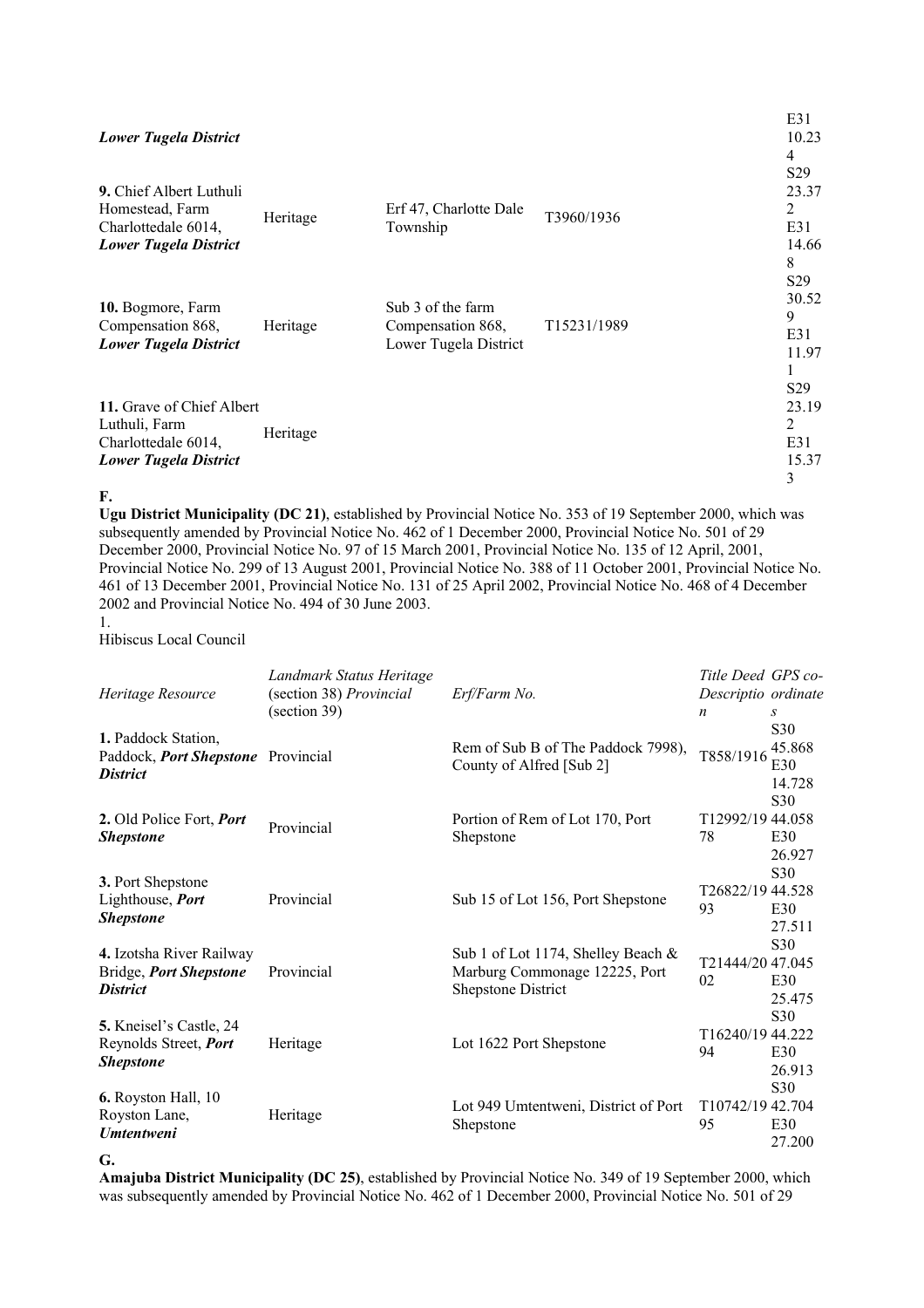December 2000, Provincial Notice No. 97 of 15 March 2001, Provincial Notice No. 135 of 12 April, 2001, Provincial Notice No. 299 of 13 August 2001, Provincial Notice No. 388 of 11 October 2001, Provincial Notice No. 461 of 13 December 2001, Provincial Notice No. 131 of 25 April 2002, Provincial Notice No. 468 of 4 December 2002, Provincial Notice No. 494 of 30 June 2003 and Provincial Notice No. 203 of 10 February 2005. 1.

Newcastle Local Council

|                                             | Landmark Status Heritage                |                                                   | Title                   | <b>GPS</b>      |
|---------------------------------------------|-----------------------------------------|---------------------------------------------------|-------------------------|-----------------|
| Heritage Resource                           | (section 38) Provincial<br>(section 39) | Erf/Farm No.                                      | Deed<br>Descript ordina | $co-$           |
|                                             |                                         |                                                   | ion                     | tes             |
|                                             |                                         |                                                   | N/A                     | S27             |
| 1. Town Hall, Scott Street,                 | Provincial                              | Ptn 2 of Lot 433 Newcastle                        | State-                  | 45.457          |
| <b>Newcastle District</b>                   |                                         |                                                   | owned                   | E29             |
|                                             |                                         |                                                   |                         | 55.907          |
| 2. Old Carnegie Library,                    |                                         |                                                   |                         | S27             |
| Voortrekker Street, Newcastle Provincial    |                                         | Rem of Lot 435 Newcastle                          | T6782/1 45.385<br>905   | E29             |
| <b>District</b>                             |                                         |                                                   |                         | 55.945          |
|                                             |                                         |                                                   |                         | S27             |
| 3. Old Magazine, Scott Street,              |                                         | Lot 13051, Newcastle (figure ABCDT3217/1 45.121   |                         |                 |
| <b>Newcastle District</b>                   | Provincial                              | on Diag. SG 2570/1977)                            | 978                     | E29             |
|                                             |                                         |                                                   |                         | 56.379          |
|                                             |                                         |                                                   |                         | S27             |
| 4. Fort Amiel, Fort Street,                 |                                         |                                                   | T4138/1 44.762          |                 |
| <b>Newcastle District</b>                   | Provincial                              | Lot 4589 Newcastle (Extension 22)                 | 973                     | E29             |
|                                             |                                         |                                                   |                         | 55.271          |
| 5. Buffalo River Bridge, Farms              |                                         |                                                   |                         | S27             |
| Milton 1007 and                             |                                         | Portions of farms Milton 15007 and T4292/1 40.660 |                         |                 |
| Kromellenboog 170, Newcastle Provincial     |                                         | Homer 8692, County of Klip River                  | 977                     | E30             |
| <b>District</b>                             |                                         |                                                   |                         | 02.364          |
|                                             |                                         |                                                   |                         | S27             |
| 6. Old Residency, 96 Allen                  | Provincial                              | Lot 11902 Newcastle                               | T5929/1 45.857          |                 |
| Street, Newcastle                           |                                         |                                                   | 994                     | E29             |
|                                             |                                         |                                                   |                         | 56.513          |
|                                             |                                         |                                                   |                         | S27             |
| 7. Old State School, Albert (Cnr Provincial |                                         | Lot 199 Charlestown                               | T2224/1 24.585          |                 |
| Havelock) Street, Charlestown               |                                         |                                                   | 996                     | E29             |
|                                             |                                         |                                                   |                         | 52.622          |
|                                             |                                         |                                                   | G34/195                 |                 |
|                                             |                                         |                                                   | 1                       | S <sub>27</sub> |
| 8. Old Court House, Holland                 | Provincial                              | Rem of Lot 312 Charlestown                        | T10372/24.585           |                 |
| Street, Charlestown                         |                                         |                                                   | 1953<br>T6840/2 52.622  | E29             |
|                                             |                                         |                                                   | 002                     |                 |
|                                             |                                         |                                                   | T2755/1                 |                 |
|                                             |                                         | Farms Majuba North No. 11267,                     | 998                     | S <sub>27</sub> |
| 9. Battlefield, Farm Majuba                 |                                         | Majuba South No. 10614 and                        | T40379/28.617           |                 |
| North 11267, Newcastle                      | Heritage                                | Laing's Nek A, No. 8441, Klip                     | 2004                    | E29             |
| <b>District</b>                             |                                         | <b>River County</b>                               | T40379/ 50.911          |                 |
|                                             |                                         |                                                   | 2004                    |                 |
| 10. Majuba Battlefield:                     | Heritage HERITAGE                       |                                                   |                         | S <sub>27</sub> |
| Conservation Area, Farm                     | CONSERVANCY                             |                                                   | T2755/1 28.617          |                 |
| Majuba North 11267,                         | (unproclaimed area of Farm              | Farms Majuba North No. 11267                      | 998                     | E29             |
| <b>Newcastle District</b>                   | Majuba North No. 11267)                 |                                                   |                         | 50.911          |
| 11. O'Neill's Cottage, Farm                 |                                         |                                                   |                         | S27             |
| Stonewall 3109, Newcastle                   | Heritage                                | Rem of Sub 5 farm Stonewall No.                   | T12388/29.255           |                 |
| <b>District</b>                             |                                         | 3109 County of Klip River                         | 1978                    | E29             |
|                                             |                                         |                                                   |                         | 52.131          |
| 11. St Dominic's Academy                    | Heritage                                | Consolidated Lot 382, Newcastle                   | T7697/1 S27             |                 |
| Pavilion, St Dominic's Street,              |                                         | Township                                          | 956                     | 45.669          |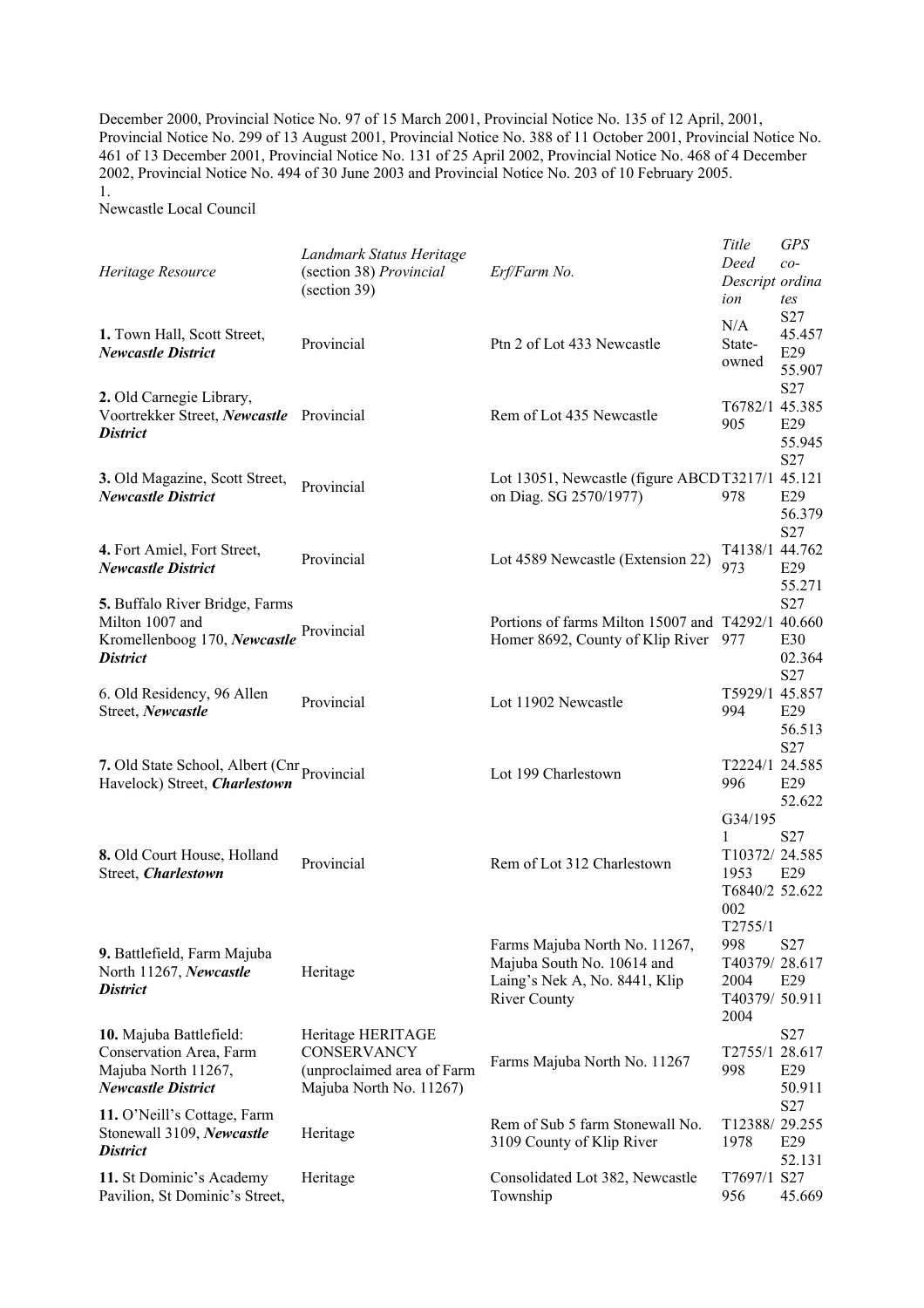| <i>Newcastle</i>                                                                      |                                                                            |                                                                                                                  |                                                       | E29<br>55.290                         |
|---------------------------------------------------------------------------------------|----------------------------------------------------------------------------|------------------------------------------------------------------------------------------------------------------|-------------------------------------------------------|---------------------------------------|
| 12. Hilldrop House, Hilldrop<br>Road, Newcastle                                       | Heritage                                                                   | Sub 36 (a sub of 1) of the farm<br>Bosch Hoek 3345, County of Klip<br>River                                      | T7119/2 47.717<br>000                                 | S27<br>E29<br>56.788<br>S27           |
| 13. Kliphuis, 64 Voortrekker<br>Street, Newcastle                                     | Heritage                                                                   | Erf 679 Newcastle                                                                                                | T3404/1 45.679<br>958                                 | E29<br>56.184                         |
| 2.<br>Utrecht Local Council                                                           |                                                                            |                                                                                                                  |                                                       |                                       |
| Heritage Resource                                                                     | Landmark Status<br><i>Heritage</i> (section 38)<br>Provincial (section 39) | Erf/Farm No.                                                                                                     | Title<br>Deed<br>Descripti ordina<br>on               | <b>GPS</b><br>$co-$<br>tes            |
| 1. Pieter Lafras Uys Monument<br>and Grave, Church Street, Utrecht                    | Provincial                                                                 | Lot 190 Utrecht (situated on)                                                                                    | N/A<br><b>State</b><br>owned                          | S27<br>39.301<br>E30<br>19.188<br>S27 |
| 2. Old Residency, 60 Church (Cnr<br>van Rooyen) Street, Utrecht                       | Provincial                                                                 | Erf 186 Utrecht                                                                                                  | T9368/1 39.276<br>978                                 | E30<br>19.291<br>S27                  |
| 3. Magistrate's Court, 57 Voor<br>Street, Utrecht                                     | Provincial                                                                 | Portion of Erf 190, Utrecht                                                                                      | N/A<br><b>State</b><br>owned                          | 39.386<br>E30<br>19.199<br>S27        |
| 4. Town Hall, 55 Voor Street,<br><b>Utrecht</b>                                       | Provincial                                                                 | Rem of Erf 188 Utrecht                                                                                           | T2103/1 39.370<br>921<br>G6705/1                      | E30<br>19.272                         |
| 5. Old Powder Magazine, President Provincial<br>Street, Utrecht                       |                                                                            | Portion of Lot 739 Utrecht                                                                                       | 904<br>T11410/39.572<br>2002<br>T11411/20.491<br>2002 | S27<br>E30                            |
| 6. Blood River/Ncome Battlefield,<br>Farm Vechtkop 168, Utrecht<br><b>District</b>    | Heritage                                                                   | Portion of the Township of Blood<br>River, on rem of Charl Cilliers of A of<br>Vechtkop 168, District of Utrecht | T61494/06.134<br>2002                                 | S28<br>E30<br>32.434                  |
| 7. Dutch Reformed Church, 50<br>Church (Bloem) Street, Utrecht                        | Heritage                                                                   | Erf 996 (Cons from 236, 237 & 238)<br>Utrecht                                                                    | T32739/39.284<br>1995                                 | S27<br>E30<br>19.180<br>S27           |
| 8. George Shaw House, 67 Church Heritage<br>Street, Utrecht                           |                                                                            | Erf 246 Utrecht                                                                                                  | T14664/39.245<br>1998                                 | E30<br>19.417<br>S27                  |
| 9. Rothman House, 65 Church (Cnr <sub>Heritage</sub> )<br>van Rooyen) Street, Utrecht |                                                                            | Erf 244 Utrecht                                                                                                  | T68812/39.249<br>2004                                 | E30<br>19.384<br>S27                  |
| 10. Dirk Uys House, 61 Church<br>Street, Utrecht                                      | Heritage                                                                   | Sub 3 of Lot 242 Utrecht                                                                                         | T40972/ 39.261<br>2002                                | E30<br>19.333                         |
| 11. Old Dutch Reformed Church<br>Parsonage (De Oude Pastorie),                        | Provincial                                                                 | Sub1 of Erf 192 Utrecht                                                                                          | T3591/1 S27<br>942                                    | 39.348                                |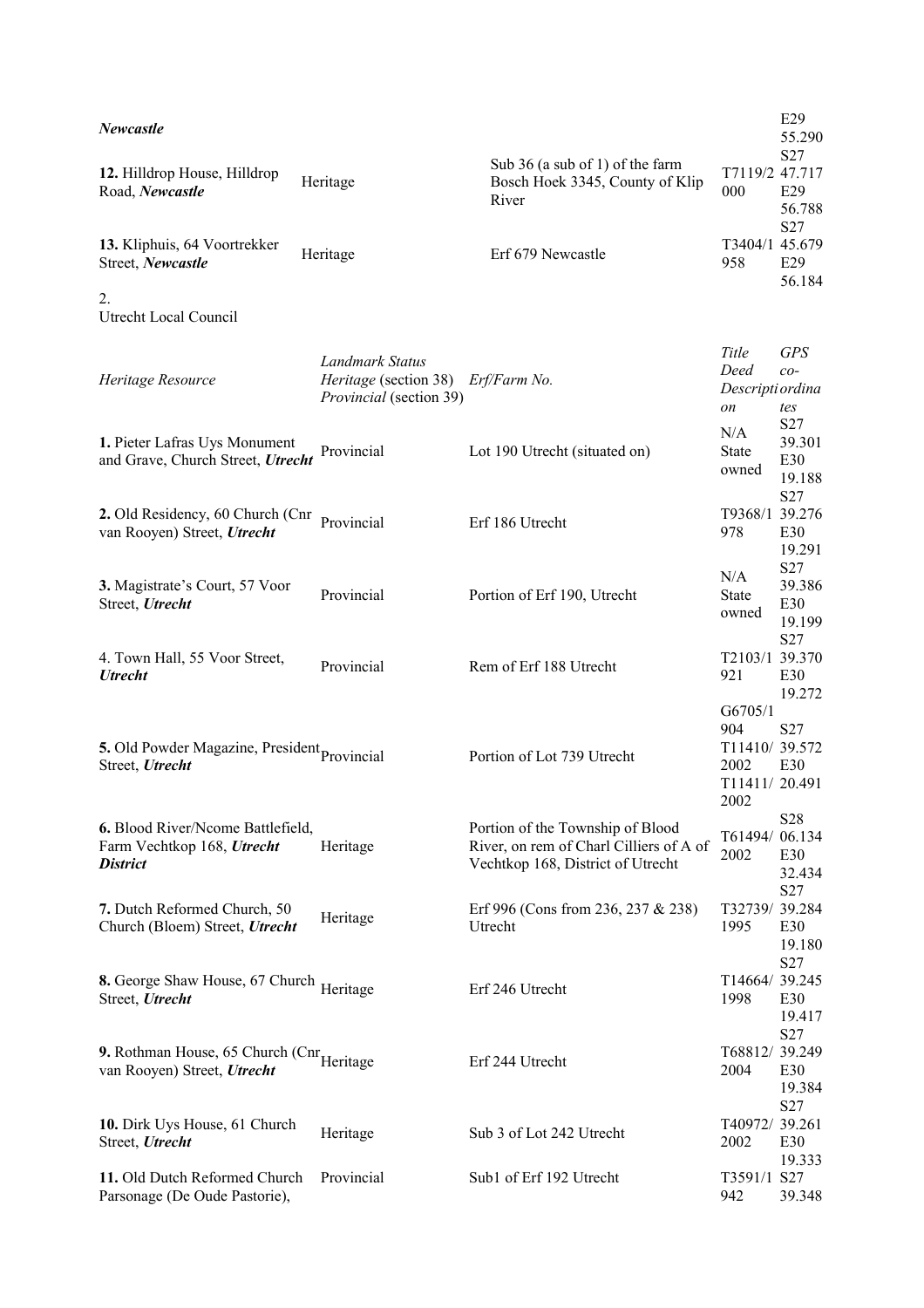Church (Cnr Loop) Street, *Utrecht* E30

**H. eThekwini Municipality (Durban Metro) (DC 25)**, established by Provincial Notice No. 343 of 19 September 2000, which was subsequently amended by Provincial Notice No. 461 of 1 December 2000, 135 of 12 April, 2001, Provincial Notice No. 299 of 13 August 2001, Provincial Notice No. 460 of 13 December 2001, Provincial Notice No. 461 of 13 December 2001, Provincial Notice No. 649 of 28 April 2005.

1.

eThekwini Metropolitan Unicity Municipality

| Heritage Resource                                                                                            | Landmark Status<br>Heritage (section 38)<br>Provincial (section 39) | Erf/Farm No.                                                                                      | Title Deed<br>Descriptio<br>n      | <b>GPS</b><br>$co-$<br>ordinat<br>es       |
|--------------------------------------------------------------------------------------------------------------|---------------------------------------------------------------------|---------------------------------------------------------------------------------------------------|------------------------------------|--------------------------------------------|
| 1. Old Fort, Old Fort Road, Durban Provincial                                                                |                                                                     | Erf 11649 Durban                                                                                  | G1685/193 51.098<br>5              | S29<br>E31<br>01.536                       |
| 2. Local History Museum, Aliwal<br>Street, Durban                                                            | Provincial                                                          | Lot 3 No.9594 Durban (now Erf<br>11090)                                                           | G9594/192 51.518<br>$\theta$       | S29<br>E31<br>01.670                       |
| 3. City Hall and Francis Farewell<br>Gardens, 263 West (Cnr Smith and Provincial<br>Gardiner) Street, Durban |                                                                     | Rem of Erf 1 Durban                                                                               | Grant 1737                         | S29<br>51.523<br>E31<br>01.516             |
| 4. Main Post Office, West (Cnr<br>Gardiner) Street, Durban                                                   | Provincial                                                          | "Lot Post Office" of block Market<br>Square, Durban (now Erf 11722)                               | T20208/19 51.486<br>90             | S29<br>E31<br>01.507                       |
| 5. Wild Fig Trees, West (Cnr<br>Church) Street, Durban                                                       | Provincial                                                          | Ptn 2 of Erf 11718                                                                                | T3001/196 51.471<br>4              | S29<br>E31<br>01.592                       |
| 6. Old Point Railway Station, 111<br>Point Road, Durban                                                      | Provincial                                                          | Point SAR 1 No. 13200, Durban<br>(now Erf 10031)                                                  | T1872/194 52.267<br>4              | S29<br>E31<br>02.613                       |
| 7. Beachwood Mangroves,<br>Broadway, Durban                                                                  | Provincial                                                          | Rem of Graham 12774, per Diag<br>SG 2114/1937; area shown as<br>"Lagoon" et al County of Victoria | N/A<br>Unregistere<br>d State land | S29<br>47.847<br>E31<br>02.667             |
| 8. Howard Memorial College, 267<br>King George V Avenue, Durban                                              | Provincial                                                          | Rem of Ptn 1 of Erf 487 Cato<br>Manor                                                             | T2465/193 51.999<br>2              | S29<br>E30<br>58.973                       |
| 9. Memorial Tower Building, 267<br>King George V Avenue, Durban                                              | Provincial                                                          | Rem of Ptn 1 of Erf 487 Cato<br>Manor                                                             | T2465/193 51.999<br>2              | S29<br>E30<br>58.973                       |
| 10. Sastri College, 20 Winterton<br>Walk, Durban                                                             | Provincial                                                          | Erf 3184 (& 3185) Durban                                                                          | T7031/195 51.082<br>4              | S <sub>29</sub><br>E31<br>00.554           |
| 11. Bellair Railway Station, Sarnia Provincial<br>Road, Durban                                               |                                                                     | Sub 2 of Lot 52, Bellair                                                                          | T50/1944                           | S <sub>29</sub><br>53.423<br>E30<br>57.270 |
| 12. Congella Battlefield, Maydon Provincial<br>Road, Durban                                                  |                                                                     | Erf 10011 Durban                                                                                  | T4653/200 S29<br>1                 | 52.922<br>E30                              |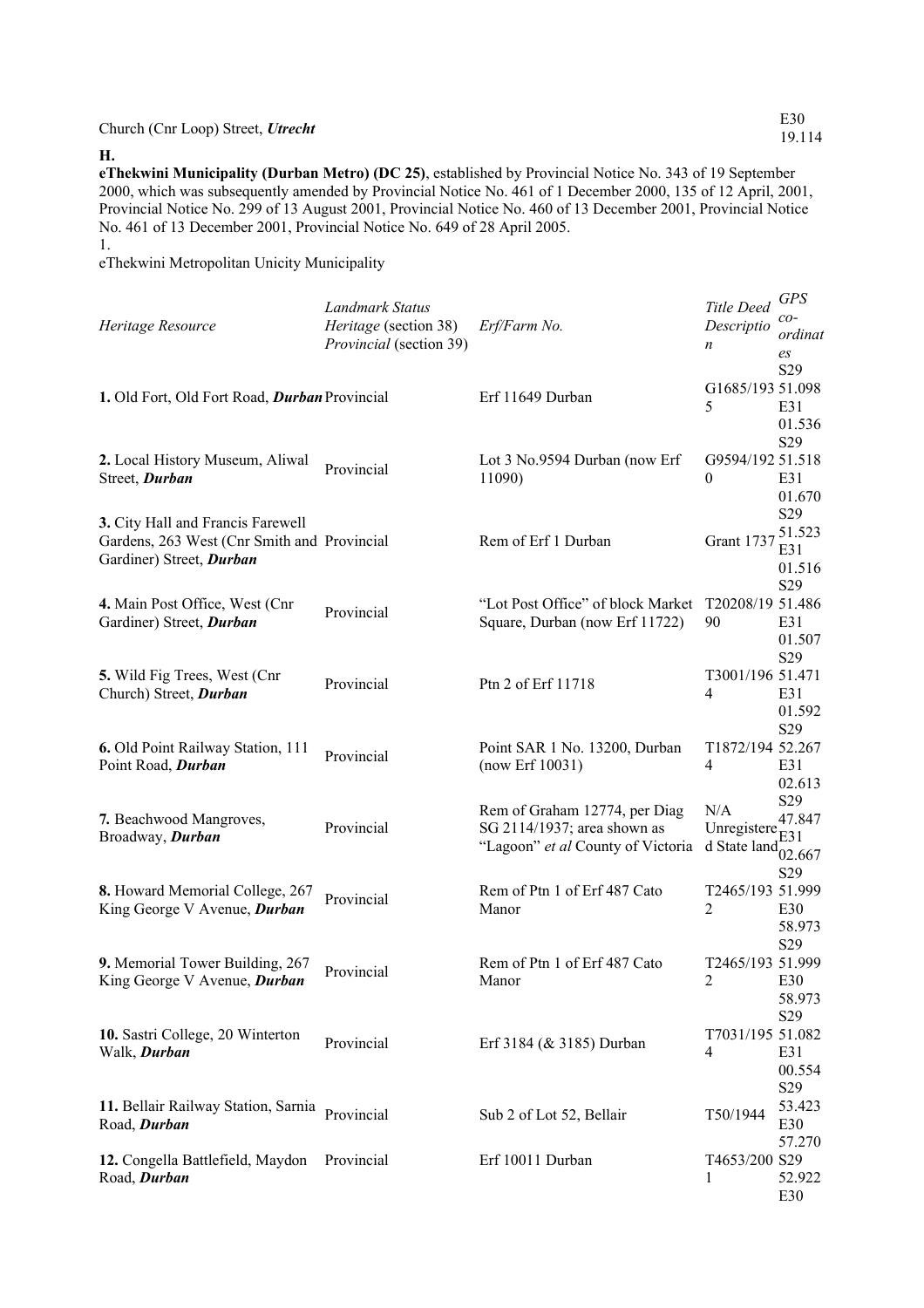|                                                                                                    |            |                                                                             |                                                                                     | 59.740<br>S <sub>29</sub>                  |
|----------------------------------------------------------------------------------------------------|------------|-----------------------------------------------------------------------------|-------------------------------------------------------------------------------------|--------------------------------------------|
| 13. Durban Indian Girls Secondary<br>School, 88 Carlisle (Cnr Dartnell) Provincial<br>Road, Durban |            | Erf 3331 Durban                                                             | T9591/195 51.017<br>7                                                               | E31<br>00.849                              |
| 14. Natal Herbarium, 4 Edith<br>Benson Crescent, Durban                                            | Provincial | Sub 5 of Lot 3174 Durban                                                    | T2027/191 50.866<br>4                                                               | S29<br>E31<br>00.312                       |
| 15. King's House, Eastbourne<br>Road, Durban                                                       | Provincial | Erf 625 Durban                                                              | T1940/190 49.511<br>4                                                               | S29<br>E31<br>00.875                       |
| 16. War Department Lords' Ground<br>Boundary Marker No.2, Old Fort<br>Road, Durban                 | Provincial | Rem of Erven 11162, 11163, Erf<br>12380 (from 11164) & Erf 11702,<br>Durban | T1102/189<br>6<br>T8784/199<br>3<br>T13385/19<br>96<br>T53370/20<br>00<br>T793/1912 | S <sub>29</sub><br>51.119<br>E31<br>01.386 |
| 17. Passive Resistance Site, Umbilo Provincial<br>(Cnr Gale) Road, Durban                          |            | Lot 8264, Durban                                                            | T73/1962                                                                            | S <sub>29</sub><br>52.285<br>E30<br>59.681 |
| 18. (Façade of) Old Greenacres<br>Building, 409 West Street, Durban                                | Heritage   | Ptn 4 of Lot 11017, Ptn 1 of Erf<br>11019 & Rem of Erf 11019, Durban        |                                                                                     | S29<br>51.544<br>E31<br>01.178             |
| 19. Elephant House, 745 Ridge<br>Road, Durban                                                      | Heritage   | Portion 4 of Erf 246 Springfield                                            | T29718/19 49.648<br>94                                                              | S <sub>29</sub><br>E31<br>00.418           |
| 20. Glacial Pavement, Carinthia<br>Road, Durban                                                    | Heritage   | Ptn 56 of Erf 127 Springfield                                               | T4781/194 48.822<br>$\mathbf{0}$                                                    | S29<br>E31<br>00.210                       |
| 21. Supreme Court, 151 Victoria<br>Embankment, Durban                                              | Heritage   | Ptn 45 & 46 of Lot 10004 Durban                                             | $T3376/192 \frac{S29}{S17}$<br>1<br>T600/1903                                       | 51.755<br>E31<br>01.188                    |
| 22. Riverside Soofie Mosque and<br>Mausoleum, 50 Lower Bridge<br>Road, Durban                      | Heritage   | Ptn 4 of Erf 27 Durban North                                                | T2673/191 48.371<br>3                                                               | S29<br>E31<br>02.006                       |
| 23. Trevean, 258 Wakesleigh (Cnr<br>Kenmare) Road, Durban                                          | Heritage   | Erf 45 Bellair (Cons 565)                                                   | T14177/19 S29<br>67<br>T20857/19 E30<br>73                                          | 53.078<br>57.146                           |
| 24. Colinton, 68 Ridge Road,<br>Durban                                                             | Heritage   | Erf $3209 \&$ Ptn 3 of Erf $3210$<br>Durban                                 | T33104/19 50.895<br>83                                                              | S <sub>29</sub><br>E30<br>59.492           |
| 25. Queen's Tavern, 16 Stamford<br>Hill Road, Durban                                               | Heritage   | Erf 1357 Durban                                                             | T41781/20 50.490<br>03                                                              | S29<br>E31                                 |
| 26. Riche's Building, 423 Smith<br>(Cnr Masonic) Street, Durban                                    | Heritage   | Portion 2 of Erf 10679 Durban                                               | T19631/20 S29<br>01                                                                 | 01.243<br>51.625<br>E31                    |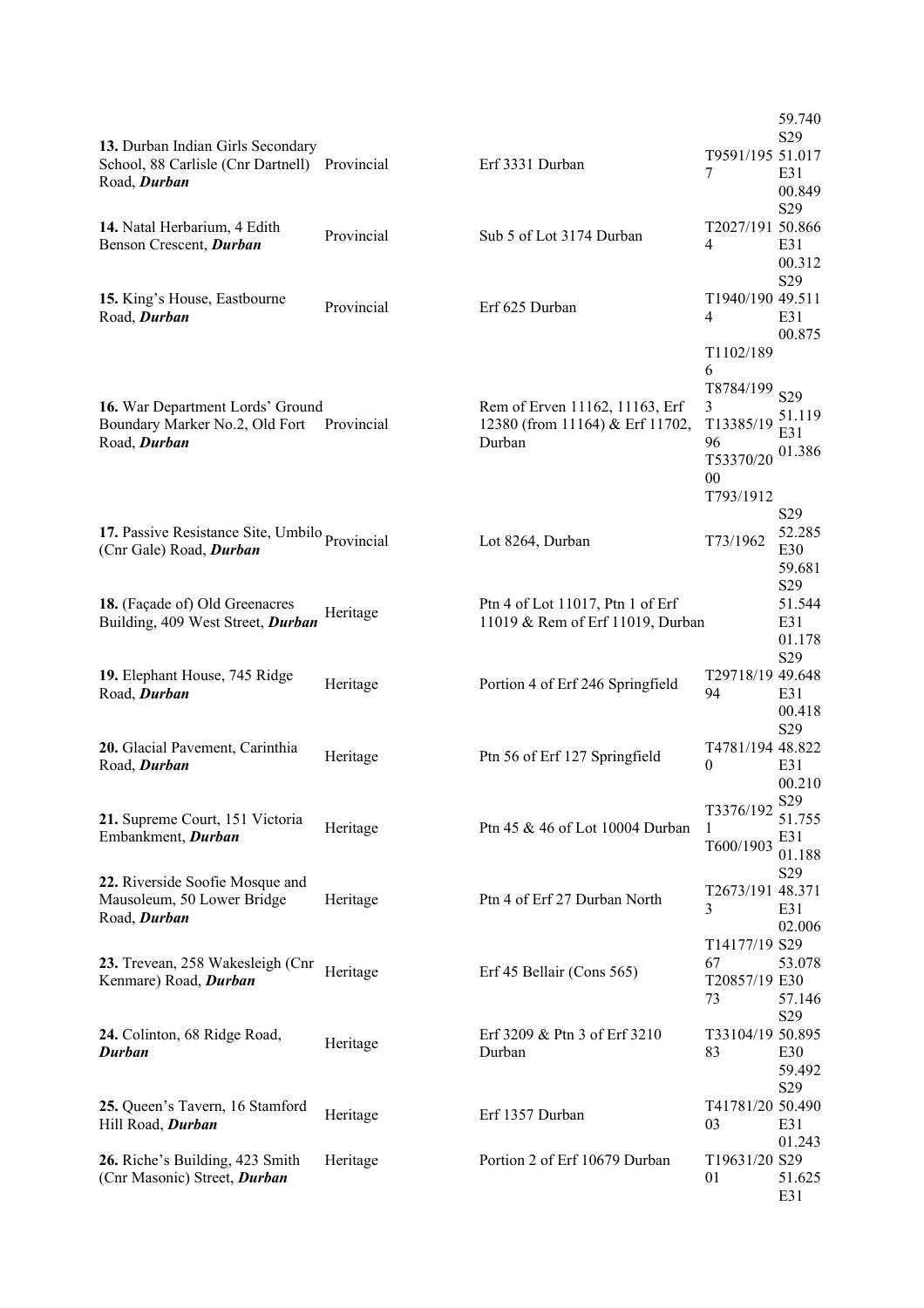|                                                                                             |          |                                                  |                                                       | 01.138                           |
|---------------------------------------------------------------------------------------------|----------|--------------------------------------------------|-------------------------------------------------------|----------------------------------|
| 27.73 Musgrave Road, Durban                                                                 | Heritage | Portion 18 of Erf 2255 Durban                    | T3394/199 51.048<br>7                                 | S <sub>29</sub><br>E30<br>59.977 |
| 28. Little Chelsea, 18 Windermere<br>Road, Durban                                           | Heritage | Portion 50 of Erf 1368 Durban                    | T19702/20 50.243<br>04                                | S29<br>E31<br>01.135             |
| 29. Quadrant House, 114-115<br>Victoria Embankment, Durban                                  | Heritage | Portion 152 of Erf 10004 Durban                  | T36334/20 51.681<br>03                                | S29<br>E31<br>01.454             |
| <b>30.</b> St Louis' Roman Catholic<br>Church, 22 Jacobs Road, Durban                       | Heritage | Rem of Erf 775 Durban                            | T7062/197 54.890<br>1                                 | S29<br>E30<br>58.758             |
| 31. Cottam Grove Hotel, 303 - 309<br>Florida (Cnr Cottam) Road,<br>Durban                   | Heritage | Portion 3 of Erf 784 Durban                      | T6853/200 49.790<br>2                                 | S29<br>E31<br>00.738             |
| 32. Monaltrie, 59 Musgrave Road,<br>Durban                                                  | Heritage | Ptn1 of Erf 2261 Durban                          | T46945/20 51.077<br>$00\,$                            | S <sub>29</sub><br>E30<br>59.968 |
| 33. Lillieshell, 408 Innes Road,<br>Durban                                                  | Heritage | Erf 643, Durban                                  | T10213/19 49.721<br>95                                | S29<br>E31<br>00.803             |
| 34.41 Cedar Road, Congella,<br><b>Durban</b>                                                | Heritage | Lot 7972 Durban                                  | T6810/198 52.490<br>6                                 | S29<br>E30<br>59.358             |
| 35. Umbilo Shree Ambalavanaar<br>Alayam Temple, 890 Bellair Road, Heritage<br><b>Durban</b> |          | Portion 1 of Erf 55 Cato Manor                   | T10845/19 52.589<br>57                                | S29<br>E30<br>57.665             |
| 36. Atherton, 295 Florida Road,<br><b>Durban</b>                                            | Heritage | Erf 785 Durban                                   | T32784/20 49.783<br>05                                | S <sub>29</sub><br>E31<br>00.740 |
| 37. Caister Lodge, 264 Musgrave<br>Road, Durban                                             | Heritage | Erf 2222 Durban                                  | T18860/19 50.657<br>75                                | S29<br>E31<br>00.112             |
| 38. Portview, 183 Cowey (Cnr<br>Haden) Road, Durban                                         | Heritage | Portion 1 of Erf 3064 Durban                     | T67271/20 50.290<br>02                                | S29<br>E31<br>00.661             |
| 39. Dutch Reformed Church, 151<br>Smith Street, Durban                                      | Heritage | Portion 5 of Erf 10605, Durban                   | T1906/191 51.526<br>8                                 | S29<br>E31<br>01.865             |
| 40. Durban Light Infantry Head<br>Quarters, 5 DLI Avenue, Durban                            | Heritage | Rem of Erf 3427, Durban, and Erf<br>3428, Durban | T1130/191 S29<br>$\overline{3}$<br>T1861/192 E31<br>2 | 50.834<br>00.990                 |
| 41. Hollis House, 178 Florida Road, Heritage<br>Durban                                      |          | Lot 892, Durban                                  | T47126/20 49.954<br>$00\,$                            | S29<br>E31<br>00.975             |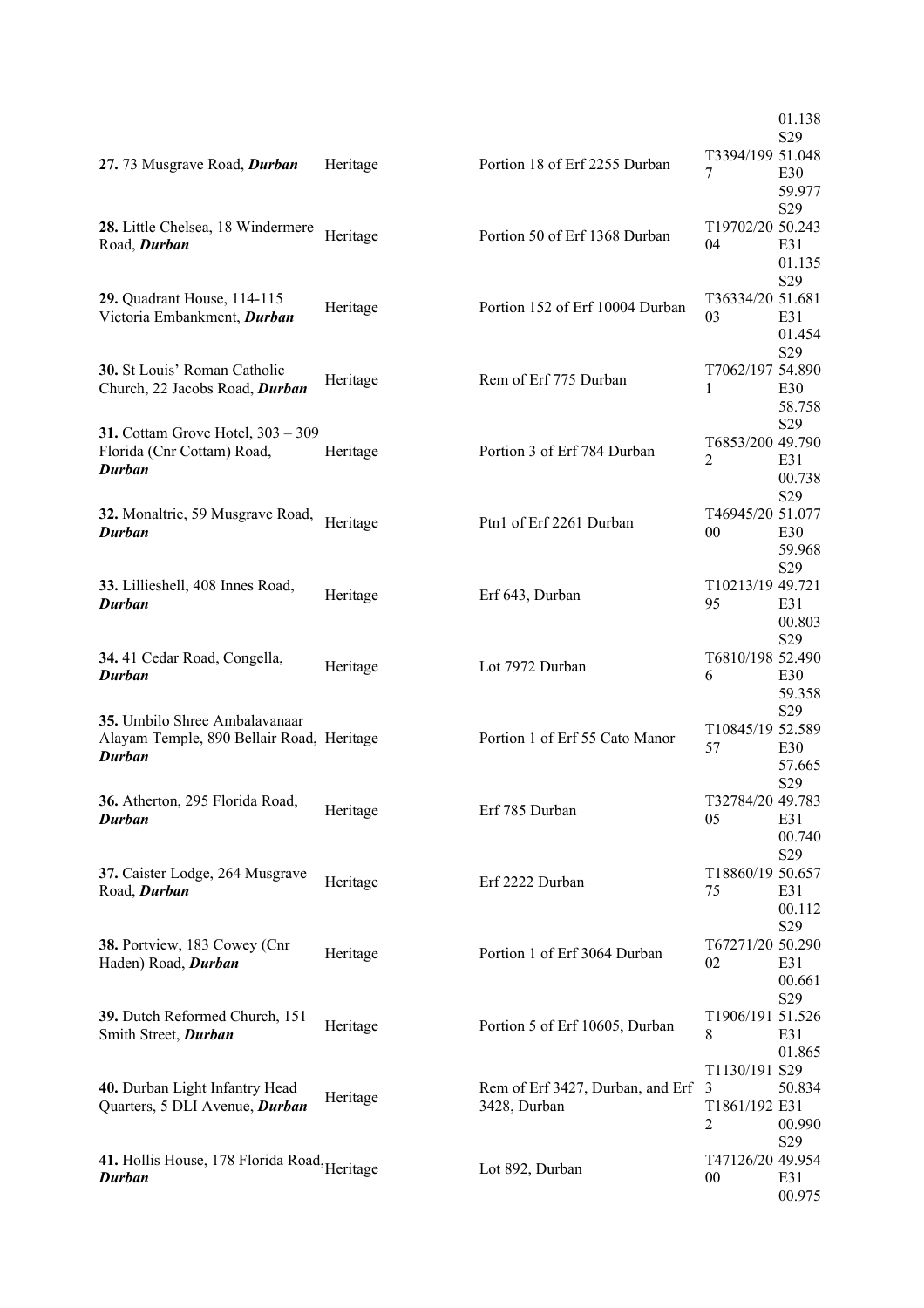| 42. Kingsleigh Lodge, 241<br>McDonald Road, <i>Durban</i> | Heritage | Lots 5211 and 5212, Durban | -95 | S <sub>29</sub><br>T <sub>15571</sub> /19 51.657<br>E30<br>59.501 |
|-----------------------------------------------------------|----------|----------------------------|-----|-------------------------------------------------------------------|
|-----------------------------------------------------------|----------|----------------------------|-----|-------------------------------------------------------------------|

2.

Inanda (now part of eThekwini Metropolitan Unicity Municipality)

| Heritage Resource                                                                             | Landmark Status Heritage<br>(section 38) Provincial<br>(section 39) | Erf / Farm No.                                                                              | Title Deed<br>Descriptio<br>n                                                             | <b>GPS</b><br>co-<br>ordinat<br>$\mathfrak{e}_S$ |
|-----------------------------------------------------------------------------------------------|---------------------------------------------------------------------|---------------------------------------------------------------------------------------------|-------------------------------------------------------------------------------------------|--------------------------------------------------|
| 1. Ottawa House, Farm Lot<br>20 1529, Inanda District                                         | Provincial                                                          | Erf 2493 Waterloo Extension, Inanda T9238/19939.932<br>District                             | 6                                                                                         | S29<br>E31<br>02.889                             |
| 2. Ganesha Temple, 119<br>Marshall Drive, Mount<br><b>Edgecombe</b>                           | Heritage                                                            | Rem of Lot 22 on the Umhlanga<br>River, County of Victoria (now Lot<br>609 Mount Edgecombe) | T50165/2042.100<br>04                                                                     | S <sub>29</sub><br>E31<br>02.108                 |
| 3. Shri Jagannath Puri<br>Temple, Belvedere Road,<br><b>Tongaat</b>                           | Heritage                                                            | Rem of Lot 79, Tongaat Township                                                             | T <sub>11703</sub> /20<br>0 <sub>5</sub><br>T2531/19934.504<br>4<br>T28911/1906.670<br>98 | S <sub>29</sub><br>E31                           |
| 4. Narainsamy Temple,<br>Inanda Road, Newlands                                                | Heritage                                                            | Rem of Lot 165 Newlands, of the<br>Farm Zeekoe Vallei, County of<br>Victoria                | T1556/19046.749<br>9                                                                      | S <sub>29</sub><br>E30<br>58.144                 |
| 5. John Dube House,<br>Ohlange Institution, <i>Inanda</i> Heritage<br><b>District</b>         |                                                                     | Sub 253 (of 90) of the Farm Piezang<br>Rivier No. 805                                       | T33658/1942.267<br>93                                                                     | S29<br>E30<br>57.733                             |
| <b>6.</b> Ottawa Estate Shree<br>Emperumal Temple, Ottawa, Heritage<br><b>Inanda District</b> |                                                                     | Rem of Lot 20 No. 1557 Ottawa<br>Estate, Inanda District                                    | T5619/19940.323<br>$\theta$                                                               | S29<br>E31<br>02.902                             |

3.

Pinetown (now part of eThekwini Metropolitan Unicity Municipality)

| Heritage Resource                                                                              | Landmark Status Heritage<br>(section 38) Provincial<br>(section 39) | Erf/Farm No.                                    | Title Deed<br>Descriptio<br>n | <b>GPS</b><br>$co-$<br>ordinat<br>es                |
|------------------------------------------------------------------------------------------------|---------------------------------------------------------------------|-------------------------------------------------|-------------------------------|-----------------------------------------------------|
| 1. Bergtheil Museum, 16 Queens<br>Avenue, Westville                                            | Provincial                                                          | Lot 1870 Westville<br>Township                  | T8898/19850.093<br>3          | S <sub>29</sub><br>E30<br>55.835<br>S <sub>29</sub> |
| 2. Umbilo Waterworks, Paradise<br>Valley Nature Reserve, <i>Pinetown</i>                       | Provincial                                                          | Rem of Lot 3064 and Rem<br>of Lot 3065 Pinetown | T15824/1949.959<br>90         | E30<br>53.369<br>S <sub>29</sub>                    |
| 3. Indigo Vats, Paradise Valley Nature<br>Reserve, Pinetown                                    | Heritage                                                            | Portion of Erf 3079<br>Pinetown                 | T37884/2050.203<br>02         | E30<br>52.985<br>S <sub>29</sub>                    |
| 4. Old New Germany Lutheran Church,<br>Shepstone (Cnr Blair Atholl) Street,<br><b>Pinetown</b> | Heritage                                                            | Lot 130 New Germany<br>Township                 | T28098/1847.887<br>98         | E30<br>53.355                                       |
| <b>5.</b> Christianenberg Berlin Mission                                                       | Heritage                                                            | Rem of Lot 214                                  | T4667/197 S29                 |                                                     |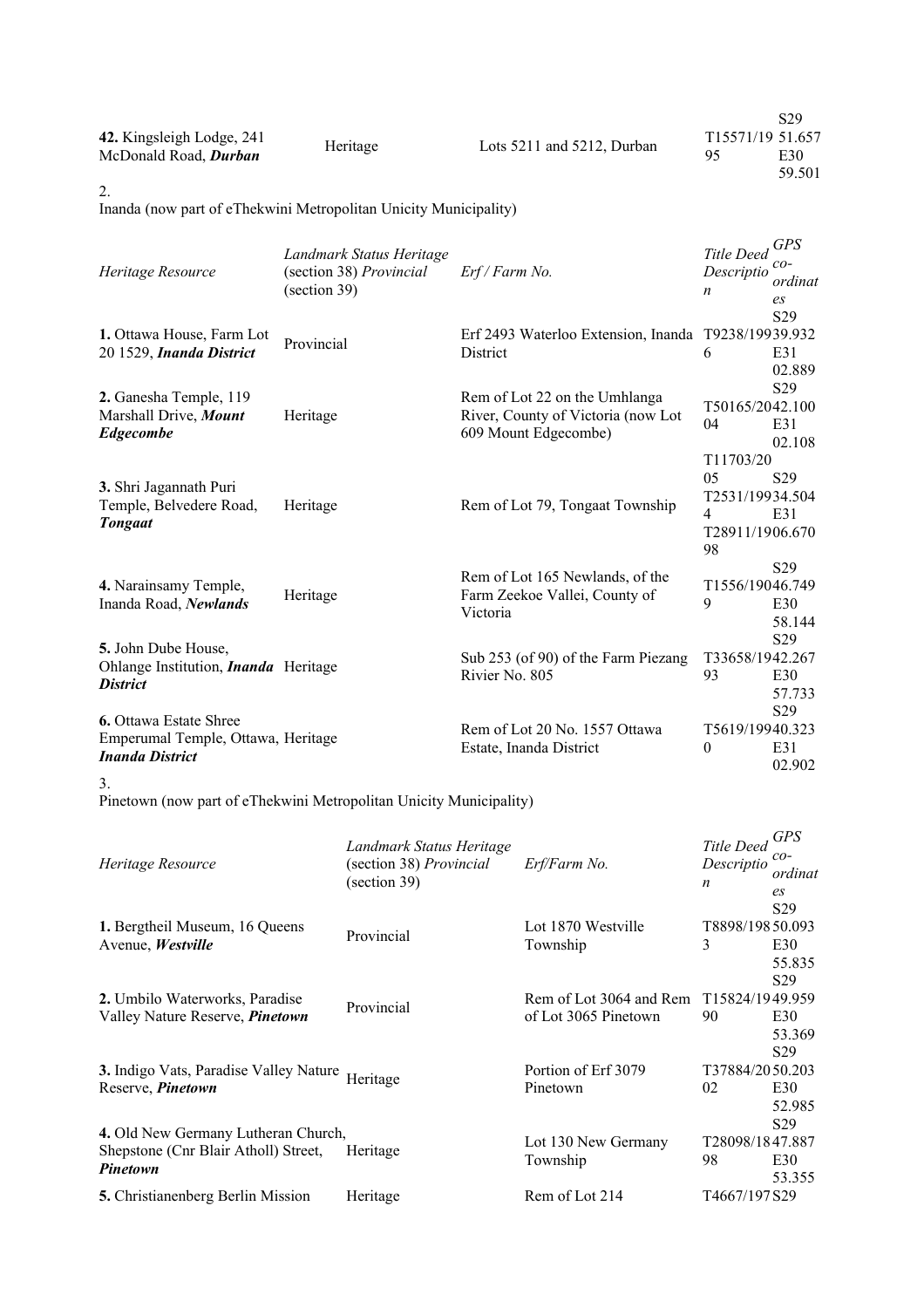| Christianenburg Township, 7<br>District of Pinetown | 47.840<br>E30<br>53.769 |
|-----------------------------------------------------|-------------------------|
|                                                     |                         |

4.

Umzinto (now part of eThekwini Metropolitan Unicity Municipality)

| Heritage Resource                  | Landmark Status Heritage (section Erf/Farm No.<br>38) <i>Provincial</i> (section 39) |                                                          | Title Deed GPS co-<br>Description ordinates |                 |
|------------------------------------|--------------------------------------------------------------------------------------|----------------------------------------------------------|---------------------------------------------|-----------------|
| 1. Green Point<br>Lighthouse, Farm | Provincial                                                                           | Sub 7 of the farm Clansthal<br>1202, District of Umzinto | T446/1934                                   | - S30<br>15.020 |
| <b>Clansthal</b> 1202              |                                                                                      |                                                          |                                             | E30             |
|                                    |                                                                                      |                                                          |                                             | 46.728          |

**I.**

**Uthukela District Municipality (DC 23)**, established by Provincial Notice No. 351 of 19 September 2000, which was subsequently amended by Provincial Notice No. 462 of 1 December 2000, Provincial Notice No. 501 of 29 December 2000, Provincial Notice No. 97 of 15 March 2001, Provincial Notice No. 135 of 12 April, 2001, Provincial Notice No. 299 of 13 August 2001, Provincial Notice No. 388 of 11 October 2001, Provincial Notice No. 461 of 13 December 2001, Provincial Notice No. 131 of 25 April 2002, Provincial Notice No. 468 of 4 December 2002 and Provincial Notice No. 494 of 30 June 2003. 1.

Emnambithi Local Council

| Heritage Resource                                                                                            | Landmark Status<br>Heritage (section 38)<br>Provincial (section<br>39) | Erf/Farm No.                                                                                                                             | Title<br>Deed<br>Descript ordina<br>ion    | <b>GPS</b><br>$co-$<br>tes          |
|--------------------------------------------------------------------------------------------------------------|------------------------------------------------------------------------|------------------------------------------------------------------------------------------------------------------------------------------|--------------------------------------------|-------------------------------------|
| 1. Railway Institute, 316 Murchison Provincial<br>(Cnr Albert) Street, Ladysmith                             |                                                                        | Erf 730 Ladysmith                                                                                                                        | T4802/1 33.317<br>887                      | S28<br>E29<br>47.059                |
| 2. Town Hall, Murchison (Cnr<br>Queen) Street, Ladysmith                                                     | Provincial                                                             | Lot 1 Townlands of Ladysmith                                                                                                             | T888/19 33.568<br>$00\,$                   | S28<br>E29<br>46.847                |
| 3. The Residency, $11 - 13$ Wright<br>Road, Ladysmith                                                        | Provincial                                                             | Lot 505 Ladysmith                                                                                                                        | T1419/1 32.879<br>901                      | S28<br>E29<br>47.387                |
| 4. Platrand Battlefield ("Wagon<br>Hill"), Farm Fourie's Kraal 1183<br>(Riet Kuil 1067), Klip River District | Heritage                                                               | Sub-Wagon Hill of the farm Fourie's<br>Kraal No. 1183, and Sub-Wagon Hill of $\frac{2001}{200}$<br>Sub-G, of the farm Riet Kuil No. 1067 | T59701/S28<br>T23446/ E29<br>1985          | 35.402<br>45.509<br>S <sub>28</sub> |
| 5. Fort Mistake, Farm Quagga's<br>Kirk 1168, Klip River District                                             | Heritage                                                               | Rem of farm Quagga's Kirk 1168,<br>County of Klip River                                                                                  | T5966/1 10.140<br>967                      | E29<br>57.540<br>S <sub>28</sub>    |
| 6. Pro Nobis, Fort Mistake, Klip<br><b>River District</b>                                                    | Heritage                                                               | Rem of farm Quagga's Kirk 1168,<br>County of Klip River                                                                                  | T5966/1 10.490<br>967                      | E29<br>57.240<br>S <sub>28</sub>    |
| 7. Llandaff Oratory, Van Reenen,<br><b>Klip River District</b>                                               | Heritage                                                               | Lot 115, Van Reenen Township                                                                                                             | T17537/22.599<br>1979                      | E29<br>22.713                       |
| 8. Elandslaagte Battlefield, Farm<br>Brakfontein 1046, Klip River<br><b>District</b>                         | Heritage                                                               | Diag SG 875/1983 being Sub 9 (of 7)<br>and Rem of Sub 7 of farm Braak<br>Fontein 1046                                                    | T898/19 S28<br>28 &<br>T45589/ E29<br>2002 | 25.282<br>58.828                    |
| 9. Elandslaagte Battlefield: Dutch<br>Corps Monument                                                         | Heritage                                                               | (a)<br>Monument Site of (sub) Division A of<br>Brakfontein 1046, County of Klip River T45589/ E29                                        | T898/19 S28<br>28 &                        | 25.282                              |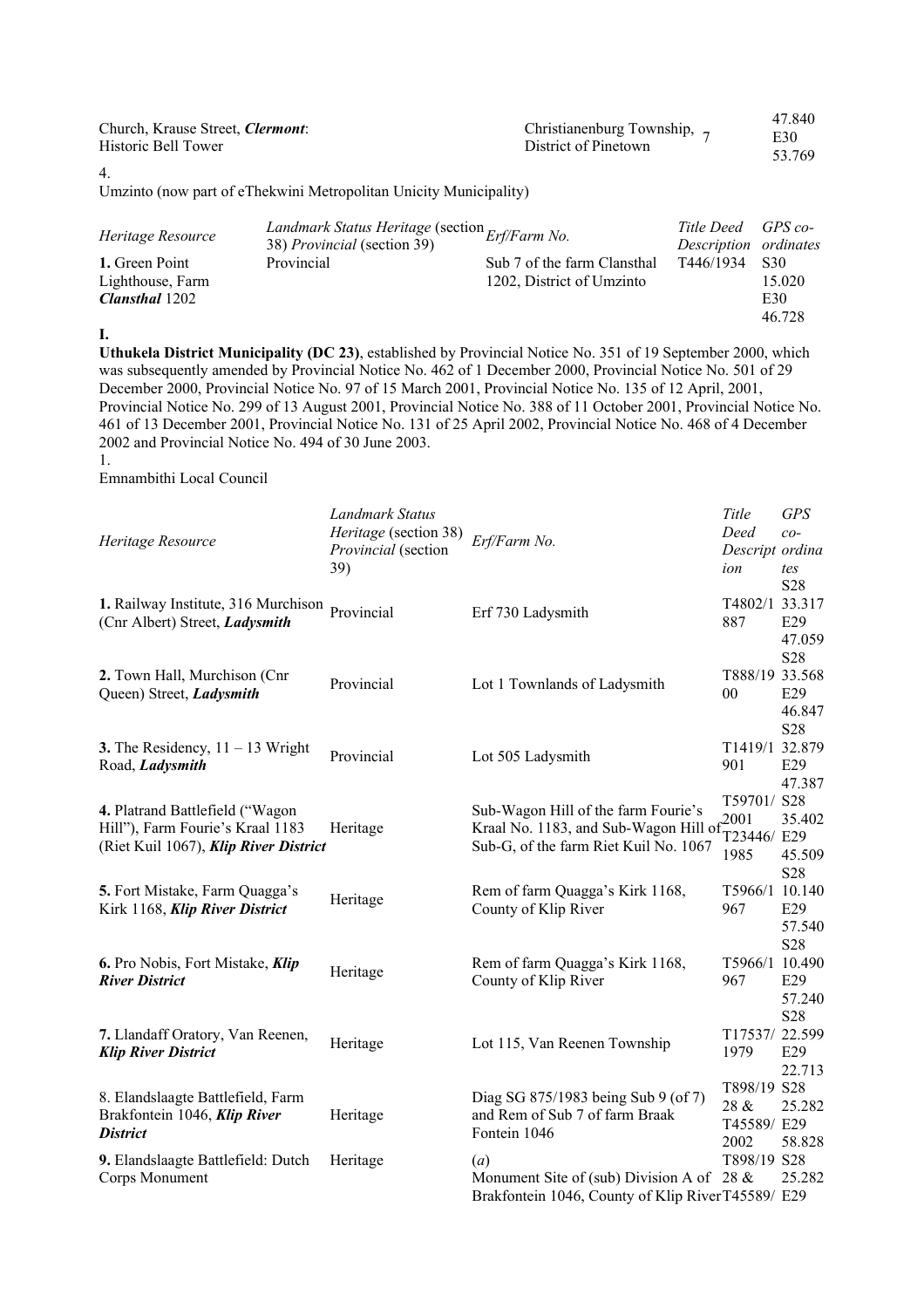|                                                             |                              | (b)                                                             |                  |                 |
|-------------------------------------------------------------|------------------------------|-----------------------------------------------------------------|------------------|-----------------|
|                                                             |                              | servitude over Sub A (Diag SGO Sub.<br>Vol. 726 dd 16 Feb 1928) | 2002             | 58.828          |
| 10. Hindu Thirukootam and Shree                             |                              |                                                                 |                  | S28             |
| Ganaser Temple, 113 Forbes Street, Heritage                 |                              | Portion 1 of Erf 800 Ladysmith                                  | T4948/1 33.647   |                 |
| Ladysmith                                                   |                              |                                                                 | 919              | E29             |
|                                                             |                              |                                                                 |                  | 47.126          |
|                                                             |                              |                                                                 |                  | S28             |
| 11. Keer Weder, 25 Keate Street,                            | Heritage                     | Portion of Erf 769 Ladysmith                                    | T22024/33.490    |                 |
| Ladysmith                                                   |                              |                                                                 | 1993             | E29             |
|                                                             |                              |                                                                 |                  | 46.747          |
| 12. Soofie Mosque and Maddressa,                            |                              |                                                                 |                  | S28             |
| 41 Mosque (Soofie) Street,                                  | Heritage                     | Sub 3 of Erf 1006 Ladysmith Township                            | T6567/1 34.236   |                 |
| Ladysmith                                                   |                              |                                                                 | 977              | E29             |
|                                                             |                              |                                                                 |                  | 46.657          |
|                                                             |                              |                                                                 |                  | S28             |
| 13. Dutch Reformed Church, 103                              | Heritage                     | Erf 845 Ladysmith                                               | T2312/1 33.655   |                 |
| Murchison Street, Ladysmith                                 |                              |                                                                 | 859              | E29             |
|                                                             |                              |                                                                 |                  | 46.786          |
|                                                             |                              |                                                                 | T4777/1 21.612   | S <sub>28</sub> |
| 14. Hime Bridge, Farm Platberg<br>1241, Klip River District | Heritage                     | Rem of farm Platberg 16318                                      | 992              | E30             |
|                                                             |                              |                                                                 |                  | 00.654          |
| 2.                                                          |                              |                                                                 |                  |                 |
| Umtshezi Local Council                                      |                              |                                                                 |                  |                 |
|                                                             |                              |                                                                 |                  |                 |
|                                                             |                              |                                                                 | Title            | <b>GPS</b>      |
|                                                             | <b>Landmark Status</b>       |                                                                 | Deed             | $co-$           |
| Heritage Resource                                           | <i>Heritage</i> (section 38) | Erf/Farm No.                                                    | Descripti ordina |                 |
|                                                             | Provincial (section 39)      |                                                                 | on               | tes             |
|                                                             |                              |                                                                 |                  | S <sub>28</sub> |
| 1. Bulwer Bridge and Old Toll<br>House, Colenso, Estcourt   | Provincial                   | Sub 1 of Lot 116 Colenso Township                               | G45/1963         | 44.177          |
| <b>District</b>                                             |                              |                                                                 |                  | E29             |
|                                                             |                              |                                                                 |                  | 49.261          |
|                                                             |                              |                                                                 |                  | S29             |
| 2. Fort Durnford, Kemps Road, Provincial                    |                              | Sub1 of Lot 1081 Estcourt Township                              | G89/1966         | 00.882          |
| <b>Estcourt</b>                                             |                              |                                                                 |                  | E29             |
|                                                             |                              |                                                                 |                  | 53.302          |
|                                                             |                              |                                                                 |                  | S29             |
| 3. Old Agricultural Hall,                                   | Provincial                   | Lot 149 Estcourt                                                | T5388/18 00.540  |                 |
| Harding Street, Estcourt                                    |                              |                                                                 | 95               | E29             |
|                                                             |                              |                                                                 |                  | 52.389          |
| 4. Bloukrans Battlefield, Farm                              |                              |                                                                 | T54685/2 51.021  | S <sub>28</sub> |
| Rama 929, Estcourt District:                                | Heritage                     | Sub 20 (of 6) of the Farm Rama No. 929                          | 006              | E29             |
| <b>Bloukrans Memorial</b>                                   |                              |                                                                 |                  | 50.528          |
|                                                             |                              |                                                                 |                  | S29             |
| 5. Saailaer, Farm Zaay Lager                                |                              | Farm Saay Lager No. 1199, District                              | T8467/19 00.487  |                 |
| 1199, Estcourt District                                     | Heritage                     | Estcourt                                                        | 89               | E29             |
|                                                             |                              |                                                                 |                  | 53.267          |
|                                                             |                              |                                                                 |                  | S <sub>28</sub> |
| 6. Marianne Church Ruins,                                   |                              | Rem of Wilde Perde Vlei 1004 (now                               | T68188/2 47.954  |                 |
| Farm Doveton, Estcourt<br><b>District</b>                   | Heritage                     | known as Doveton), County of Weenen                             | 004              | E29             |
|                                                             |                              |                                                                 |                  | 30.379          |
|                                                             |                              |                                                                 |                  | S29             |
| 7. Greystone, Farm Vegt Lager                               | Heritage                     | Sub 19 (a Sub of A) of the farm Vegt                            | T6212/19 04.306  |                 |
| 801, Estcourt District                                      |                              | Lager 801, county of Weenen                                     | 95               | E29             |
|                                                             |                              |                                                                 |                  | 47.907          |
| 8. Brynbella Battlefield Stone                              | Heritage                     | "along boundary line of farms Glenello                          | T9331/19 S29     |                 |
| Wall, Farms Glenbello and                                   |                              | (prev Tamboekies Kraal) and Stockton                            | 96               | 04.471          |
| Stockton, Estcourt District                                 |                              | (prev Zuurbraak), County of Weenen"                             | T14571/2 E29     |                 |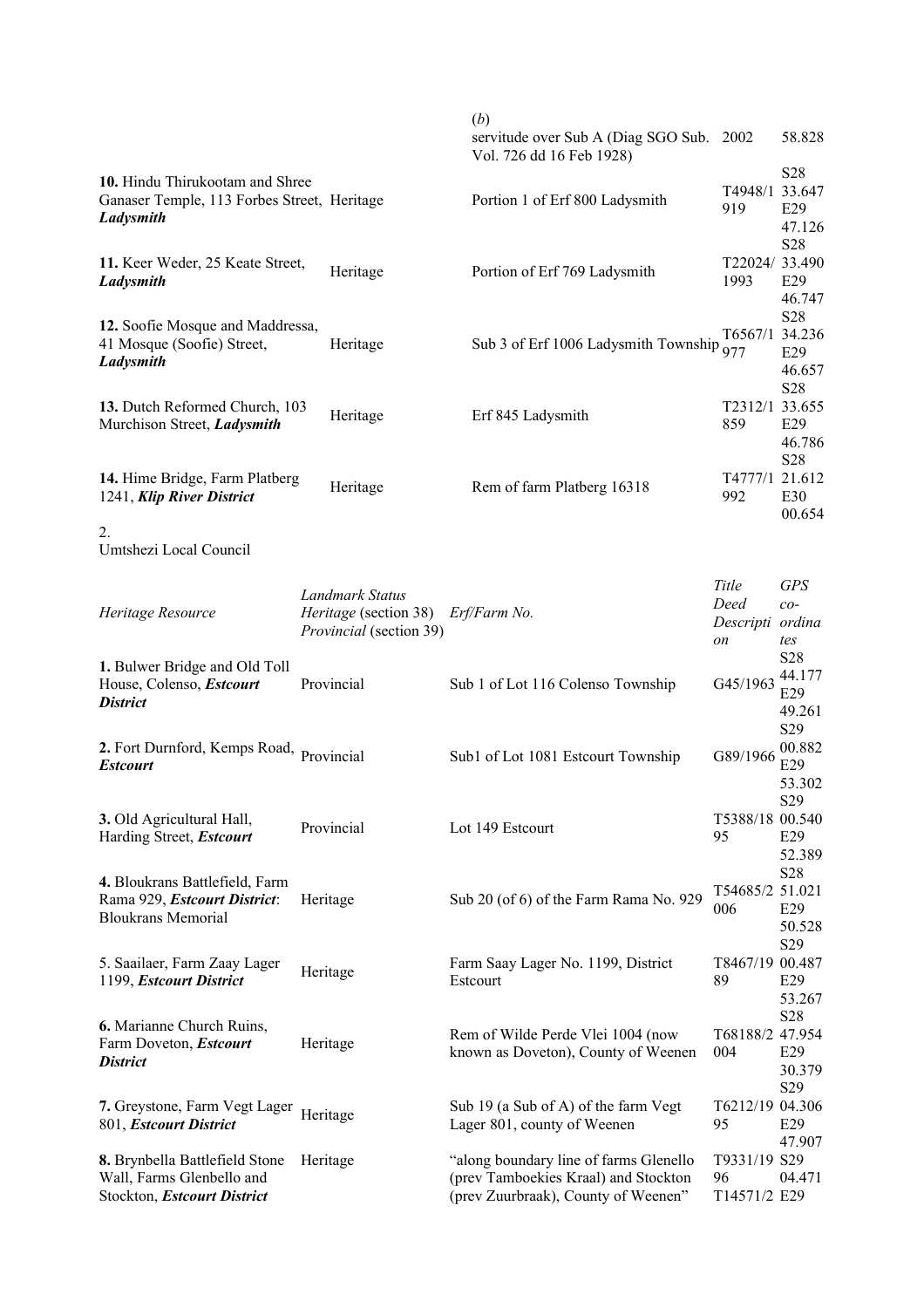|                                                                                      |                                               |          |                                                                                                                                                                                              | 004                                                                          | 57.410<br>S <sub>29</sub>                                  |
|--------------------------------------------------------------------------------------|-----------------------------------------------|----------|----------------------------------------------------------------------------------------------------------------------------------------------------------------------------------------------|------------------------------------------------------------------------------|------------------------------------------------------------|
| 9. Settler Cottage, 87 Lorne<br>Street, Estcourt                                     |                                               | Heritage | Lot 126 Estcourt Township                                                                                                                                                                    | T44964/2 00.681<br>001                                                       | E29<br>52.639                                              |
| 10. Bartle House, St Gregory<br>College, Estcourt District                           |                                               | Heritage | Erf 139 Frere                                                                                                                                                                                | T40169/2 53.575<br>004                                                       | S28<br>E29                                                 |
| 11. Hattingsvl<br>akte 2829DD19 and 22, Farm<br>Hatting Vlakte 5865, Estcourt        |                                               | Heritage | Rem of Farm Hattings Vlakte 5865,<br>County of Weenen                                                                                                                                        | T66910/2 50.833<br>002                                                       | 46.549<br>S28<br>E29                                       |
| District<br>12. Ambleside Military<br>Cemetery/<br>National Garden of<br>Remembrance |                                               | Heritage | Sub 18 (of 6) of the Farm Varkens<br>Fontein 1138, County of Weenen                                                                                                                          | T3644/19 44.495<br>97                                                        | 46.795<br>S28<br>E29<br>47.494                             |
| 13. Coolamgause Building,<br>Retief Street, Weenen                                   |                                               | Heritage | (a)<br>Sub 1 of Lot 66<br>(b)<br>Sub 2 of Lot 66, Township of Weenen                                                                                                                         | T16792/1 S28<br>995 &<br>T16791/1 E30<br>995                                 | 51.157<br>05.091                                           |
| 14. Abdoolgafoor Goolamsahib<br>Arabian Merchant Retief Street, Heritage<br>Weenen   |                                               |          | (a)<br>Sub 1 of Lot 66<br>(b)<br>Sub 2 of Lot 66, Township of Weenen                                                                                                                         | T16792/1 S28<br>995 &<br>T16791/1 E30<br>995                                 | 51.157<br>05.105                                           |
| 3.<br>Okhahlamba Local Council                                                       |                                               |          |                                                                                                                                                                                              |                                                                              |                                                            |
| Heritage Resource                                                                    | Landmark Status<br>Provincial (section<br>39) |          | Heritage (section 38) $Erf/Farm$ No.                                                                                                                                                         | Title<br>Deed<br>Descrip ordin<br>tion                                       | <b>GPS</b><br>$co-$<br>ates                                |
| 1. Spioenkop<br>Battlefield, Farm<br><b>Rhenoster Fontein</b><br>1051                | Provincial                                    |          | Sub 11 (of 2) of the farm Rhenoster Fontein No. 1051,<br>County of Klip River diagram SG 1764/1976                                                                                           | T3552/10<br>977                                                              | S28<br>38.94<br>E29<br>31.16<br>$\overline{4}$             |
| 2. Mhlwazini Cave<br>2829CD57, Farm<br>Solarcliffs 11454                             | Provincial                                    |          | Rem of farm Solarcliffs 11454, District of Bergville                                                                                                                                         | T2758/14<br>963                                                              | S <sub>28</sub><br>43.53<br>E29<br>18.53<br>$\overline{4}$ |
| 3. Anglo-Boer War<br>Blockhouse, Sharrat Provincial<br>Street, Bergville             |                                               |          | Erf 233 Bergville                                                                                                                                                                            | T15792/9<br>1977                                                             | S28<br>44.09<br>E29<br>22.30                               |
| 4. Retief's Pass,<br>Farm Scheepers<br>Hoek 11337 and<br>Bethel 2186                 | Heritage                                      |          | Portion of Sub A of the farm Scheepers Hoek 11337 and 1982<br>Portion of Rem of farm Bethel 2186, County of Klip<br>River, as shown on Servitude Diagrams SG 4122/1975 & 987<br>SG 4123/1975 | T29933/<br>1995<br>T14024/S28<br>T3190/10<br>T33693/14.28<br>2001<br>T4888/1 | 5<br>27.54<br>E29<br>7                                     |
| 5. Mgoduyanuka                                                                       | Heritage                                      |          | Sub 8 (now Rem) of the farm Zuurlager 1040, District of T37174/S28                                                                                                                           | 979                                                                          |                                                            |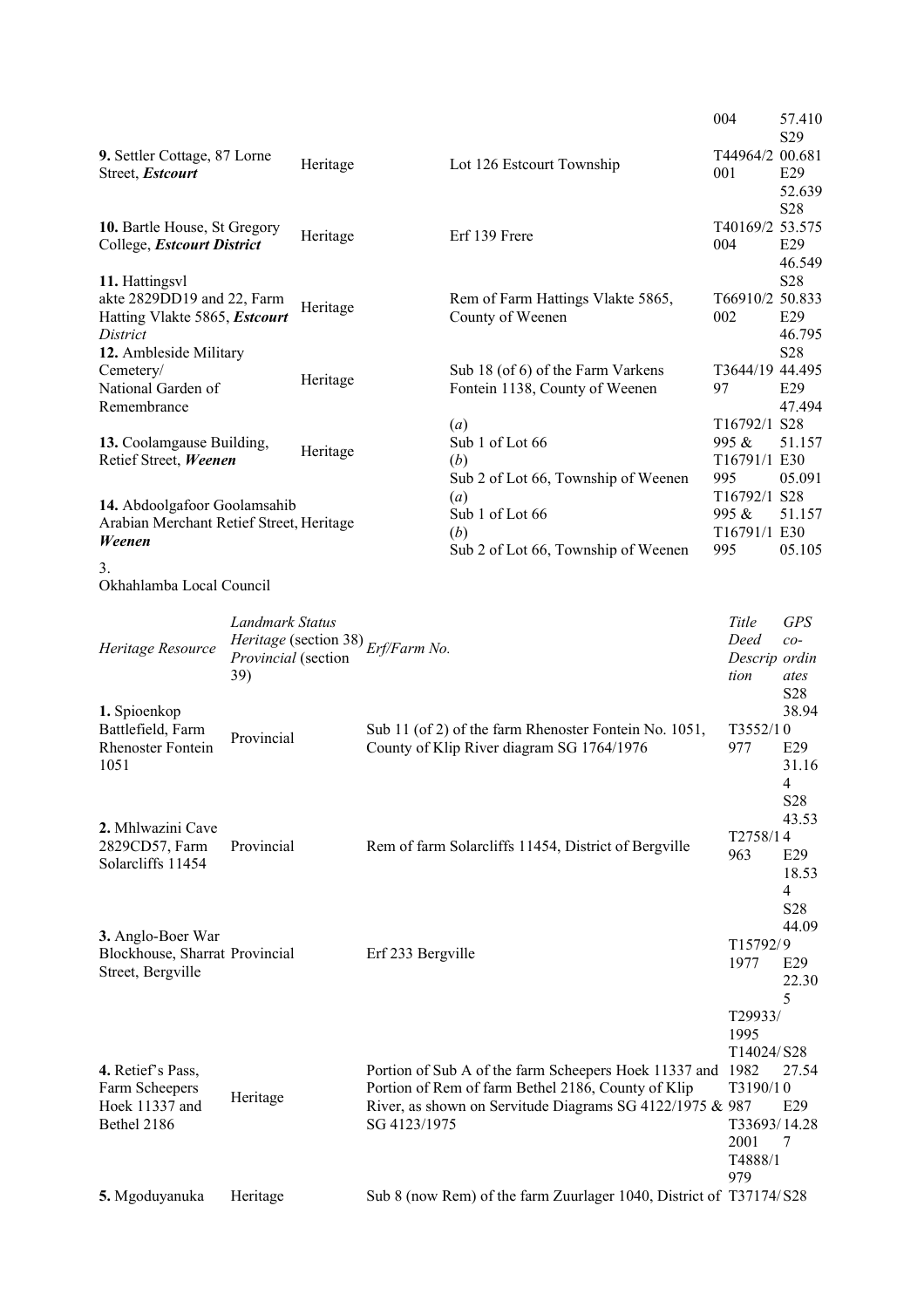|                                  |           |      | 41.01        |
|----------------------------------|-----------|------|--------------|
| 2829CB6, Farm<br>Zuur Lager 1040 | Bergville | 1994 | E29<br>13.13 |
|                                  |           |      |              |

#### **J.**

**Umzinyathl District Municipality (DC 24)**, established by Provincial Notice No. 350 of 19 September 2000, which was subsequently amended by Provincial Notice No. 462 of 1 December 2000, Provincial Notice No. 501 of 29 December 2000, Provincial Notice No. 97 of 15 March 2001, Provincial Notice No. 135 of 12 April, 2001, Provincial Notice No. 299 of 13 August 2001, Provincial Notice No. 461 of 13 December 2001, Provincial Notice No. 219 of 20 June 2002, Provincial Notice No. 329 of 5 September 2002, Provincial Notice No. 468 of 4 December 2002 and Provincial Notice No. 494 of 30 June 2003.

1.

Endumeni Local Council

| Heritage Resource                                                                           | Lanamark Status<br><i>Heritage</i> (section 38)<br>Provincial (section 39) | Erf/Farm No.                                                                                | Title<br>Deed<br>Descripti ordinat<br>on | <b>GPS</b><br>$co-$<br>es        |
|---------------------------------------------------------------------------------------------|----------------------------------------------------------------------------|---------------------------------------------------------------------------------------------|------------------------------------------|----------------------------------|
| 1. Ryley's Hill, 79 Karel Landman<br>Street, Dundee                                         | Provincial                                                                 | Rem of Lot 1 of Townlands of the<br>Govt Extension of Dundee Proper                         | T2025/19 09.800<br>38                    | S28<br>E30<br>13.087             |
| 2. Talana Battlefield, Farm Dundee Provincial<br>4339: Talana Museum                        |                                                                            | Sub 727 of farm Dundee 4339,<br>County of Klip River (now Cons<br>sub 728)                  | T2658/19 08.829<br>85                    | S28<br>E30<br>15.766             |
| 3. Talana Battlefield, Farm Dundee Heritage<br>4339: Thornley Homestead                     |                                                                            | Rem of Ptn 348 of the farm Dundee T14679/1 08.912<br>4339                                   | 970                                      | S28<br>E30<br>16.253             |
| 4. Magistrate's Court and Police<br>Station, Gladstone (Cnr<br>Beaconsfield) Street, Dundee | Provincial                                                                 | Erf 1374 Dundee Townlands                                                                   | T13250/1 09.725<br>995                   | S <sub>28</sub><br>E30<br>14.059 |
| 5. Dundee High School, Tatham<br>Street, Dundee                                             | Provincial                                                                 | Lot 1335 Dundee                                                                             | T2612/19 10.085<br>04                    | S28<br>E30<br>13672              |
| 6. Old Swedish Mission, 77<br>McKenzie Street, Dundee:<br>Wesleyan Church                   | Heritage                                                                   | Erf 3981 Dundee (from Lot 1201 & T928/198 10.038<br>Lot 1202), Dundee Township              | 7                                        | S28<br>E30<br>14.099             |
| 7. Judith Dutch Reformed Church<br>and Cemetery, Farm Paddafontein                          | Heritage                                                                   | Sub A of the farm Paddafontein<br>(No. 3214) in Division of Umsinga<br>County of Klip River | T31685/1 20.430<br>997                   | S28<br>E30<br>20677              |
| 8. Coniston, 5 Harvey Place,<br><b>Dundee</b>                                               | Heritage                                                                   | Sub 10 of Lot 2160 Dundee                                                                   | T13023/2 09.395<br>002                   | S28<br>E30<br>13.829             |
| 9. Pearson House, 46 Tatham<br>Street, Dundee                                               | Heritage                                                                   | Rem of Lot 1338 Dundee<br>Township                                                          | T31240/1 10.105<br>983                   | S28<br>E30<br>13.725             |
| 10. Old Boswell's Store, 74<br>Gladstone (Cnr Beaconsfield)<br>Street, Dundee               | Heritage                                                                   | Lot 616, Dundee                                                                             | T26587/1 09.726<br>998                   | S28<br>E30<br>14.074             |
| 11. Apostolic Faith Mission<br>Church, 17 Gray Street, Dundee                               | Heritage                                                                   | Erf 579, Dundee                                                                             | T8016/19 S28<br>94                       | 09.538                           |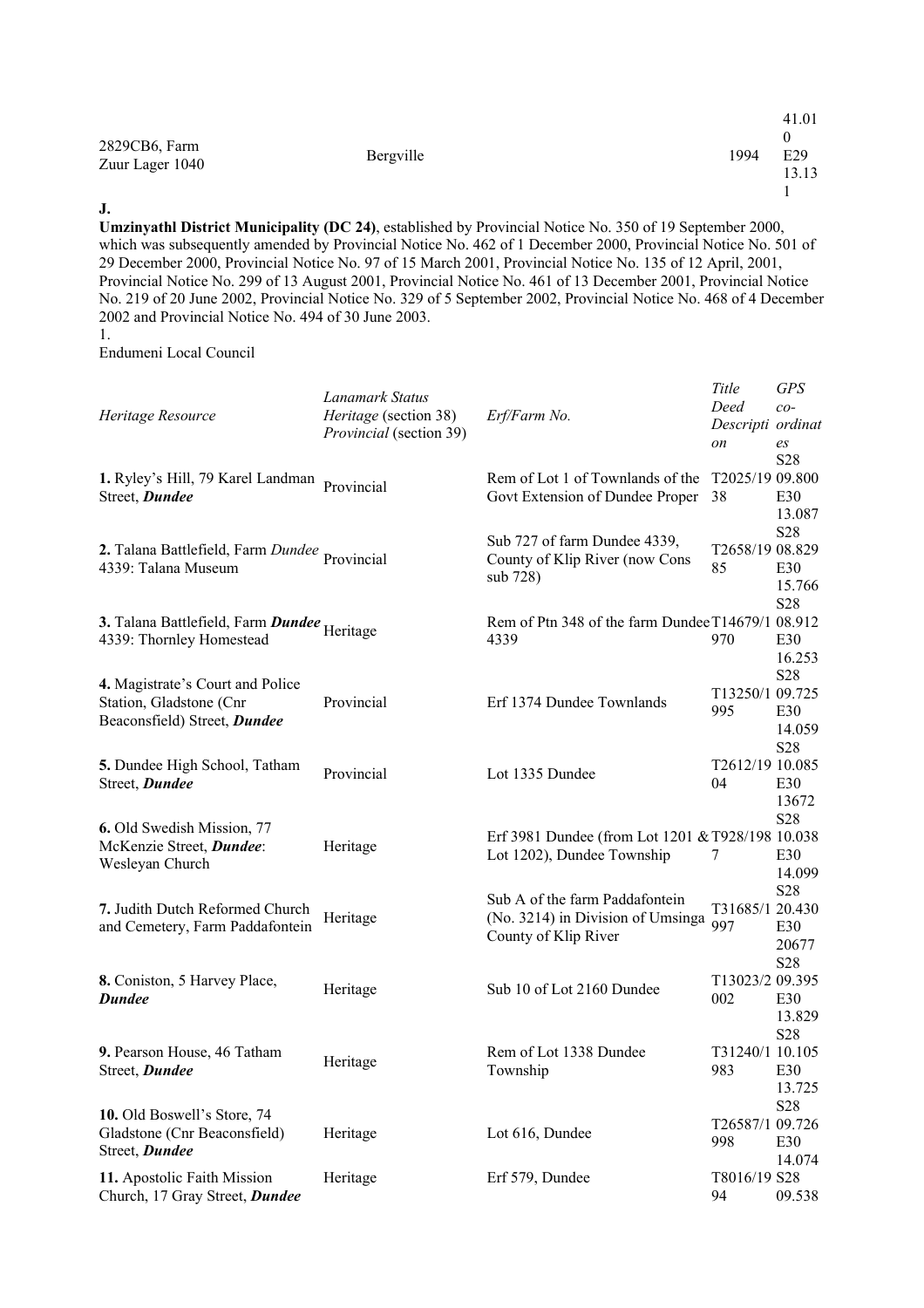| 12. The Hollies, $29 - 31$ Union<br>Street, Dundee                                      |                                 |                   | Heritage                                                                  |            | Erf 4335, Borough of Dundee                                                         |                                                       | T14460/1 09.586<br>998                         | E30<br>14.104<br>S28<br>E30<br>13.844 |
|-----------------------------------------------------------------------------------------|---------------------------------|-------------------|---------------------------------------------------------------------------|------------|-------------------------------------------------------------------------------------|-------------------------------------------------------|------------------------------------------------|---------------------------------------|
| 13. Karel Landman House, Farm<br>Uithoek 1335                                           |                                 |                   | Heritage                                                                  |            | On the "werf" of the farm Uithoek T31823/1 14.204<br>No. 1335, County of Klip River |                                                       | 991                                            | S28<br>E30<br>08.044                  |
| 2.<br>Nqutu Local Council                                                               |                                 |                   |                                                                           |            |                                                                                     |                                                       |                                                |                                       |
| Heritage<br>Resource                                                                    | Landmark Status Heritage<br>39) |                   | (section 38) Provincial (section Erf/Farm No.                             |            |                                                                                     | Title Deed Description                                |                                                | $GPS$ co-<br>ordinates                |
| 1. Isandlwana<br>Battlefield                                                            | Provincial                      |                   |                                                                           | District   | Diagram S.G. 549/1972 on<br>Reserve 18, No. 7638, Ngutu                             | P.T.O. ref nos 9/5/15/2021.449<br>& 21 dated 94-10-21 |                                                | S28<br>E30<br>39.261                  |
| 2. Prince<br>Imperial<br>Memorial                                                       | Heritage                        |                   |                                                                           | (No. 7638) | Native Reserve No. 18, Zululand P.T.O. ref no. 9/5/15/15 07.733                     | dated 19-4-94                                         |                                                | S28<br>E30<br>47.942                  |
| 3.<br>Umsinga Local Council                                                             |                                 |                   |                                                                           |            |                                                                                     |                                                       |                                                |                                       |
| Heritage Resource                                                                       |                                 |                   | Landmark Status Heritage<br>(section 38) Provincial (section Erf/Farm No. |            |                                                                                     |                                                       | Title Deed<br>Description ordinates            | $GPS$ co-                             |
| 1. Shiyane/<br>Rorke's Drift Battlefield,<br>Farm Oscarsberg 2254                       |                                 | 39)<br>Provincial |                                                                           |            | Portion of the farm Mchjeane<br>2254 (known by the name<br>Oscarsberg)              | 1                                                     | T11007/198 S28                                 | 21.274<br>E30<br>32.259               |
| $\overline{4}$ .<br>Umvoti Local Council                                                |                                 |                   |                                                                           |            |                                                                                     |                                                       |                                                |                                       |
| Heritage Resource                                                                       |                                 |                   | Landmark Status Heritage<br>(section 38) Provincial<br>(section 39)       |            | Erf/Farm No.                                                                        |                                                       | Title Deed GPS co-<br>Descriptio ordinate<br>n | S                                     |
| 1. General Louis Botha's<br>Birthplace, Greytown                                        |                                 |                   | Provincial                                                                |            | Sub B of G of Hartebeest Vlagte<br>No. 1355, county of Umvoti (now<br>Ptn $31)$     |                                                       | T1504/194 05.531<br>$\Omega$                   | S29<br>E30<br>36.546                  |
| 2. Greytown Museum, 68 Scott Provincial<br>(Cnr Durban) Street, Greytown                |                                 |                   |                                                                           |            | Sub1 of Lot 138 & Sub 1 of Lot<br>139 Greytown Township (now<br>Cons Erf 1145)      |                                                       | T14453/19 03.910<br>86                         | S29<br>E30<br>35.176<br>S29           |
| 3. Town Hall, 37 - 47 Bell<br>(Cnr Pine) Street, Greytown                               |                                 |                   | Provincial                                                                |            | Lot 407 Greytown                                                                    |                                                       | N/A State-03.420<br>owned                      | E <sub>30</sub><br>35.510             |
| 4. Hermannsburg Mission<br>Houses, Hermannsburg School, Heritage<br><b>Hermannsburg</b> |                                 |                   |                                                                           |            | on the farm Rem of Perseverance<br>1324 near Kranskop, Province of<br>Natal         |                                                       | T54638/20 02.495<br>00                         | S <sub>29</sub><br>E30<br>47.928      |
| <b>5.</b> Ruins of Fort Ahrens, Farm<br>Perseverence 1324,<br><b>Hermannsburg</b>       |                                 |                   | Heritage                                                                  |            | Lot A of the farm Perseverance,<br>County of Umvoti, Province of<br>Natal           |                                                       | T1613/199 01.707<br>5                          | S <sub>29</sub><br>E30<br>43.859      |
| 6. Hermannsburg Lutheran                                                                |                                 |                   | Heritage                                                                  |            | Sub 29 of farm Perseverance 1324 T18534/19 S29                                      |                                                       |                                                |                                       |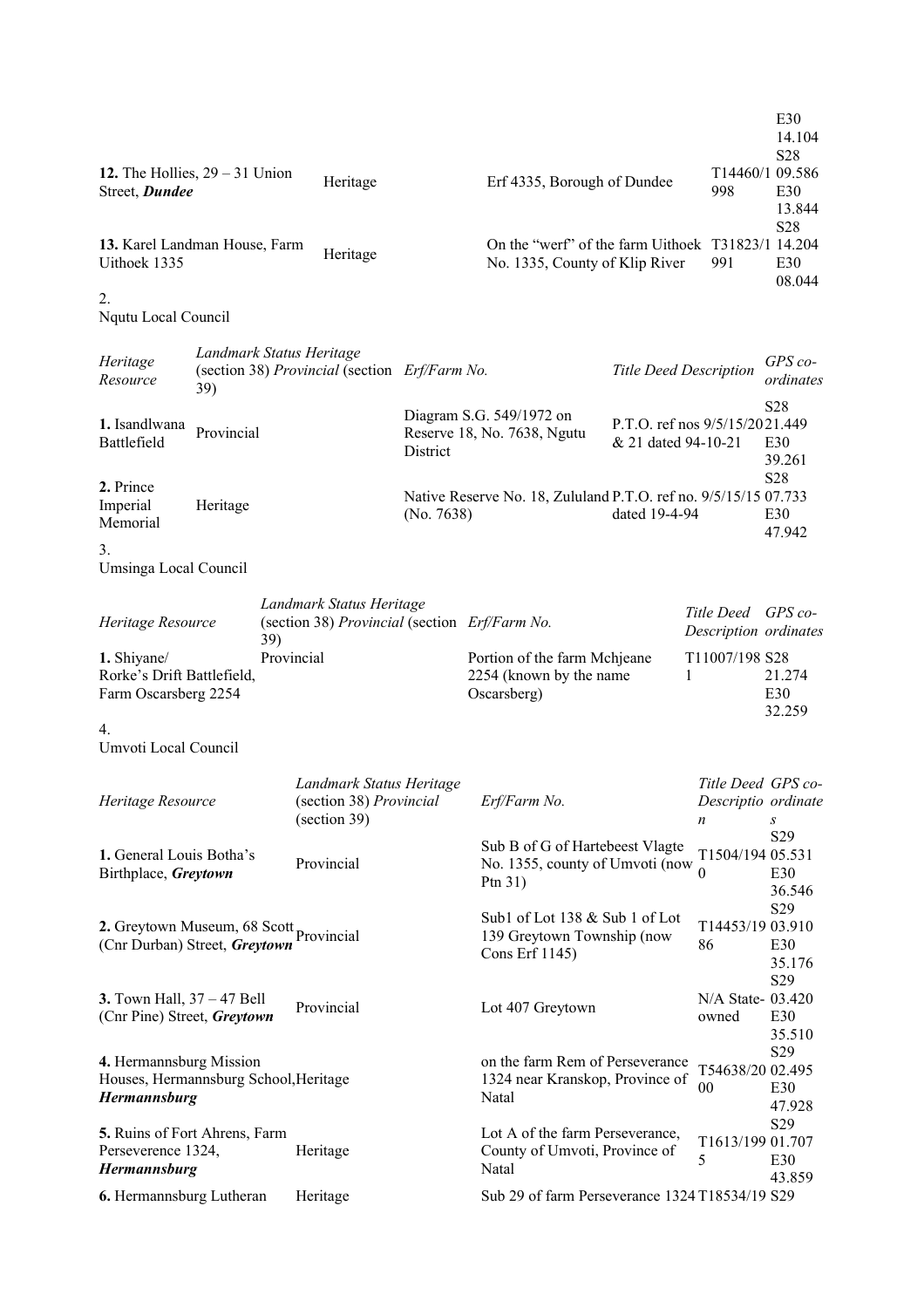| Church, <i>Hermannsburg</i>                                                                    | County of Umvoti                                                     | 69 | 02.526<br>E30<br>47.547          |
|------------------------------------------------------------------------------------------------|----------------------------------------------------------------------|----|----------------------------------|
| <b>7.</b> Balmoral Farmhouse and<br>Stables, near Rietvlei, Umvoti Heritage<br><i>District</i> | Rem of the farm Balmoral 13347, T7166/200 11.579<br>County of Umvoti |    | S <sub>29</sub><br>E30<br>16.663 |

**K.**

**Umgungundlovu District Municipality (DC 22)**, established by Provincial Notice No. 352 of 1 December 2000, which was subsequently amended by Provincial Notice No. 462 of 19 December 2000, Provincial Notice No. 501 of 29 December 2000, Provincial Notice No. 97 of 15 March 2001, Provincial Notice No. 135 of 12 April, 2001, Provincial Notice No. 299 of 13 August 2001, Provincial Notice No. 388 of 11 October 2001, Provincial Notice No. 461 of 13 December 2001, Provincial Notice No. 257 of 11 July 2002, Provincial Notice No. 350 of 19 September 2002, Provincial Notice No. 468 of 4 December 2002,Provincial Notice No. 494 of 30 June 2003 and Provincial Notice No. 1261 of 7 October 2004.

Umngeni Local Council

| Heritage Resource                                                                                 | Landmark Status<br>Heritage (section 38) Erf/Farm No.<br>Provincial (section 39) |                                                                                                                                   | Title<br>Deed<br>Descript ordina<br>ion | <b>GPS</b><br>$co-$<br>tes              |
|---------------------------------------------------------------------------------------------------|----------------------------------------------------------------------------------|-----------------------------------------------------------------------------------------------------------------------------------|-----------------------------------------|-----------------------------------------|
| 1. Howick Waterfall, Falls<br>View Drive, Howick                                                  | Provincial                                                                       | The figure being Howick Falls Monument as<br>indicated in Diag S.G. No. 5325/5 (portion<br>later deproclaimed) – Ptn of Townlands | G9118/1 29.192<br>917                   | S <sub>29</sub><br>E30<br>14.306        |
| 2. Howick Museum (Old<br>Howick Clinic), 24 Morling<br>Street, Howick                             | Provincial                                                                       | Rem of Lot 7, Howick                                                                                                              | T7385/1 29.326<br>977                   | S <sub>29</sub><br>E30<br>13.629        |
| 3. Cedara College, Farm Drie<br>Fonteinen 952, Lions River<br><b>District Old Hostel Building</b> | Provincial                                                                       | Rem of Sub 1 of Drie Fonteinen 952, County T1630/1 31.645<br>of Pietermaritzburg                                                  | 902                                     | S29<br>E30<br>16.019                    |
| 4. Owthorne House, Farm<br>Bosch Hoek 973, Lions River Provincial<br><b>District</b>              |                                                                                  | Sub A of the farm Bosch Hoek 973, County<br>of Pietermaritzburg                                                                   | T3189/1 S29 28<br>947                   | E30 16                                  |
| 5. St John's Gowrie<br>Presbyterian Church,<br>Nottingham Road, Lions River<br><b>District</b>    | Heritage                                                                         | Portion 132 of the farm Gowrie No. 1930                                                                                           | T36569/21.232<br>2000                   | S <sub>29</sub><br>E29<br>59.783        |
| 6. Tweedie Hall, Farm<br>Tweedie Hall 11880, Lions<br><b>River District</b>                       | Heritage                                                                         | Portion of the farm Tweedie Hall 11880,<br>County of Pietermaritzburg                                                             | T39418/29.338<br>2002                   | S29<br>E30<br>10.593                    |
| 7. Tweedie Research Station,<br>Farm Riversdale 950, Lions<br><b>River District</b>               | Heritage                                                                         | Sub 404 of the farm Allemans' Drift 950<br>(now Riversdale 950), Midmar Regulated<br>Area, County of Pietermaritzburg             | T16382/28.572<br>1997                   | S29<br>E30<br>11.628<br>S <sub>29</sub> |
| 8. Fairfell Farmstead, Shafton<br>Road, Howick                                                    | Heritage                                                                         | Sub 2 of Erf 755, Howick                                                                                                          | T33539/28.722<br>2003                   | E30<br>14.388                           |
| 9. Aird Farmhouse, Lions<br><b>River District</b>                                                 | Heritage                                                                         | Rem of Sub 31 of the farm Petrusstroom 954                                                                                        | T32907/32.256<br>1999                   | S <sub>29</sub><br>E30<br>05.458        |
| 2.<br>Mkhambathini Local Council                                                                  |                                                                                  |                                                                                                                                   |                                         |                                         |

*Heritage Resource Landmark Status Erf/Farm No. Title GPS*

<sup>1.</sup>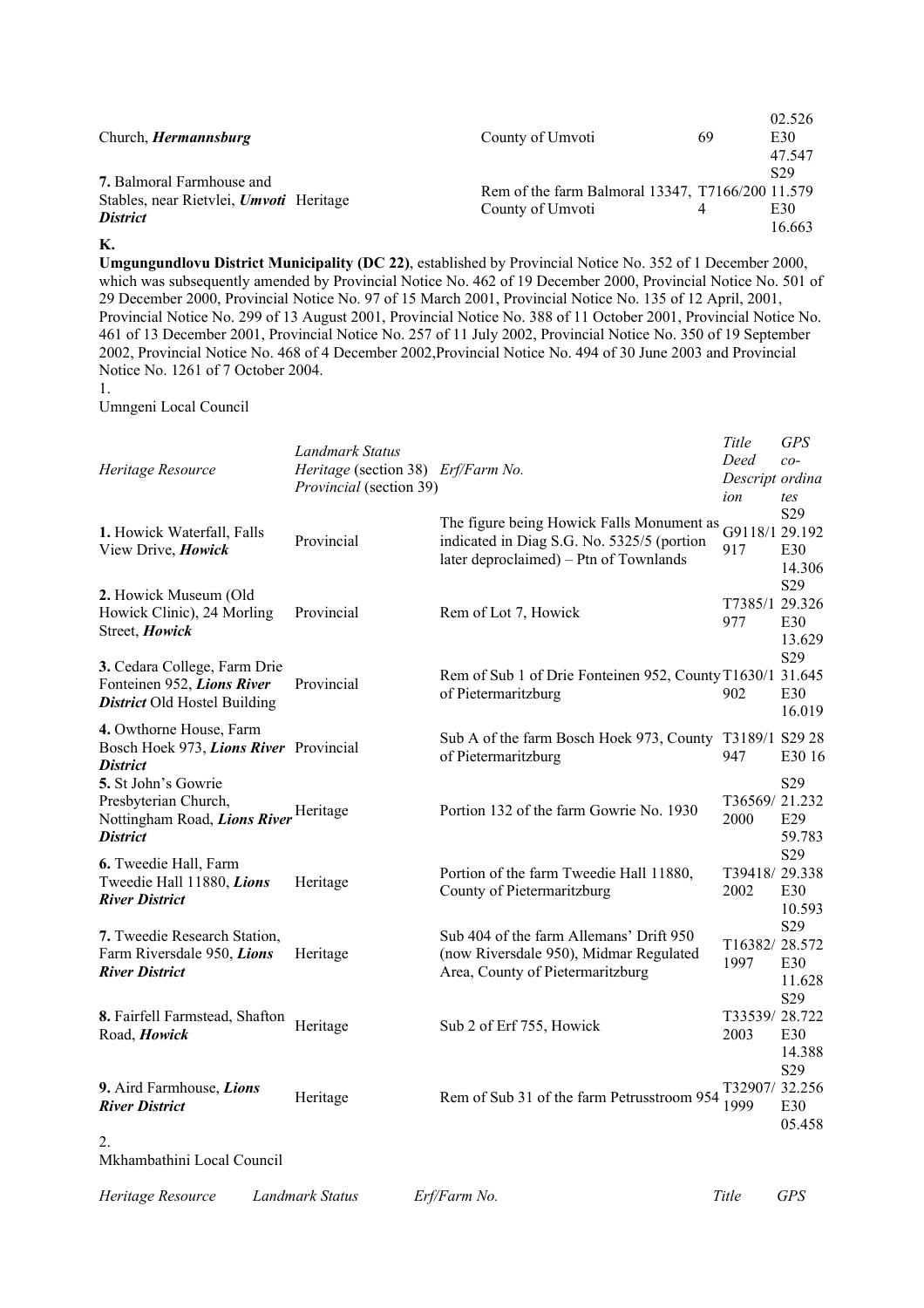|                                                                                       |            | Heritage (section 38)<br>Provincial (section 39)                                 |  |                                                                                                                            |            | Deed<br>on                            | $co-$<br>Descripti ordinat<br>es                    |
|---------------------------------------------------------------------------------------|------------|----------------------------------------------------------------------------------|--|----------------------------------------------------------------------------------------------------------------------------|------------|---------------------------------------|-----------------------------------------------------|
| 1. Umhlatuzana Rock<br>Shelter 2930DD98,<br>Farm Kirkfalls 14227                      | Provincial |                                                                                  |  | Sub 27 of the farm Kirkfalls 14227 in<br>Camperdown District                                                               |            | 990                                   | S <sub>29</sub><br>T11709/1 48.280<br>E30<br>45.220 |
| 2. Cycads, Monteseel<br>Township                                                      | Heritage   |                                                                                  |  | Monteseel Cycads Monuments, on B of the<br>farm Kafirdrift No. 906, County of<br>Pietermaritzburg diagram S.G. No. 5799/51 |            | 895                                   | S29<br>T16541/1 44.183<br>E30<br>41.140             |
| 3.<br>Umshwathi Local Council                                                         |            |                                                                                  |  |                                                                                                                            |            |                                       |                                                     |
| Heritage Resource                                                                     |            | Landmark Status Heritage (section 38)<br>Provincial (section 39)                 |  | Erf/Farm No.                                                                                                               | Title Deed | Description                           | $GPS$ co-<br>ordinates                              |
| 1. Lutheran Church, Provincial<br><b>New Hanover</b><br>4.<br>Mpofana Local Council   |            |                                                                                  |  | Portion 33 of farm<br>Mooiplaats, No. 1315                                                                                 |            | T3723/1990                            | S29 21.477<br>E30 33.761                            |
| Heritage Resource                                                                     |            | Landmark Status<br>Heritage (section 38)<br>Provincial (section 39)              |  | Erf/Farm No.                                                                                                               |            | Title<br>Deed<br>on                   | <b>GPS</b><br>$co-$<br>Descripti ordinat<br>es      |
| 1. Helen Bridge, Weston,<br><b>Mooi River District</b>                                |            | Provincial                                                                       |  | Piece of land named Helen Bridge, being G11102/1 21.477<br>a portion of the Townlands of Mooi<br>River, County of Weenen   |            | 927                                   | S <sub>29</sub><br>E30<br>33.761                    |
| 2. Military Cemetery/National<br>Garden of Remembrance,<br><b>Mooi River District</b> |            | Provincial                                                                       |  | Erf 432, Mooi River                                                                                                        |            | 927                                   | S29<br>T11102/1 13.038<br>E30<br>00.729             |
| 3. Weston Agricultural<br>College: Doctor's Quarters                                  |            | Heritage                                                                         |  | Farm Weston Training School 13981,<br>County of Weenen                                                                     |            | G5/1954                               | S29<br>12.815<br>E30<br>02.112                      |
| 4. Weston Agricultural<br>College: Commandant's<br>House                              |            | Heritage                                                                         |  | Farm Weston Training School 13981,<br>County of Weenen                                                                     |            | G5/1954                               | S29<br>12.815<br>E30<br>02.114                      |
| 5. St Theresa Roman Catholic Heritage<br>Church                                       |            |                                                                                  |  | Portion 1 of Erf 2, Mooi River                                                                                             |            | 22                                    | S29<br>T3246/19 12.437<br>E29<br>59.361             |
| 5.<br>Impendle Local Council                                                          |            |                                                                                  |  |                                                                                                                            |            |                                       |                                                     |
| Heritage Resource                                                                     |            | Landmark Status Heritage<br>(section 38) Provincial (section Erf/Farm No.<br>39) |  |                                                                                                                            |            | Title Deed<br>Description             | $GPS$ co-<br>ordinate<br>$\mathcal{S}$              |
| 1. Collingham Shelter 2929BD, Heritage<br>Farm FP36 7648, Impendle<br><b>District</b> |            |                                                                                  |  | Farm FS No. 17537 (prev.<br>Rem of the farm FP.37 No.<br>7649)                                                             |            | T588/2002 S29                         | 38.217<br>E29<br>40.614                             |
| 6.<br>Richmond Local Council                                                          |            |                                                                                  |  |                                                                                                                            |            |                                       |                                                     |
| Heritage Resource                                                                     |            | Landmark Status Heritage Erf/Farm No.<br>(section 38) Provincial<br>(section 39) |  |                                                                                                                            |            | Title Deed GPS<br>Descripti co-<br>on | ordinat                                             |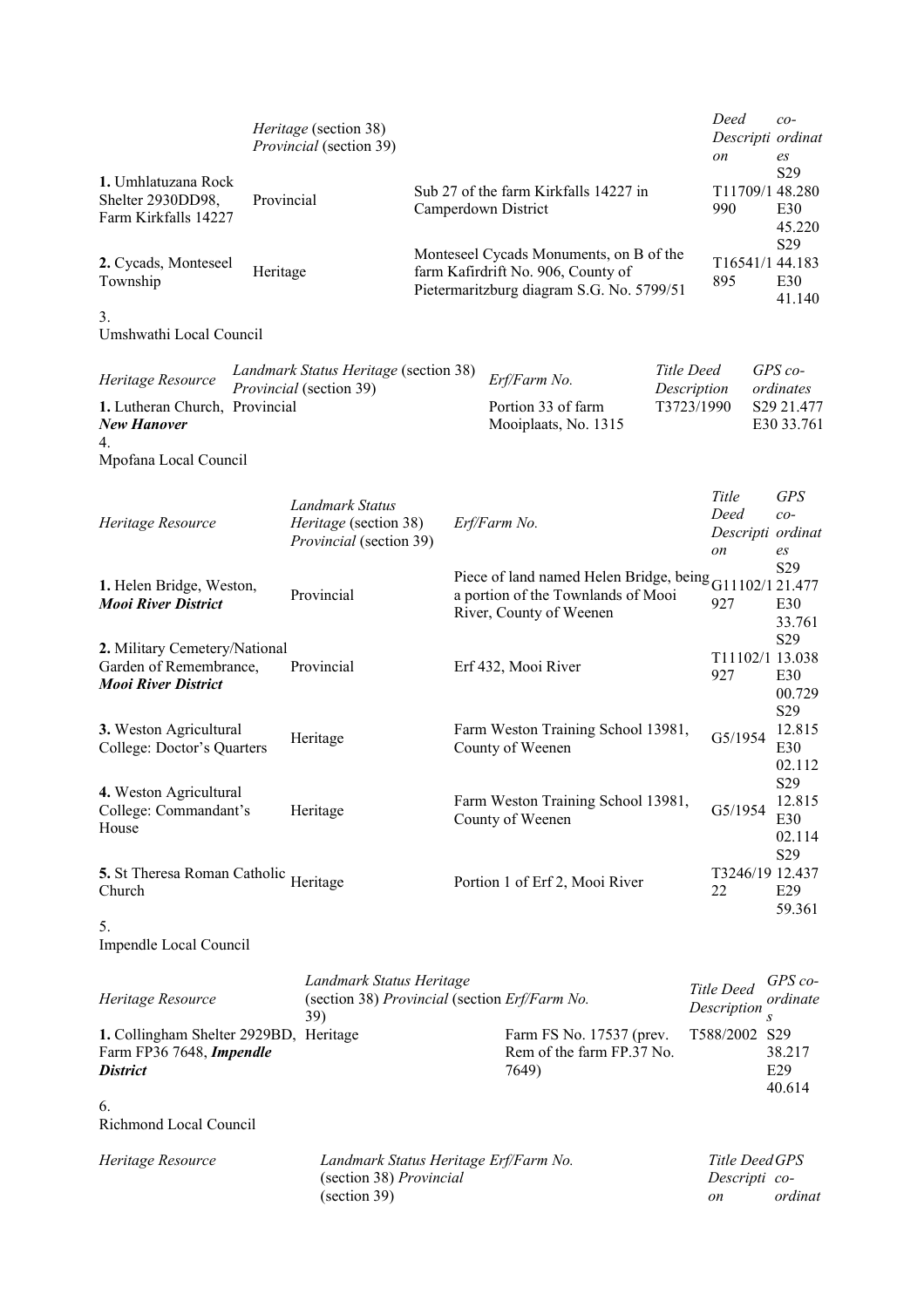| 1. Blarney Cottage, Farm Dunbar<br>Estate 1478, Richmond District                                  | Provincial                                                             | Sub 2 of Farm Dunbar Estate<br>1478, District of Richmond                   | T23889/1 50.857<br>993    | es<br>S <sub>29</sub><br>E30                                         |
|----------------------------------------------------------------------------------------------------|------------------------------------------------------------------------|-----------------------------------------------------------------------------|---------------------------|----------------------------------------------------------------------|
| 2. Farm Dunbar Estate 1478:                                                                        |                                                                        | Rem of Portion 2 of Farm Dunbar                                             |                           | 12.270<br>S29                                                        |
| Conservation Area, Richmond<br><b>District</b>                                                     | Provincial HERITAGE<br>CONSERVANCY                                     | Estate No. 1478, Registration<br>Division FT, Natal                         | T20136/2 52.221<br>001    | E30<br>22.329                                                        |
| 3. Richmond and Byrne District<br>Museum, 46 Victoria (Cnr Chilley) Provincial<br>Street, Richmond |                                                                        | Erf 219 Richmond                                                            | T24294/1 52.326<br>981    | S29<br>E30<br>16.212                                                 |
| 4. Carnarvon Masonic Lodge, 57<br>Russel Street, Richmond                                          | Heritage                                                               | Lot 272, Richmond Township                                                  | T30368/1 52.159<br>998    | S29<br>E30<br>16.366                                                 |
| 5. Lynmouth Glacial Pavement,<br>Farm Hopewell 881, Richmond<br><b>District</b>                    | Heritage                                                               | Rem of the farm Hopewell 881,<br>Richmond District                          | T17263/1 48.941<br>969    | S29<br>E30<br>24.502                                                 |
| 6. Baynesfield Estate: Baynes<br>House                                                             | Heritage                                                               | Rem of the farm Nels Rust 849,<br>District of Richmond                      | T223/187 45.892<br>9      | S <sub>29</sub><br>E30<br>20.190                                     |
| 7. Baynesfield Estate: Old Nel's<br><b>Rust Dairy</b>                                              | Heritage                                                               | Rem of the farm Nels Rust 849,<br>District of Richmond                      | T223/187 45.892<br>9      | S29<br>E30<br>20.190                                                 |
| 8. Baynesfield Estate: First Cattle<br>Dip                                                         | Heritage                                                               | Farm Meyer's Hoek 847,<br><b>Richmond District</b>                          | T47900/2 45.892<br>000    | S29<br>E30<br>20.190                                                 |
| 9. Baynesfield Estate: Joseph<br>Baynes Mausoleum                                                  | Heritage                                                               | Rem of the farm Nels Rust 849,<br>District of Richmond                      | T223/187 45.892<br>9      | S29<br>E30<br>20.190                                                 |
| 7.<br>Msunduzi Local Council                                                                       |                                                                        |                                                                             |                           |                                                                      |
| Heritage Resource                                                                                  | Landmark Status<br>Heritage (section<br>38) Provincial<br>(section 39) | Erf/Farm No.                                                                | Title Deed<br>Description | <b>GPS</b><br>$co-$<br>ordin<br>ates<br>S <sub>29</sub>              |
| 1. Church of the Covenant, Church<br>Street, Pietermaritzburg                                      | Provincial                                                             | Sub 1 of Lot 2534 and Sub 1 of Lot T4092/1936 & 7<br>2571, Pietermaritzburg | T12924/1966               | 35.93<br>E30<br>22.96                                                |
| 2. Old Government House, 1<br>Longmarket Street, Pietermaritzburg                                  | Provincial                                                             | (a)<br>Rem of Erf 2501 &<br>(b)<br>Rem of Erf 2502 Pietermar<br>itzburg     | T350/1853                 | 8<br>S <sub>29</sub><br>36.65<br>$\overline{4}$<br>E30<br>22.21<br>8 |
| 3. Old Natal Houses of Parliament,<br>245 Longmarket Street,<br>Pietermaritzburg                   | Provincial                                                             | Rem of Erf 2569 Pietermaritzburg G20/1955                                   |                           | S <sub>29</sub><br>36.15<br>8<br>E30<br>22.78                        |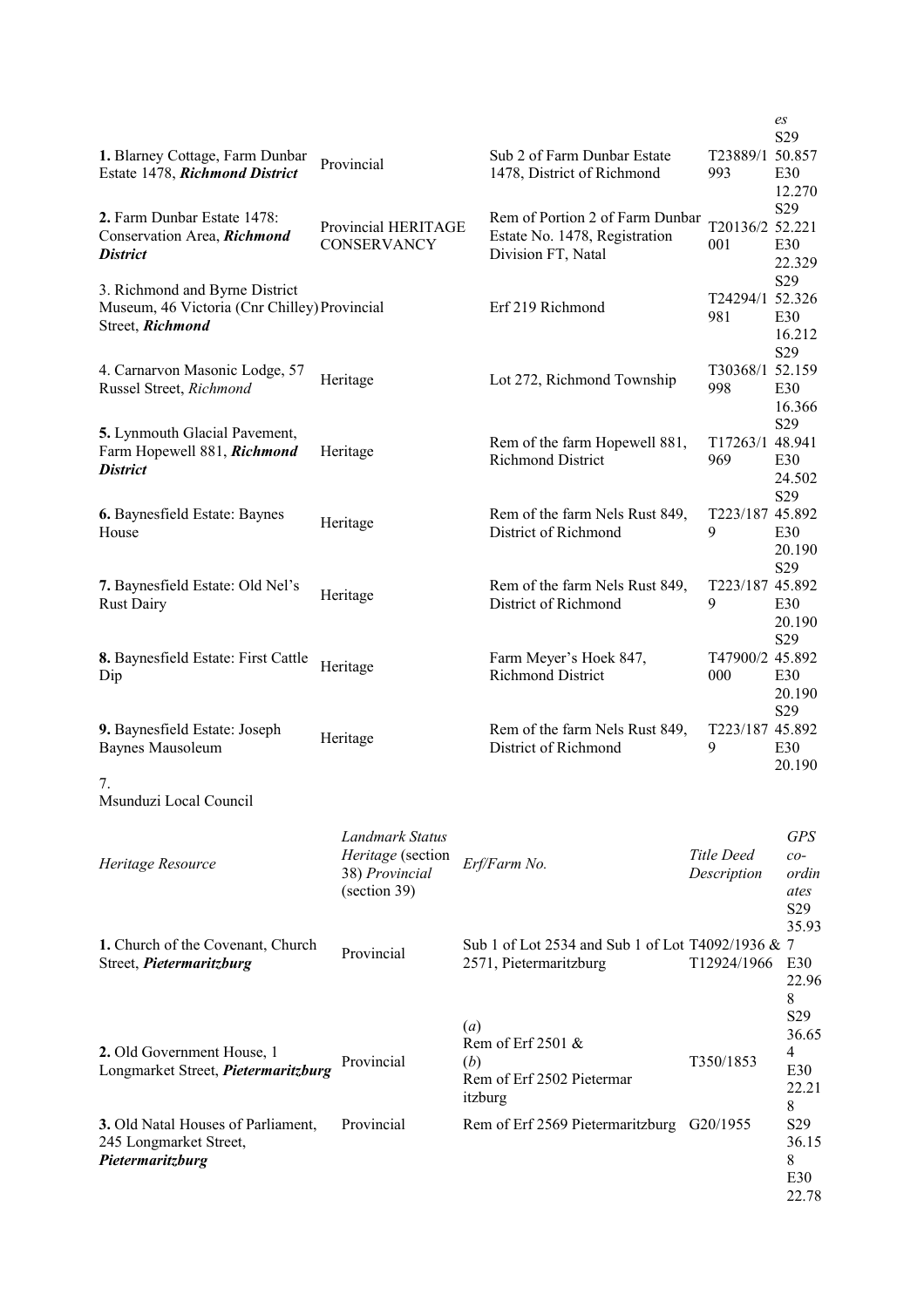| 4. Old Voortrekker Road, World's<br>View Road, Pietermaritzburg                                                            | Provincial | "World's View", Ptn of Erf 10 000, Crown Grant<br>Pietermaritzburg (prev. Townlands) 1687                                                      |                           | 7<br>S <sub>29</sub><br>35.07<br>9<br>E30<br>19.93<br>$\overline{c}$<br>S <sub>29</sub> |
|----------------------------------------------------------------------------------------------------------------------------|------------|------------------------------------------------------------------------------------------------------------------------------------------------|---------------------------|-----------------------------------------------------------------------------------------|
| 5. City Hall, 260 Commercial (Cnr<br>Church) Road, Pietermaritzburg                                                        | Provincial | Portion of Rem of Sub "Market<br>Square" of Pietermaritzburg (now<br>Erf 2526)                                                                 | T3502/1928                | 36.08<br>9<br>E30<br>22.78                                                              |
| 6. Old Longmarket Street Girls School<br>(Voortrekker Museum), 351<br>Longmarket (Cnr Boshoff) Street,<br>Pietermaritzburg | Provincial | Rem of Lot 35, Pietermaritzburg<br>(now Erf 2535)                                                                                              | T426/1874                 | 1                                                                                       |
| 7. Clark House<br>and Victoria Hall, Maritzburg College, Provincial<br>Pietermaritzburg                                    |            | Rem of Lot 80 of Townlands of<br>Pietermaritzburg                                                                                              | T23352/1999               | S <sub>29</sub><br>37.03<br>6<br>E30<br>22.92<br>5<br>S <sub>29</sub>                   |
| 8. Publicity House, 117 Commercial<br>(Cnr Longmarket) Road,<br>Pietermaritzburg                                           | Provincial | Ptn 1 of Erf 2526 Pietermaritzburg T12509/1935                                                                                                 |                           | 36.15<br>5<br>E30<br>22.81<br>$\overline{0}$                                            |
| 9. Old Presbyterian Church, 248<br>Church Street, Pietermaritzurg                                                          | Provincial | Rem of Lot 24A, Longmarket<br>Street, Pietermaritzburg                                                                                         | T1112/1986                | S <sub>29</sub><br>36.13<br>3<br>E30<br>22.72<br>2                                      |
| 10. Voortrekker House Museum, 333<br>Boom (Cnr Claybourne) Street,<br>Pietermaritzburg                                     | Provincial | Rem of sub 2 of D of 333 Boom<br>Street, Pietermaritzburg                                                                                      | T9014/1975                | S <sub>29</sub><br>35.76<br>6<br>E30<br>22.67<br>9                                      |
| 11. Russell High School, 127 Berg<br>(Cnr Chapel) Street, <i>Pietermaritzburg</i>                                          | Provincial | Erf 13; Lots 2, 3, 4 $\&$ Rem of Erf<br>14; and Rem of Erf 15, Berg Street, T1117/1910<br>Pietermaritzburg (now Erf 2213,<br>$2214 + Ptn 2215$ | T455/1910                 | S <sub>29</sub><br>36.15<br>6<br>E30<br>22.29<br>7                                      |
| 12. Old YMCA Building, 195<br>Longmarket Street, Pietermaritzburg                                                          | Provincial | Ptn 2 of Erf 2519, Pietermaritzburg T3979/1942                                                                                                 |                           | S <sub>29</sub><br>36.28<br>2<br>E30<br>22.66                                           |
| 13. Natal<br>Botanical Gardens (and Plane Tree<br>Avenue), <i>Piermaritzburg</i>                                           | Provincial | $\left(a\right)$<br>Rem of Lot 212 and<br>(b)<br>Rem of Sub 26 of Exchange of the<br>Ordinance Land, City of Pieterma<br>ritzburg              | T18945/1970               | 8<br>S <sub>29</sub><br>36.26<br>8<br>E30<br>20.87<br>4                                 |
| 14. Girls'High School, Alexander<br>Road, Pietermaritzburg                                                                 | Provincial | Rem of Sub 6 of Lot 374,<br>Pietermaritzburg                                                                                                   | T4661/1966<br>T63551/2005 | S <sub>29</sub><br>37.60                                                                |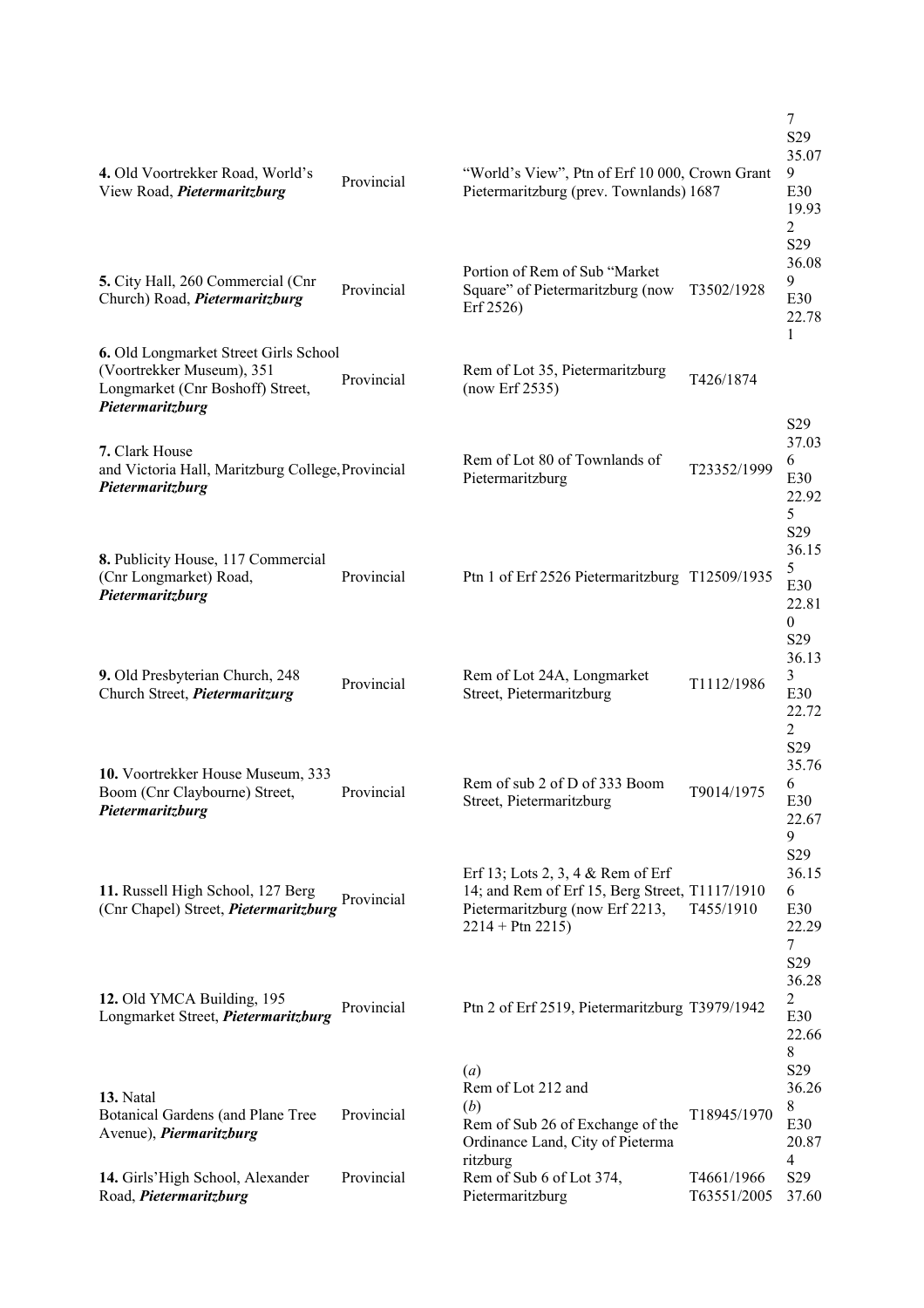| 15. Old Natal University Central<br>Block, King Edward Avenue,<br>Pietermaritzburg                                                                   | Provincial | (i)<br>Lot Ptn 20 of Erf 1913<br>(ii)<br>Ptn 74 of Erf 1913 Pietermar<br>itzburg                          | (i)<br>T920/1923<br>$(T35521/2006)$ 6<br>(ii)<br>T1865/1915<br>$(T35523/2006)$ 4 | $\overline{2}$<br>E30<br>23.10<br>9<br>S29<br>37.27<br>E30<br>23.74<br>S <sub>29</sub> |
|------------------------------------------------------------------------------------------------------------------------------------------------------|------------|-----------------------------------------------------------------------------------------------------------|----------------------------------------------------------------------------------|----------------------------------------------------------------------------------------|
| 16. Main Post Office, 232 Longmarket Provincial<br>Street, Pietermaritzburg                                                                          |            | Erven $2622$ and $2623$ , City of<br>Pietermaritzburg                                                     | T839/1899                                                                        | 36.20<br>9<br>E30<br>22.75<br>9<br>S <sub>29</sub>                                     |
| 17. Reid's Building, 214 Longmarket<br>(Cnr Club) Street, <i>Pietermaritzburg</i>                                                                    | Heritage   | Ptn 13 of Erf 2621 (from Ptn 4, 5 & T14266/1996<br>6 of Erf 2621) Pietermaritzburg<br>(i)                 |                                                                                  | 36.23<br>$\overline{4}$<br>E30<br>22.73<br>3                                           |
| 18. Old Remedial Model Primary<br>School, 310 Loop Street,<br>Pietermaritzburg                                                                       | Provincial | Lot 2731<br>(ii)<br>Sub 2 of Lot 2730; and<br>(iii)<br>Sub 3 of Lot 2730, City of<br>Pietermarit<br>zburg | T816/1864<br>T815/1864<br>T815/1864                                              | S <sub>29</sub><br>36.12<br>1<br>E30<br>23.01<br>$\overline{2}$                        |
| 19. Town Hill Hospital, Town Bush<br>(Cnr Hyslop) Road, <i>Pietermaritzburg</i> : Provincial<br>Old Victorian and Old North Park<br><b>Buildings</b> |            | " certain piece of land known as<br>Kingsbury" (now known as Erf<br>1860), Pietermaritzburg               | T1585/1916                                                                       | S <sub>29</sub><br>35.40<br>$\overline{4}$<br>E30<br>22.28<br>8<br>S <sub>29</sub>     |
| 20. Old Pentrich Railway Station,<br>Woods Road, Pietermaritzburg                                                                                    | Provincial | Rem of Sub 1 of Lot 198,<br>Pietermaritzburg                                                              | T2741/1905                                                                       | 38.10<br>9<br>E30<br>22.44<br>3<br>S29                                                 |
| 21. Scottsville Primary School, King<br>Edward Avenue, Pietermaritzburg                                                                              | Provincial | (i)<br>now Cons Erf 1353; and<br>(ii)<br>now Cons Erf 4597,<br>Pietermaritzburg                           | T11748/1970<br>T13080/1998                                                       | 36.89<br>9<br>E30<br>23.96<br>$\overline{4}$<br>S29<br>36.54                           |
| 22. Old Harvard Boys School,<br>Havelock Road, Pietermaritzburg                                                                                      | Provincial | Sub D of Outspan No. 3 of<br>Pietermaritzburg                                                             | T3959/2004                                                                       | 9<br>E30<br>22.03<br>1<br>S <sub>29</sub><br>36.27                                     |
| 23. Loop Street Police Station, Loop<br>(Cnr Murray) Street, Pietermaritzburg                                                                        | Provincial | Erf 2623, Pietermaritzburg                                                                                | T839/1899                                                                        | 6<br>E30<br>22.80<br>8                                                                 |
| 24. Alexandra Road Police Station,                                                                                                                   | Provincial | (i)                                                                                                       | T38/1888                                                                         | S <sub>29</sub>                                                                        |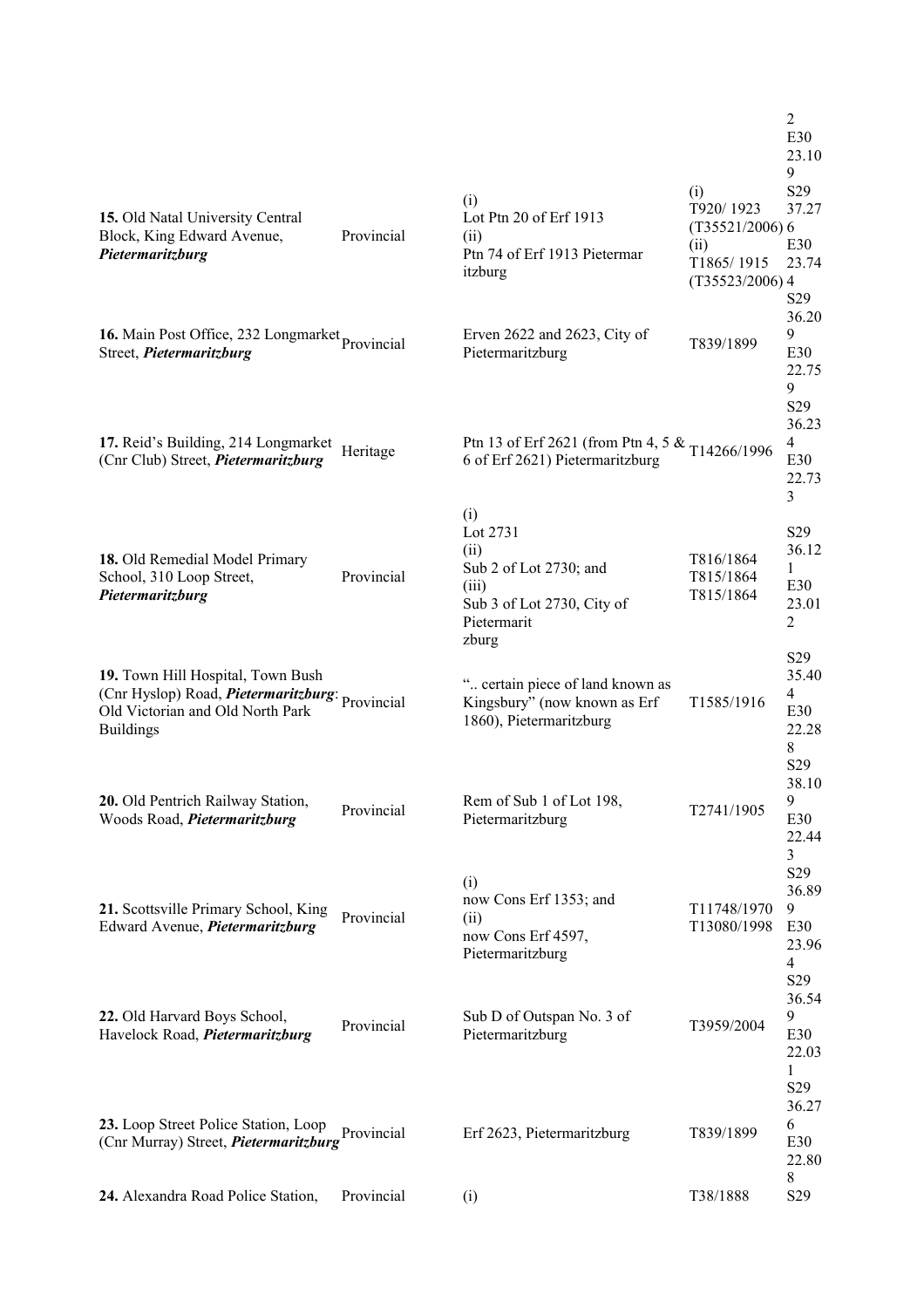| Alexandra (Cnr Lindup) Road,<br>Pietermaritzburg                                                                                         |            | Sub $5$ of 1 of Lot 25,<br>(ii)<br>Sub 13 of 11 of Lot 25; and<br>(iii)<br>Rem of 11 of Lot 25, Pietermar<br>itzburg | T28/1897<br>T680/1906 | 37.16<br>1<br>E30<br>23.20<br>3<br>S <sub>29</sub>                    |
|------------------------------------------------------------------------------------------------------------------------------------------|------------|----------------------------------------------------------------------------------------------------------------------|-----------------------|-----------------------------------------------------------------------|
| 25. Fort Napier, Devonshire Road,<br>Pietermaritzburg: Officers' Mess                                                                    | Provincial | Situated on Rem of Erf 3127<br>Pietermaritzburg                                                                      | T7095/1944            | 36.88<br>7<br>E30<br>21.99<br>8                                       |
| 26. Fort Napier, Devonshire Road,<br>Pietermaritzburg: St George's<br>Garrison Church                                                    | Provincial | Situated on Rem of Erf 3127<br>Pietermaritzburg                                                                      | T7095/1944            | S <sub>29</sub><br>36.88<br>1<br>E30<br>22.17<br>6<br>S <sub>29</sub> |
| 27. Fort Napier, Devonshire Road,<br>Pietermaritzburg: Historic Core                                                                     | Provincial | Rem of Erf 3127 Pietermaritzburg                                                                                     | T7095/1944            | 36.88<br>7<br>E30<br>21.99<br>8                                       |
| 28. Colonial Building, Old Umgeni<br>Magistrate's Court and Old Police<br>Quarters, 241 Church (Pietermaritz)<br>Street, Pietermaritzurg | Provincial | Sub 1 of Lot 2424 Pietermaritzburg T281/1866                                                                         |                       | S <sub>29</sub><br>36.11<br>5<br>E30<br>22.71<br>$\theta$             |
| 29. Old State Veterinary Laboratory:<br>Allerton Laboratories, 458 Town Bush Provincial<br>Road, Pietermaritzburg                        |            | Rem of Erf 13, Pietermaritzburg                                                                                      | T1742/1897            | S <sub>29</sub><br>34.52<br>7<br>E30<br>21.42<br>5                    |
| 30. Tatham Art Gallery and Adjacent<br>Gardens, Commercial Road,<br>Pietermaritzburg                                                     | Provincial | Sub 1 of Lot 2569 Pietermaritzburg T1112/1986                                                                        |                       | S <sub>29</sub><br>36.13<br>9<br>E30<br>22.76<br>$\overline{2}$       |
| 31. Old Supreme Court, College Road, Provincial<br>Pietermaritzburg                                                                      |            | Sub 7 of Lot 80, Pietermaritzburg                                                                                    | T5055/1993            | S <sub>29</sub><br>37.09<br>3<br>E30<br>22.84<br>8                    |
| 32. Old Merchiston School Boarding<br>Hostel, 231 Prince Alfred Street,<br>Pietermaritzburg                                              | Provincial | Erven 2778 and 2779<br>Pietermaritzburg                                                                              | T148/1913             | S <sub>29</sub><br>36.36<br>$\mathbf{0}$<br>E30<br>23.02<br>8         |
| 33. Old St Mary's Anglican Church,<br>Commercial Road, <i>Pietermaritzburg</i> Provincial<br>(Old Grey's Chapel)                         |            | (a)<br>Lot 80, Burger Street, Pietermarit<br>zburg                                                                   | T1112/167             | S <sub>29</sub><br>36.31<br>$\theta$<br>E30<br>22.96                  |
| 34. Macrorie House, 11 Loop (Cnr                                                                                                         | Heritage   | Erf 2780 Pietermaritzburg                                                                                            | T1112/1067            | 4<br>S <sub>29</sub>                                                  |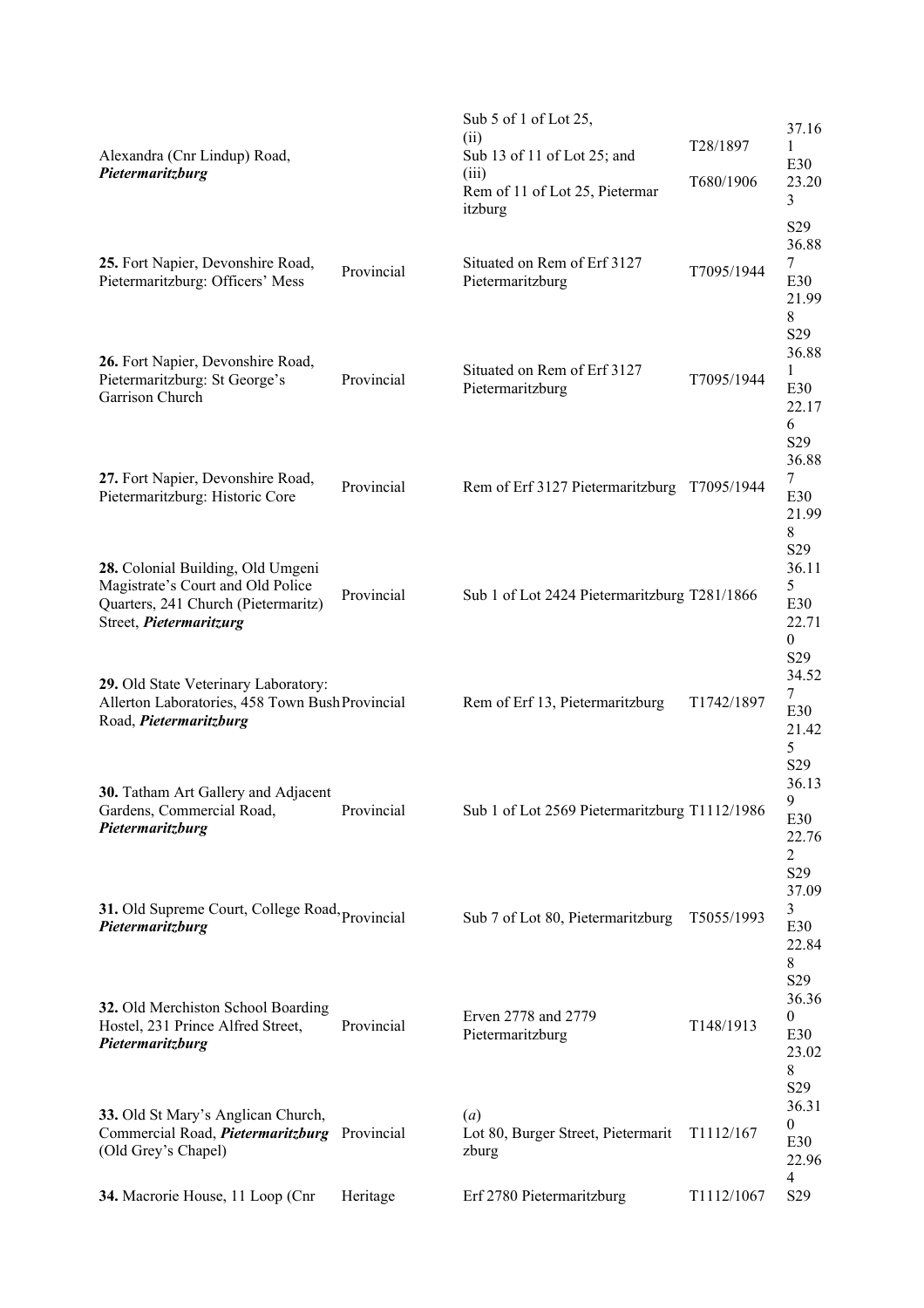| Pine) Street, <i>Pietermaritzburg</i>                                              |          |                                                                                |                              | 36.69<br>8<br>E30<br>22.30<br>$\overline{4}$<br>S <sub>29</sub>       |
|------------------------------------------------------------------------------------|----------|--------------------------------------------------------------------------------|------------------------------|-----------------------------------------------------------------------|
| 35. Italian P.O.W. Church, Epworth<br>Road, Pietermaritzburg                       | Heritage | Lot 1779 Pietermaritzburg                                                      | T11746/1998                  | 38.15<br>9<br>E30<br>24.71<br>0<br>S <sub>29</sub>                    |
| 36. Christian Science Church, 204<br>Chapel (Cnr Loop) Street,<br>Pietermaritzburg | Heritage | Sub 2 of Lot 15, Burger Street,<br>Pietermaritzburg                            | T4448/1946                   | 36.44<br>5<br>E30<br>22.64<br>1                                       |
| 37. Overpark, 122 Loop Street,<br>Pietermaritzburg                                 | Heritage | Ptn1 of Erf 3014 Pietermaritzburg                                              | T18611/1998                  | S <sub>29</sub><br>36.47<br>5<br>E30<br>22.60<br>2                    |
| 38. Sans Souci, 65 Trelawney Road,<br>Pietermaritzburg                             | Heritage | Sub1 of Lot 1772, Pietermaritzburg T66887/2004                                 |                              | S <sub>29</sub><br>38.18<br>$\mathbf{0}$<br>E30<br>22.79<br>1         |
| 39. Wayland, 149 Pietermaritz Street, Heritage<br>Pietermaritzburg                 |          | Sub 5 (of Sub 1) of Erf 2314<br>Pietermaritzburg                               | T38463/2002                  | S <sub>29</sub><br>36.23<br>7<br>E30<br>22.42<br>3                    |
| 40. Butine House, 151 Pietermaritz<br>Street, Pietermaritzburg                     | Heritage | (a)<br>Ptn 6 of Erf 2314; and<br>(b)<br>Ptn 7 of Erf 2315 Pietermari<br>tzburg | T8694/2002                   | S <sub>29</sub><br>36.23<br>4<br>E30<br>22.42<br>6<br>S <sub>29</sub> |
| 41. Marian Villa, 282 Alexandra<br>Road, Pietermaritzburg                          | Heritage | Ptn 11 of Erf 1232,<br>Pietermaritzburg                                        | T29733/1993                  | 37.76<br>9<br>E30<br>23.03<br>6                                       |
| 42. Old Satya Vardhak Sabha<br>Crematorium, Cremorne Cemetery,<br>Pietermaritzburg | Heritage | Portion of Rem of Town Lands of Grant No.<br>Pietermaritzburg.                 | 1687/1877                    | S <sub>29</sub><br>34.48<br>0<br>E30<br>24.02<br>3<br>S <sub>29</sub> |
| 43. 238 Boom Street, Central,<br>Pietermaritzburg                                  | Heritage | Erf 2269 Pietermaritzburg                                                      | T19918/2005                  | 35.90<br>6<br>E30<br>22.51                                            |
| 44. Conservatoire de Hammerstein,<br>141 Alexandra Road,                           | Heritage | Rem of Erf 904 Pietermaritzburg                                                | (part of) S.S.<br>293 of '94 | $\boldsymbol{0}$<br>S <sub>29</sub><br>37.26                          |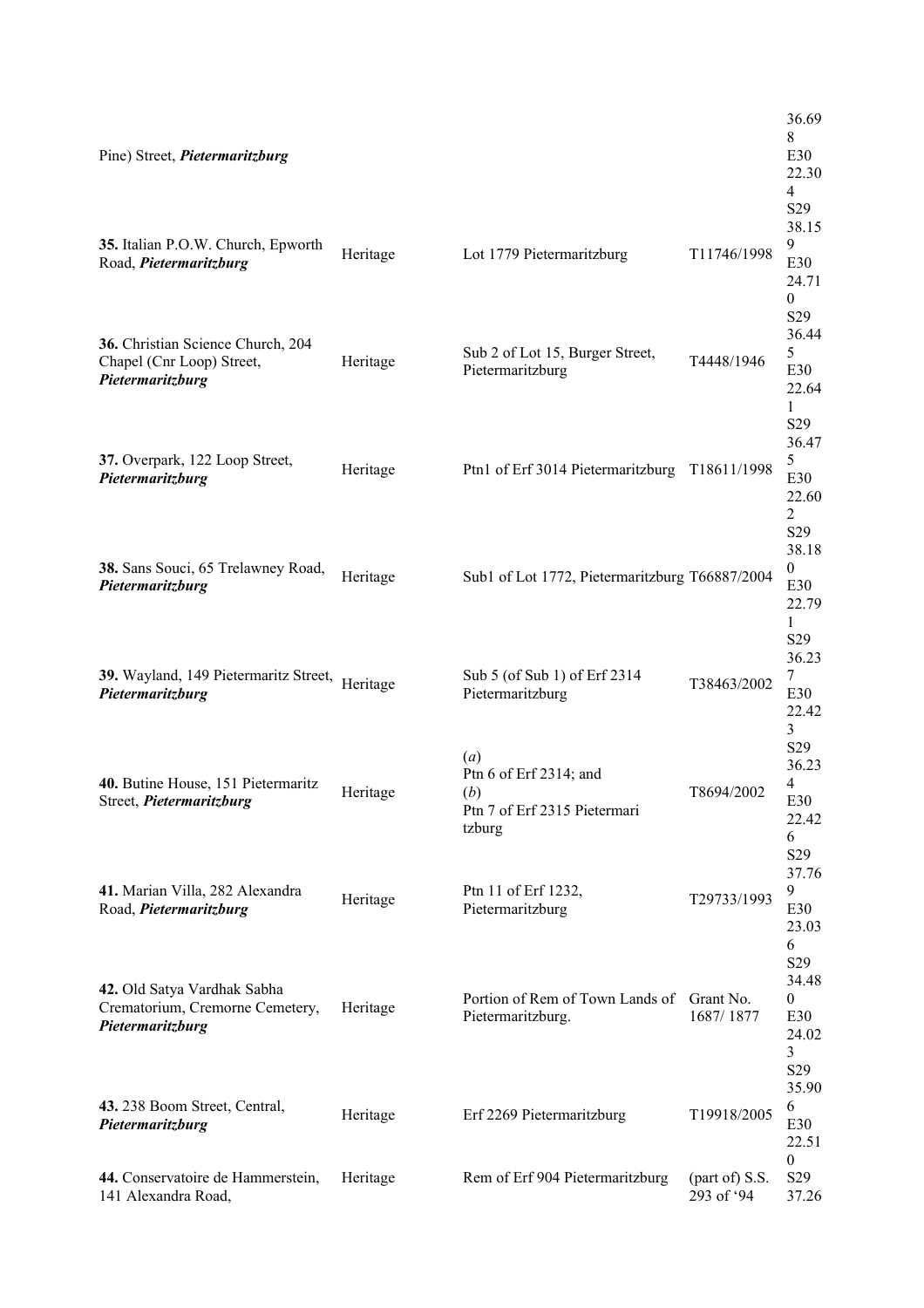| Pietermaritzburg                                           |          |                                               | D <sub>264</sub><br>(Sectional title) 23.19 | E30                                           |
|------------------------------------------------------------|----------|-----------------------------------------------|---------------------------------------------|-----------------------------------------------|
| 45. Norfolk Villa, 196 Loop Street,<br>Pietermaritzburg    | Heritage | Sub 3 (of 2) of Lot 2719<br>Pietermaritzburg  | T28006/1992                                 | S <sub>29</sub><br>36.34<br>5<br>E30<br>22.74 |
| 46. Dorchester House, 190 Loop<br>Street, Pietermaritzburg | Heritage | Sub 5 of Lot 2519 Pietermaritzburg T1169/1986 |                                             | S <sub>29</sub><br>36.34<br>6<br>E30<br>22.74 |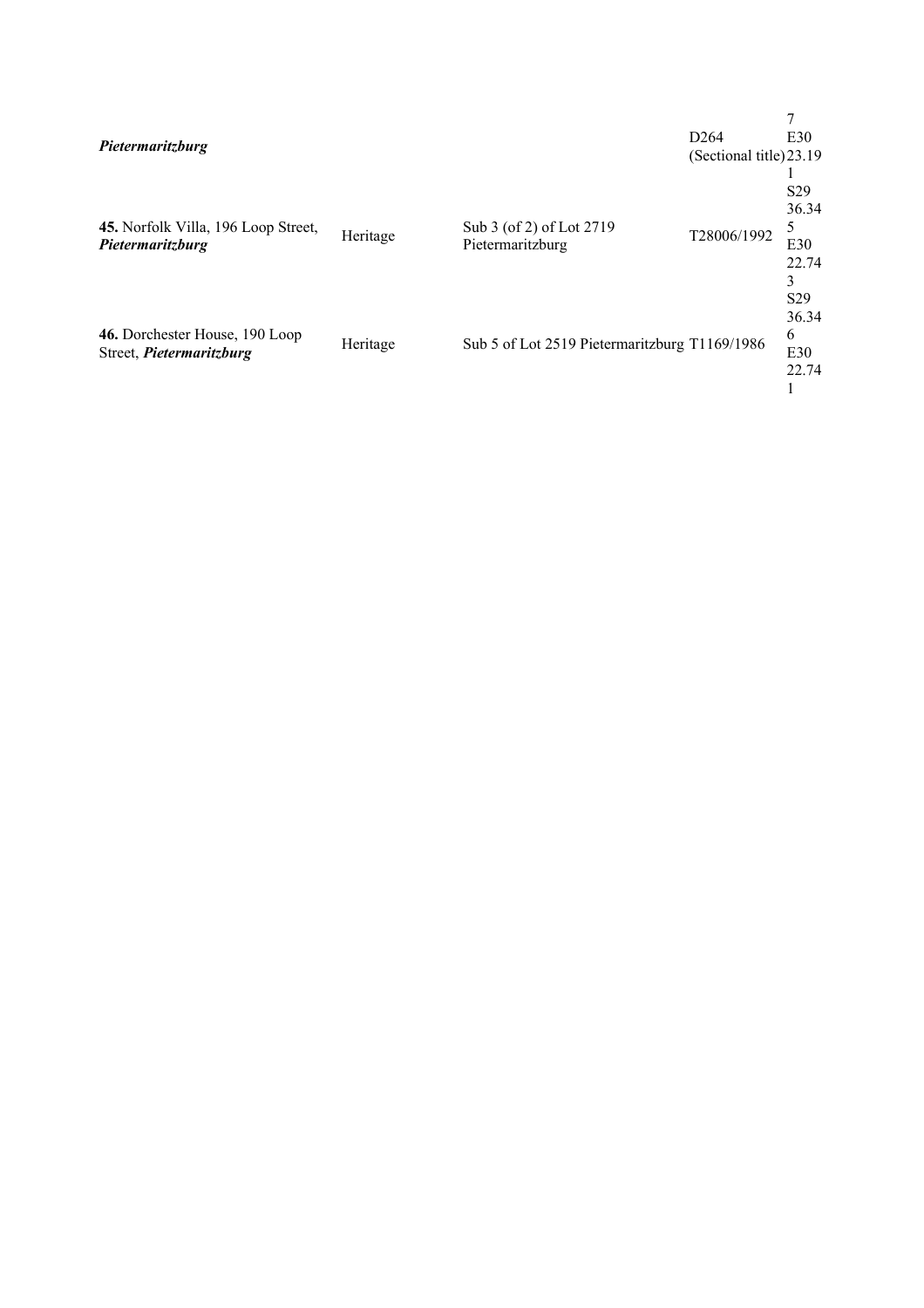## **MEMORANDUM ON THE OBJECTS OF THE KWAZULU-NATAL HERITAGE BILL, 2008**

1.

## **BACKGROUND**

This Bill seeks to provide for the conservation, protection and administration of the physical heritage resources of the Province of KwaZulu-Natal.

The Bill establishes a statutory Council to administer heritage conservation in the Province and determine the objects and functions of such council and the manner in which it is to be managed, governed, staffed, and financed.

The Bill creates the legal framework for the establishment of Metro and District Heritage Forum with a view to encouraging and promoting the involvement of local communities in the identification, conservation, protection; and administration of the physical and the living or intangible heritage resources of the Province.

The Bill seeks to eliminate the practical problems that were encountered with the implementation of the KwaZulu-Natal Heritage Act, 1997 (Act No. 10 of 1997), and to validate actions taken and functions performed without the regulations having been published by the Minister as envisaged in the Act.

2.

CLAUSE BY CLAUSE EXPLANATION

In summary the Bill provides as follows:

## **Clause 1:**

Clause 1 seeks to define words that are used in the Act, with the view to restrict or extend the meaning of those terms. In terms of this clause, those words to which a meaning has been assigned in the National Heritage Resources Act, 1999 (Act No. 25 of 1999), will bear that meaning. This creates synergy and consistency between this Act and the National Heritage Resources Act.

## **Clause 2:**

Clause 2 provides for the jurisdictional area of application of this Act, and further leaves room for the application of the National Act, should the provisions of this Act not apply.

## **Clause 3:**

This clause places the responsibility to uphold the general principles referred to in Part 1 Chapter 1 of the National Act, on the responsible Member of the Executive Council and the Council. It also requires the responsible Member of the Executive Council to determine provincial heritage policy and programmes.

## **Clause 4:**

Clause 4 seeks to give effect to provisions of Chapter 3 of the Constitution, by requiring the responsible Member of the Executive Council and the Council, to endeavour to regulate heritage matters within the framework of national policy and programmes.

## **Clause 5:**

Clause 5 establishes a statutory body to be known as *Amafa aKwaZulu-Natali,* which can sue or be sued in its own name. In terms of this Clause *Amafa aKwaZulu-Natali* is subject to the Public Finance Management Act, 1999 (Act No. 1 of 1999) and is the accounting authority in terms thereof. As this body is already in existence in terms of the repealed Act, *Amafa aKwaZulu-Natali* is already listed as a provincial public entity in Part C of Schedule 3 to the Public Finance Management Act.

## **Clause 6:**

Clause 6 provides for the objects of *Amafa aKwaZulu-Natali* which include, amongst other things, identification, conservation and protection of the physical heritage resources of the **Province** 

**Clause 7:**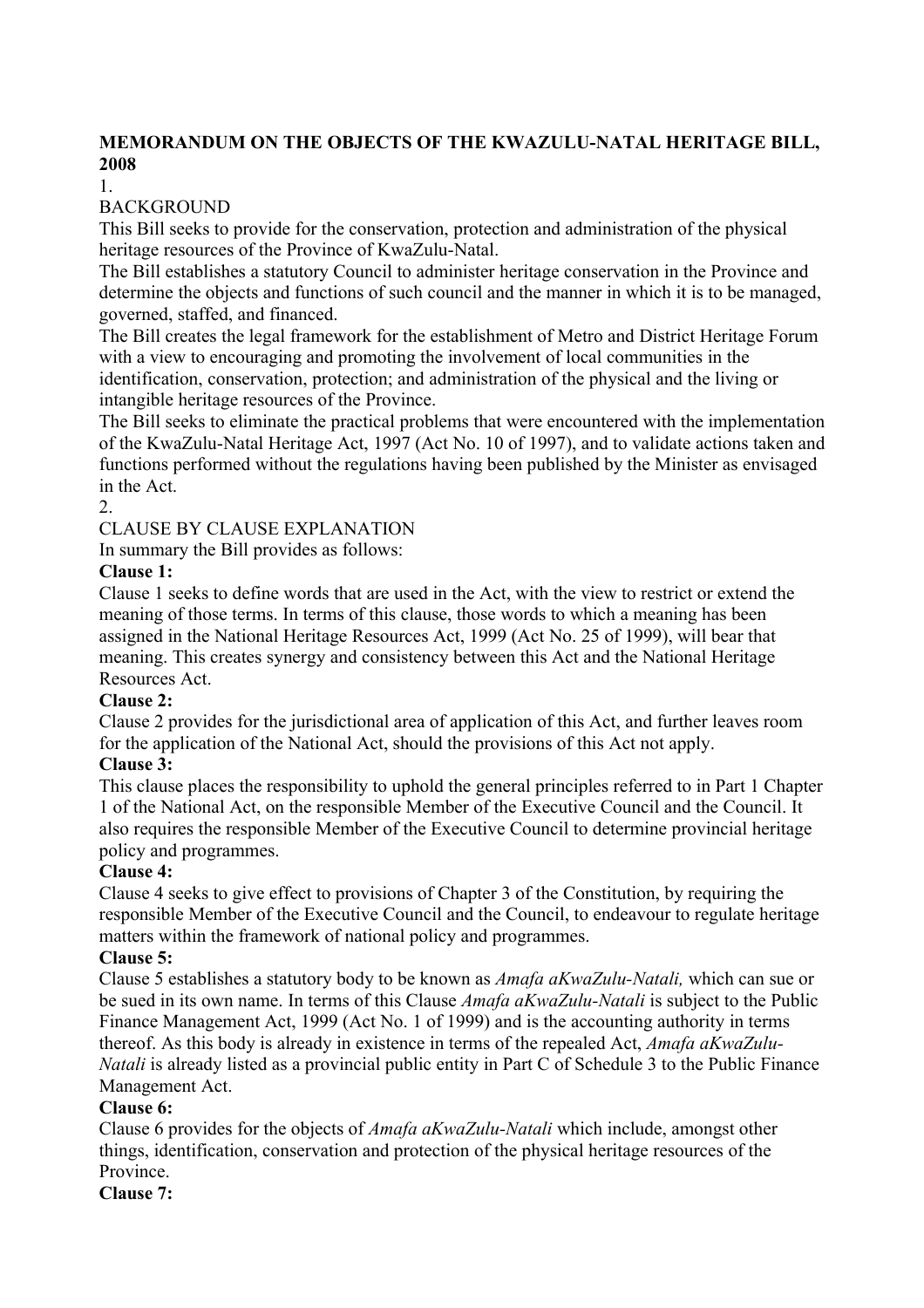Clause 7 provides for the powers and functions of the Council. It is important to note that the functions of the Council are not limited to those provided for in this Act, but also include powers and functions imposed on provincial heritage resources authorities in terms of the National Act.

## **Clause 8:**

Clause 8 provides for the type of persons who are eligible for nomination and appointment as members of the Council. The clause further provides for the appointment of a selection panel by the responsible Member of the Executive Council, to scrutinise the nominations received in terms of clause 10 (1).

## **Clause 9:**

This clause provides for the term of office of members of the Council. This clause must be read with the transitional arrangements provided for in section 60.

## **Clause 10:**

Clause 10 requires the responsible Member of the Executive Council, using a method designed to reach the greatest number of residents in the Province, to invite nominations for the Council.

## **Clause 11:**

Clause 11 provides for the declaration of financial or other interests by persons nominated for appointment as members of Council. The declaration of these interests is ongoing and the responsible Member of the Executive Council must keep a register of these declared interests.

## **Clause12:**

In terms of this clause, failure to declare interests envisaged in clause 11 constitutes an offence, and the responsible Member of the Executive Council must take appropriate disciplinary action against the perpetrator.

## **Clause 13:**

This clause requires a member of the Council who has an interest in the matter, whether direct or indirect, to recuse himself or herself where that matter is being discussed.

#### **Clause 14:**

Clause 14 provides for vacancies that arise as a result of a disqualification, failure to attend consecutive meetings without permission, or dismissal from office occurs. It also sets out that a notice period is required in the event that a member of Council were to resign before the expiry of his or her term.

## **Clause 15:**

Clause 15 provides for meetings and procedures of such meetings of the Council. In terms of this clause, the Council may also invite members of the staff of the Council to these meetings, as the Council deems necessary.

#### **Clause 16:**

In terms of this clause the Council may establish a committee or committees to assist the Council in the performance of its duties. These committees operate within the scope determined by the Council.

#### **Clause 17:**

In terms of this clause, the staff of the Council, designated by the Chief Executive Officer, must, provide secretarial and administrative support to the Council and its committees

#### **Clause 18:**

Clause 18 provides for the remuneration of members of the Council and reimbursement for expenses incurred by members of the Council and its envisaged committees.

#### **Clause 19:**

Clause 19 provides for the appointment of the Chief Executive Officer who must also sign a performance agreement with the Council.

#### **Clause 20:**

Clause 20 provides for the functions of the Chief Executive Officer.

## **Clause 21:**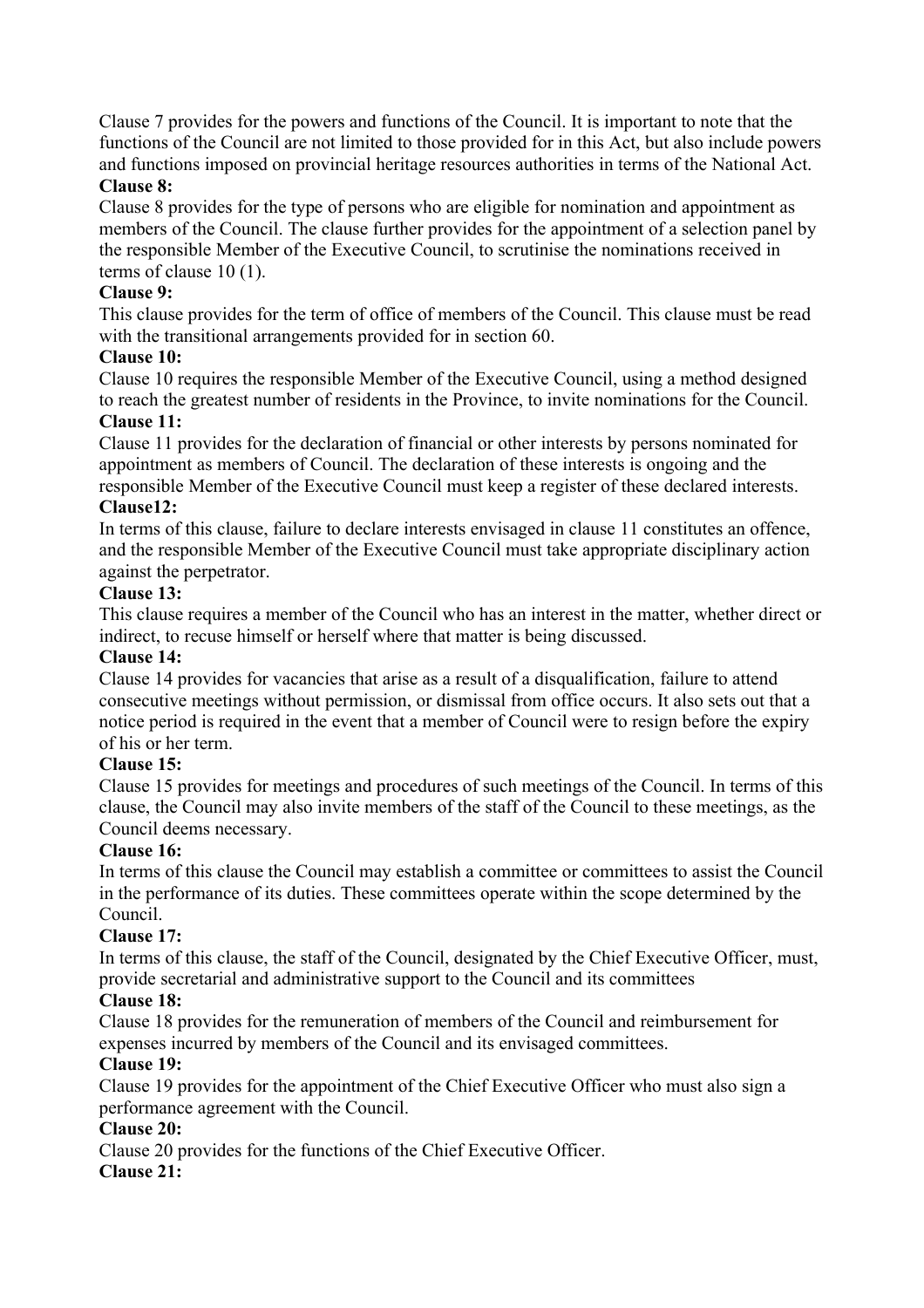Clause 21 provides for the appointment of staff of the Council by the Chief Executive Officer in consultation with the Council.

## **Clause 22:**

In terms of this clause, members of staff of the Council could be seconded or transferred from the Public Service to the Council.

## **Clause 23:**

Clause 23 provides for what constitutes sources of the funds of the Council. In terms of this clause, the Chief Executive Officer must, with the concurrence of the MEC for Finance and the Council, open a bank account for the Council.

## **Clause 24:**

Clause 24 seeks to place the responsibility for the correct administration of the Council's funds, on the Chief Executive Officer.

## **Clause 25:**

Clause 25 gives the Council power to acquire, hold or dispose of immovable property.

## **Clause 26:**

Clause 26 provides that, for purposes of legal proceedings against the Council, the provisions of the Institution of Legal Proceedings against Certain Organs of State Act, 2002 (Act No. 40 of 2002), apply to the Council.

## **Clause 27:**

Clause 27 seeks to prevent persons from disclosing confidential information about the Council, unless such disclosure is in terms of the law or court order.

## **Clause 28:**

Clause 28 seeks to prevent unauthorised use of the name, acronym, logos, designs or material used or owned by the Council.

## **29 Clause:**

Clause 29 provides for the establishment of Metro and District Heritage Forums within the area of a district or metropolitan municipality, which are voluntary structures and have no juristic personality.

## **Clause 30:**

Clause 30 provides for the duties and function of Metro and District Heritage Forums which include, amongst other things, co-ordination of heritage development, promotion of both physical and living or intangible heritage and promotion of heritage related local economic and social development within the Province.

## **Clause 31:**

In terms of this clause, the Department must provide administrative and secretarial support to Metro and District Heritage Forums.

## **Clause 32:**

Clause 32 provides that the Member of the Executive Council must prescribe a governance framework for Metro and District Heritage Forums which would provide for appointment of persons, the term of office for members and the frequency of meetings of Metro and District Heritage Forums.

## **Clause 33:**

Clause 33 seeks to give general protection, against demolition or alteration, of structures which may reasonably be expected to be older than 60 years. Approval of the Council must first be sought before such demolition or alteration is carried out.

## **Clause 34:**

Clause 34 seeks to generally protect, against damage or alteration, graves of victims of conflict. Approval of the Council must first be sought.

## **Clause 35:**

Clause 35 seeks to generally protect, against damage or alteration, traditional burial places. Approval of the Council must first be sought.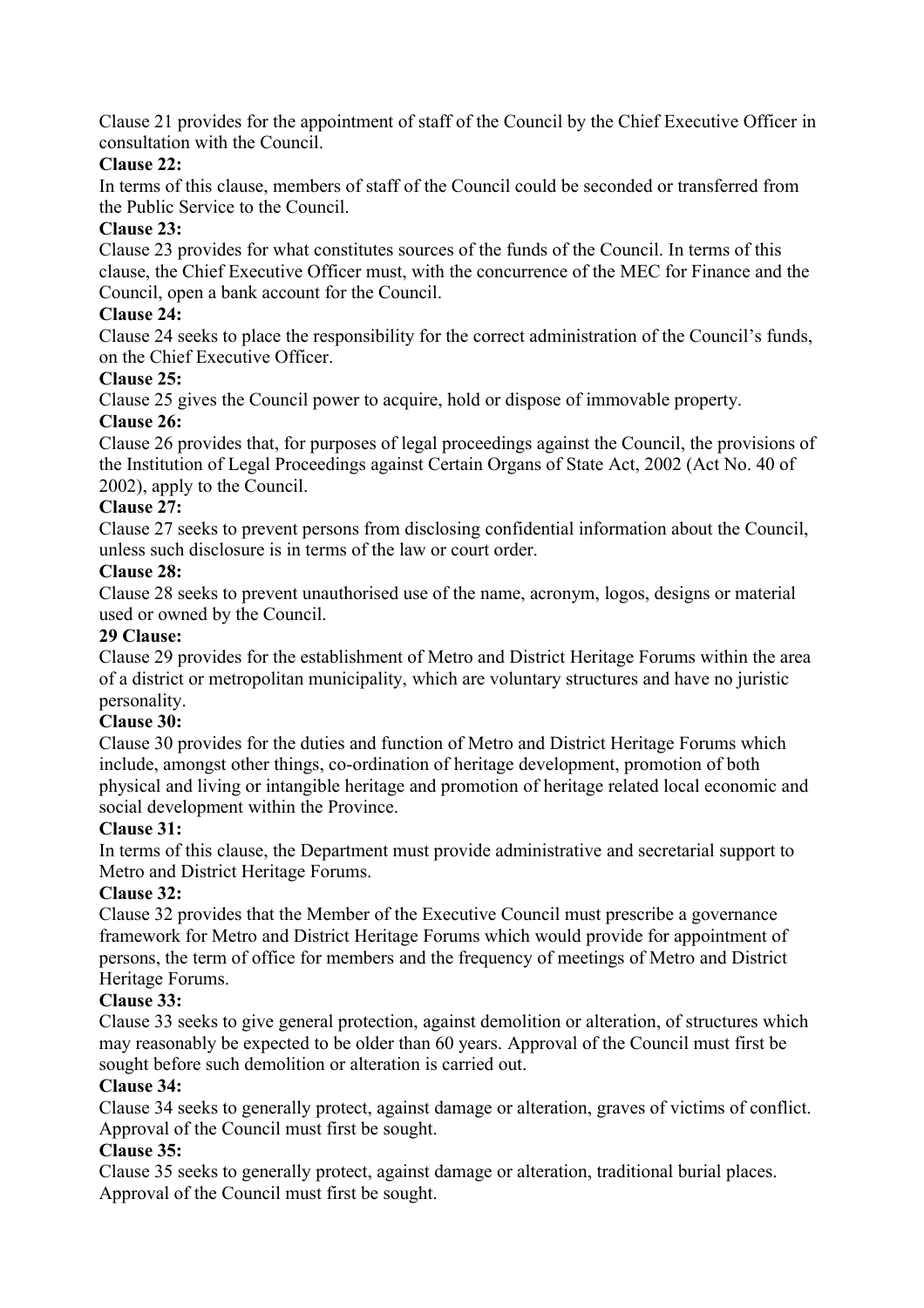## **Clause 36:**

Clause 36 seeks to generally protect, battlefield sites, archaeological sites, rock art sites, palaeontological sites, historic fortifications, meteorites or meteorite impact sites.

## **Clause 37:**

Clause 37 seeks to give special protection to heritage resources listed in the schedule.

# **Clause 38:**

This clause gives special protection to sites on which Heritage Landmark status has been conferred by the Council, as well as to those sites which, in the opinion of the Council, constitute important elements of the heritage of the Province, but which are not owned by the Provincial Government or a local authority. The clause also requires the Council to advise the registrar of deeds of the special protection extended.

## **Clause 39:**

This clause gives special protection to sites on which Provincial Landmark status has been conferred by the Council, as well as to those sites which, in the opinion of the Council, constitute important elements of the heritage of the Province, but which are owned by the Provincial Government or a local authority. The clause also requires the Council to advise the registrar of deeds of the special protection extended.

## **Clause 40:**

Clause 40 seeks to give special protection to graves of members of the Royal Family listed in the schedule.

## **Clause 41:**

Clause 41 seeks to give special protection to battlefields, public monuments and memorials listed in the schedule.

## **Clause 42:**

Clause 42 provides for the establishment and maintenance, by the Council, of the register of all sites on which Heritage Landmark status and Provincial Landmark status have been conferred. **Clause 43:**

This clause gives special protection to sites on which Heritage Object status has been conferred by the Council, as well as to those objects which, in the opinion of the Council, constitute important elements of the heritage of the Province, but which are not owned by the Provincial Government or a local authority.

## **Clause 44:**

Clause 44 provides for the establishment and maintenance, by the Council, of the register of all objects on which Heritage Object status have been conferred.

## **Clause 45:**

Clause 45 gives the Council the power to determine, by notice in the *Gazette*, criteria for best practice, standards, norms and conditions on heritage resources.

## **Clause 46:**

Clause 46 seeks to give the Council the power to enter into agreements with third-parties. **Clause 47:**

This clause seeks to give the responsible Member of the Executive Council power to expropriate a Heritage Landmark site if he or she deems necessary.

## **Clause 48:**

Clause 48 seeks to compel municipalities to consult with the Council where a municipal by-law or draft regulation has a bearing on heritage matters.

## **Clause 49:**

Clause 49 seeks to give the Council power to appoint honorary heritage inspectors.

## **Clause 50:**

Clause 50 criminalises certain conduct by members of the Council and private individuals. **Clause 51:**

Clause 51 provides for penalties for persons found guilty of contravening this Act.